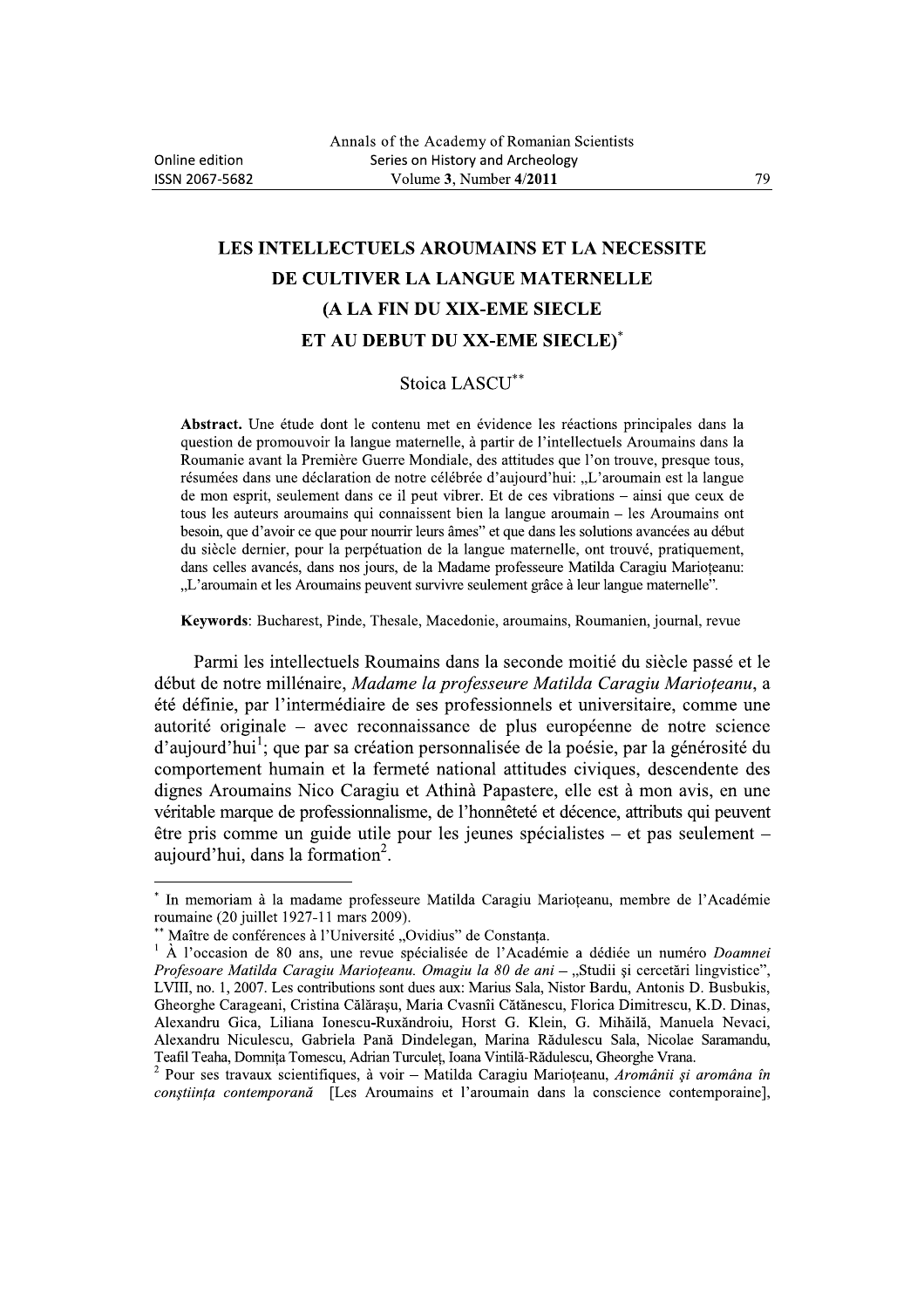Á la sa mort, la représentante plus autorisée de l'aroumanistique d'aujourd'hui, dont la travail a été reconnue au plus haut niveau scientifique, par sa cooptation, en 12 novembre 1993, entre les membres correspondants de l'Académie Roumaine, et en 8 novembre 2004 entre les membres titulaires (le forum qui avait les membres et les congénères et les prédécesseurs - Ioan D. Caragiani<sup>1</sup>, Dimitrie Cosacovici<sup>2</sup>, Andrei Șaguna<sup>3</sup>, Apostol Mărgărit<sup>4</sup>, Pericle Papahagi<sup>5</sup>, George Murnu<sup>6</sup>, Marcu Beza<sup>7</sup>, Theodor Capidan<sup>8</sup>, Cezar Papacostea<sup>9</sup>; mais pas, malheureusement pour elle-même l'honneur, du scientifique Tache Papahagi<sup>10</sup>)<sup>11</sup> – nous lui apportons une modeste contribution à l'hommage<sup>12</sup> devant.

1836-6 Octobre 1903; membre correspondante (3 avril 1889) de l'Académie Roumaine.

<sup>5</sup> 20 Octobre 1872-20 janvier 1943; membre correspondante (26 mai 1916); Eadem, Un profesor savant: Pericle Papahagi, "Desteptarea", II, no. 1, janvier 1991, p. 3.

1 janvier 1868-17 novembre 1957; membre correspondante (4 juin 1923) et membre titulaire onorifique (12 août 1948/); voir Matilda Caragiu Marioteanu, George Murnu: între poezie și istorie, "România literară", XVII, no. 36, 1984.

29 Juin 1882-30 Mai 1949; membre correspondante (4 juin 1923); remis en droits comme membre correspondante à 3 juillet 1990.

15/27 avril 1879-1 septembre 1953; membre correspondante (1 juin 1928) et membre titulaire (23 mai 1935); remis en droits comme membre titulaire à 3 juillet 1990; Eadem, Theodor Capidan - aromânist, "Limbă și literatură", XXVIII, no. 5, 1979; Eadem, Contribuțiile lui Theodor Capidan, "Tribuna României", VIII, no. 160, 1979.

11 novembre 1886-5 juillet 1936; membre correspondante (29 mai 1935).

<sup>10</sup> Eadem, Tache Papahagi. Savantul peregrin, "România literară", VII, no. 4, 1977; Personalitatea Profesorului Tache Papahagi, "Tribuna României", VI, no. 103, 1977; Marele singuratic, "Desteptarea", III, no. 1, janvier 1992, p. 3; Tache Papahagi - savantul și omul, "Academica", IV, no. 2 (38), 1993.

<sup>11</sup> Membres de l'Académie Roumaine – après 1948, quand a lieu sa réorganisation –, d'origine aroumain assumée, ils sont: Elie Carafoli (15 septembre 1901-24 octobre 1983; membre titulaire dans 12 août 1948); Athanase Joja (3 juin 1948- 8 novembre 1972; membre titulaire/2 juillet 1955/, président /23 décembre 1959-21 mars 1963/ et vice-président /8 avril 1966-8 novembre 1972/ de l'Académie Roumaine; *Duiliu Marcu* (23 mars 1885-9 mars 1966; membre titulaire /2 juillet 1955/); Serban Papacostea (n. 25 juin 1928; membre correspondant /13 novembre 1990/); *Ioan Jak Rene Juvara* (2 janvier 1913-18 février 1996; membre d'Honneur /10 novembre 1992/); Ion Pacea (7 septembre 1924-13 août 1999; membre d'Honneur /21 avril 1993/).

<sup>12</sup> Après cinq ans, un groupe des intellectuels roumains d'origine aroumain (Gheorghe Carageani, Ion Caramitru, Hristu Cândroveanu, Toma Enache, Stere Gulea, Kira Iorgoveanu-Mantsu, Irina Nicolau, Mariana Nusi Vintilă, Irina Paris, Maria Pariza, Aurica Piha, Nicolae Saramandu, Marius Marian Solea, Nicolae-Serban Tanașoca, George Vrana) et des amies roumains d'origine dacoroumains (Sanda Anghelescu, Cornelia Bodea, le archéologue Petre Diaconu, Florica Dimitrescu, Alexandru Niculescu) ont exprimés l'hommage à Madame Matilda à l'âge de 75 ans, dans une

Editura Academiei Române, București, 2006; Eadem, Poeme aromâne, Editura Academiei Române, Bucuresti, 2006.

<sup>11</sup> février 1841-13 janvier 1921; membre fondateur (22 avril 1866) de la Société Académique Roumaine.

 $2$  1790-31 august 1868; membre fondateur (22 avril 1866) de la Société Académique Roumaine.

<sup>&</sup>lt;sup>3</sup> 20 Décembre 1808/1 Janvier 1809-16/28 Juin 1873; membre d'Honneur (7 septembre 1871) de la Société Académique Roumaine.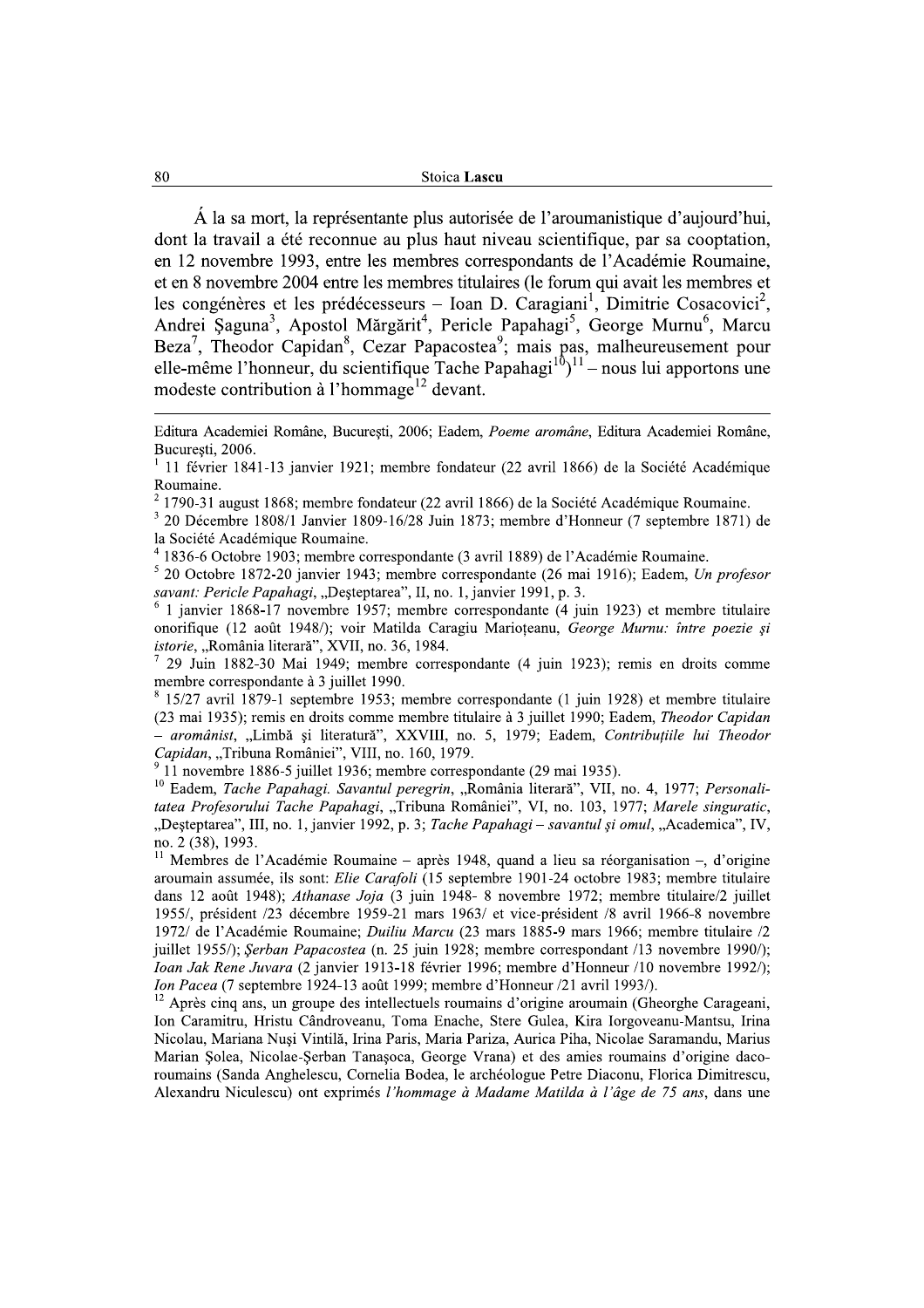Une etude dont le contenu met en evidence les reactions principales dans la question de promouvoir la langue maternelle, à partir de l'intellectuels Aroumains dans la Roumanie avant la Première Guerre Mondiale, des attitudes que l'on trouve, presque tous, résumées dans une déclaration de notre célébrée d'au Les intellectuels aroumains et la necessite de cultiver la langue maternelle<br>
(a la fin du XIX-eme siecle et au debut du XX-eme siecle)<br>
Une étude dont le contenu met en évidence les réactions principales dans la<br>
questio roumain est la langue de mon esprit, seulement dans ce il peut vibrer. Et de ces vibrations – ainsi que ceux de tous les auteurs aroumains qui connaissent bien la langue aroumain – les Aroumains ont besoin, que d'avoir ce que pour nourrir leurs âmes" et que dans les solutions avancées au début du siècle dernier, pour la perpetuation de la langue maternelle, ont trouve, pratiquement, dans celles avances, dans nos jours, de la Madame professeure Matilda Caragiu Marioțeanu: question de promouvoir la langue maternell<br>dans la Roumanie avant la Première Guerre i<br>presque tous, résumées dans une<sup>1</sup> déclara<br>
"L'aroumain est la langue de mon esprit, s<br>
ces vibrations – ainsi que ceux de tous les a<br> L'aroumain et les Aroumains peuvent survivre seulement grace à leur langue, maternelle.  $\cdot$  +

«Cultiver» les Aroumains signifie pour moi leur permettre de cultiver leur langue, nottament: par quelques heures de classe – mettons  $4$  – en a r o u m a i n (langue, litterature, histoire, civilisation etc.) et 2 heures pour roumain  $1$  i t t e r a i r e, par semaine, dans les ecoles des localites avec population aroumaine dense des pays balkaniques. Quant-a l'education des Aroumains, en vue d'une instruction et du perfectionnement dans un domaine quelconque, cette-ci, se realise, normalement, dans la langue officielle du paysqu'ils habitent: en grec, en albanais, en bulgare, en serbe, en macedonienne, en italien, en allemand etc. Etre prive de leur langue maternelle, veut dire que, a partire de demain, il ne serait plus possible de parler d'Aroumains!"<sup>3</sup>; aussi, comme, ses regardes de l'objectif de ses efforts de heures de classe – mettons 4 – en a r o u m a i r<br>lisation etc.) et 2 heures pour roumain l i t t é r a is<br>es des localités avec population aroumaine dense<br>ducation des Aroumains, en vue d'une instruction en<br>maine quelcon sauvegarder l'Aroumains, ont trouve avec quelles exprimees par nos congeneres, a la fin du XIX siecle et du début de la prochaine: "tout cet effort, qu'on se donne

"Sammarina", Constanța, 1996, pp. 11, 44.<br><sup>2</sup> xxx *Carti di vreari trâ Matilda*..., p. 166.<br><sup>3</sup> Matilda Caragiu Marioțeanu, *Dodecalog al aromânilor*..., pp. 26, 60-61.

 $>$   $\frac{1}{2}$  ,  $\frac{1}{2}$  ,  $\frac{1}{2}$  ,  $\frac{1}{2}$  ,  $\frac{1}{2}$  ,  $\frac{1}{2}$  ,  $\frac{1}{2}$  ,  $\frac{1}{2}$  ,  $\frac{1}{2}$  ,  $\frac{1}{2}$  ,  $\frac{1}{2}$  ,  $\frac{1}{2}$  ,  $\frac{1}{2}$  ,  $\frac{1}{2}$  ,  $\frac{1}{2}$  ,  $\frac{1}{2}$  ,  $\frac{1}{2}$  ,  $\frac{1}{2}$  , tlorilegium intitule Carti di vreari tra Matilda. Carte de iubire pentru Matilda Caragiu Marioțeanu Luvre d'amour pour Matilda Caragiu Marioțeanu] (Societatea Culturala Aromana), Editura Sammarina, București, 2002 /224 pp. + 16 pp. il. (104 foto)/; dans le contenu de cette splendide complete cœur d'une tenue graphiques special, coordonne – par le biais de – par Alexandru Gica, ont aussi deux interviews – *Muabeti cu Matilda* (pp. 137-169), respectivement avec Neag state team and MIX siècle et du début de la prochaine: "tout cet effort, qu'on se donne<br>
à la fin du XIX siècle et du début de la prochaine: "tout cet effort, qu'on se donne<br>
florilegium intitulé Carti di vreari trâ Matil ra "de la question (mais non seulement – n.s.) d'origine des Aroumains" (pp. 192-207). (Dans la suite des memes idees peuvent etre presentees aussi quelques pensees de sous-signe – avec le title *Academia Romana și recunoașterea valorilor științei naționale. Doamna Matilda* Caragiu Marioțeanu – în randurile nemuritorilor [L'Academie Roumaine et la reconnaissance des valeurs de la science nationale. Madame Matilda Caragiu Marioțeanu – parmi les immortels], Picurarlu de la Pind<sup>o</sup>, I, no. 1, mai 1994, pp. XX-XXI /Supliment al revistei "Romania de la, Mare<sup>7</sup>

Mare", III, no. 3-4, 1994/.)<br><sup>1</sup> Le sixième, parmi le "12 vérités incontestables, historiques et actuels, sur les Aroumains et sur leur langue" – declarees, en 1993, par Madame Matilda –, est intitule *Aromana este limba materna* a aromanilor, care le confera conștiința lor etnolingvistica [L'aroumain est la langue maternelle des Aroumains qui leur contere leur conscience ethnolinguistique] – Matilda Caragiu Marioțeanu, Dodecalog al aromanilor. Dodecalogue des Aroumains. Dodecalogue of Aromanians, Editura "Sammarina", Constanța,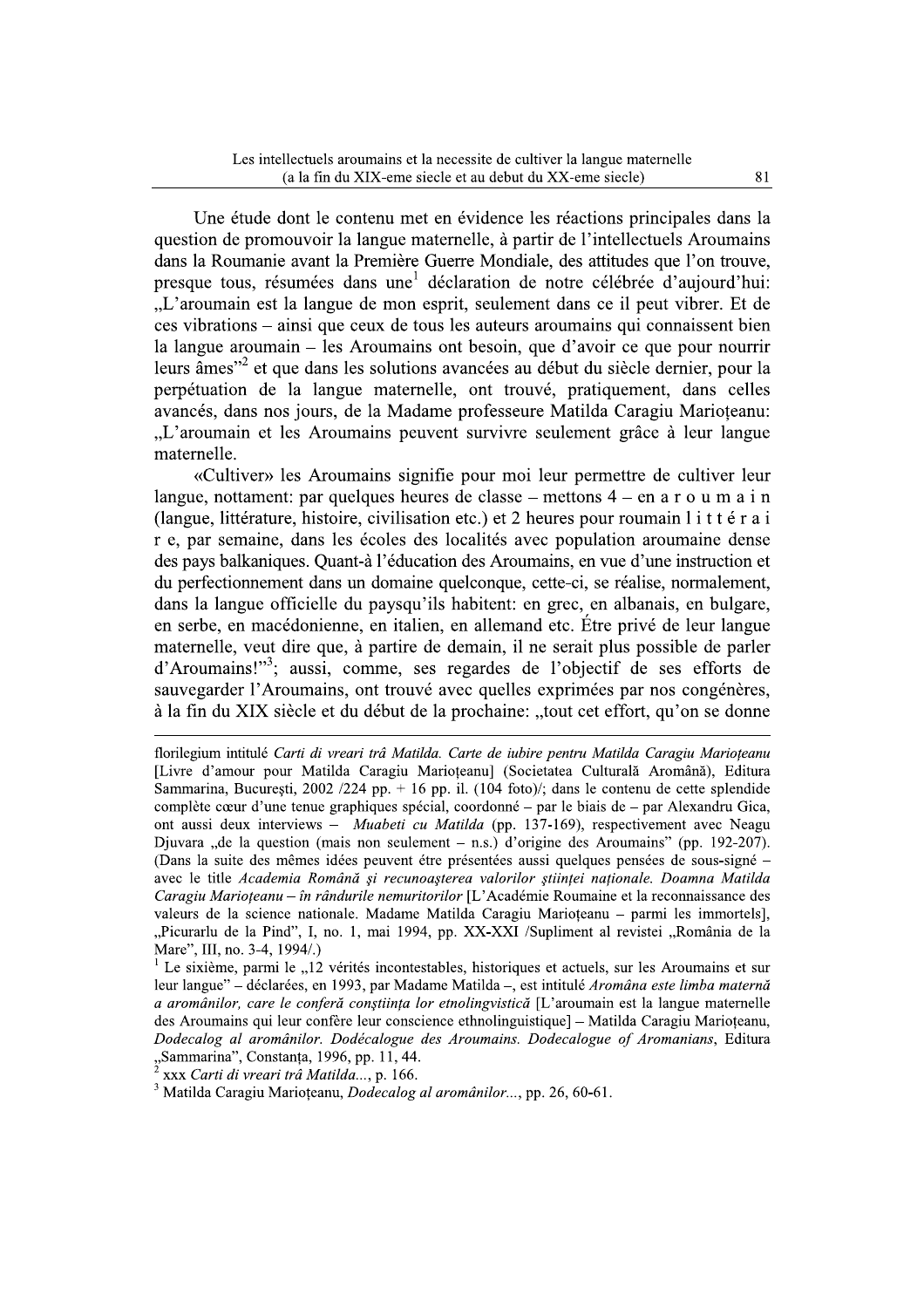depuis des centaines d'années (*recte*, deux cents d'année, et certains – n.s.) a le seul but de préserver l'individualité de l'aroumain, de stimuler l'enrichissement et la performance de cet anneau de la chaîne évolutive latino-romane sud-estdanubienne, d'une importance prioritaire pour la romanité et la roumainité"<sup>1</sup>.

Dans cet *hommage* nous essayons pour révéler des attitudes et des initiatives des intellectuels Aroumains du Balkans établis dans le Vieux Royaume ou qui vivent dans la Turquie Européenne, qui – dans la base de leur identification, à partir de la deuxième moitié du XIX-e siècle, comme représentants des Roumains du Balkans, ils ainsi préconisent, pour cultiver l'aroumaine, pour l'écriture dans l'idiome maternel<sup>2</sup>.

Comme point de référence, de ce point de vue, peut être considéré, nous croyons, l'apparition, en 1880, de la publication première dans l'histoire culturelle d'Aroumains: éditer en Bucarest la gazette "Frățilia întru dreptate"<sup>3</sup> – bien que, dans son contexte, aussi, ne se motive pas le jouer des articles en aroumaine<sup>4</sup> (avec fortes influences daco-roumains); respectivement, les textes apparaîssent en dialecte aroumaine et en grec (en deux colonnes sur le côté)<sup>5</sup> et se préconise –

 $1$  Ibidem, pp. 25, 60.

<sup>&</sup>lt;sup>2</sup> En question des premiers écrits en dialecte aroumain (pp. 46-48), les ecrivains aroumains des "deux directions" (pp. 49-66), les ecrivains aroumains dans l'Autriche et la Hongrie (pp. 67-84), les premiers textes scientifiques *sur le dialecte aroumain* (pp. 85-97), le debut des recherches systématiques sur le dialecte aroumain (pp. 97-115), les contributions nouveaux sur le dialecte aroumain (pp. 115-124), respectivement, la littérature dialectale (pp. 124-135) – voir, sur les pages indiqués, Th. Capidan, Aromânii. Dialectul aromân. Operă premiată de Academia Română cu Premiul Statului "Eliade Rădulescu", Monitorul Oficial și Imprimeriile Statului. Imprimeria Națională, București, 1932 /576 pp./. (Il y a six ans, ce document essentiel de la culture roumaine moderne, a été réimprimé, par Fundația Culturală Aromână «Dimândarea Părintească», București, 2005 /594 pp./. Cu o postfață de Hristu Cândroveanu.)

L'initiateur de la publication est Vasile A. Urechia, "Avdzâtlu înthemelietor a primăliei gazete aromânești" [le célèbre fondateur de la première gazette aroumaine] – xxx Vine carte de la D-l V.A. Urechĭa la "Frățilia", "Frățilia", I, no. 6, juillet 1901, p. 87; dans la notice nécrologique crée par les éditeurs de cette revue aroumain, la mort /22 novembre 1901/ du grand professeur philoaroumain, réitère le fait que ce "feace prima gazetă pri limba noastră tru 1880 «Fratilia întru dreptate» si bâgă thimeliu a Societatei de cultura Macedo-româna și fu totâna presedintele a liei" [il a fondé la première gazette dans notre langue et il a crée la Societé de la Culture Macédo-Roumaine, étant, aussi, sa président] – Ibidem, I, no. 10, novembre 1901, p. 160; non sont pas nommées des rédacteurs responsables, tous les articles non sont pas signées.

 $4$  Être le magazine de la Société de Culture Macédo-Roumaine (fondée dans l'an précedent, en 23 septembre 1879), cet première publication des aroumains (la revue "Albina Pindului" [L'Abeille du Pinde] /1868-1875; 1878/ est *seulement* redacté par un intellectuel d'origine aroumain – le professeur, écrivain et journaliste Grigore H. Grandea), était seulement le moyen de l'objectif statutaire; parmi les autres, il était, "À répandre dans les écoles, à partir des celles primaires, en langue roumain (n.s.), l'enseignement par les habitants roumains au-delà de Danube et au-delà des Balkans" - apud St. Brezeanu, Gh. Zbuchea (éds.), Românii de la sud de Dunăre. Documente (Arhivele Naționale ale României), s.é., București, 1997, p. 163 (doc. 58).

Certains matériaux insérées dans la revue, en *dialecte*, sont (en plus de créations littéraires, originales ou folkloriques – dont leur mention ici non est l'objet des cette lignes; voir, ainsi, Th.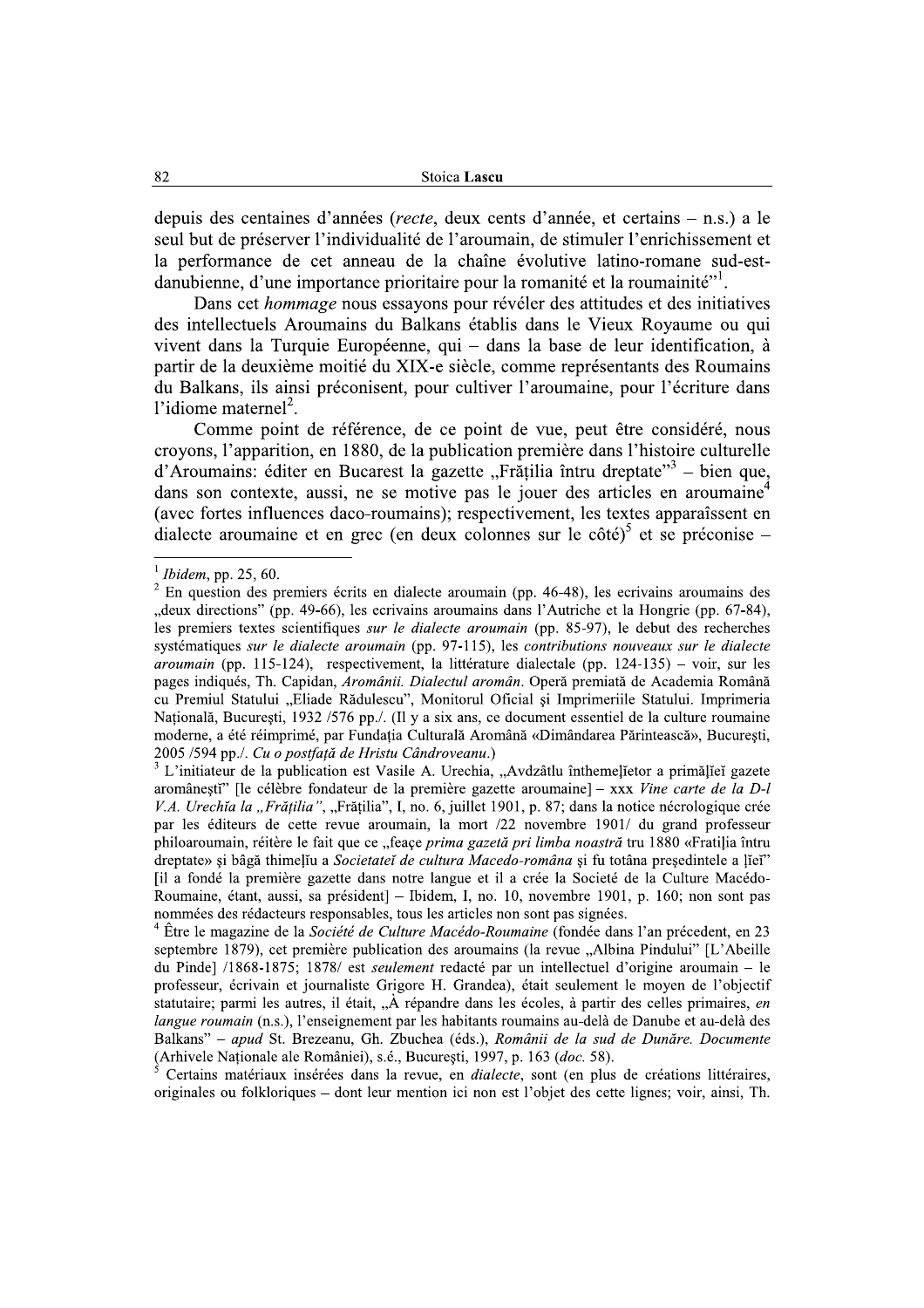comme réaction sur l'Hellénisme qui disjoinde le nationalisme – pour réaliser la fait roumaine de la Valagues des Balkans. Suggestive, à cet égard, est l'hymne – qui a devenu, pendant ce temps – connu, de l'instituteur Tașcu Iliescu, l'auteur de certains "textes visible daco-roumanisantes"<sup>1</sup>, adressées "românilor macedoniți" [aux les Roumains Macédonnites]<sup>2</sup>.

Les premières atitudines d'intellectuelles Aroumains conscientes de leur ascendance à roumainité, en faveur de l'écriture dans la langue maternelle – proviennent de deux instituteurs emblématiques d'écoles roumains dans la Macédoine.

Pour ils, l'écriture en aroumain, se pose essentiellement, dans la nécessité d'adopter plus facilement la langue littéraire roumaine, respectivement, d'autre part, adopter, par les enfants, d'une éducation religieuse, selon le model de ces temps, par la publication d'écrits en langue maternelle.

T. Iliescu, Către românĭ (Tecst în dialectul macedon) [Vers Roumains (Text en dialecte macédoin)], "Frățilia întru dreptate", I, no. 2, 29 mars 1880, p. 16. Ce véritable hymne est inclus dans une anthologie publiée dans 2001, mais, l'auteur a changée son title, tendancieusement et non-scientifique, en Cătră-Armãnji [Vers les Aroumains] - D. Cuvata, Picurarlu di la Pind. Antologhiea-a puiziljei armãneascã (sec. XIX shi XX) (Unia di Culturã-a Armãnjlor dit Machidunii. Biblioteca Natsionalã Armãneascã "Constantin Belemace". Colectsia "Velo"), s.é., Scopia/Skopje, 2001, p. 11. Les poèmes et les traductions d'enseignant roumain (c. 1848-28) octobre 1908) dans la Macédoine, sont anthologées, pour la première fois, par le mentionnée cidessus méritoire éditeur - voir T. Bongu-Iliescu, Limba strã-ausheascã. Editsii-ndreaptă di Dina Cuvata (Unia di Culturã-a Armãnilor dit Machidunii. Biblioteca Natsionalã-a Armãneascã "Constantin Belemace". Colectsia "Velo"), s.é., Scopia/Skopje, 1998. Un concitoyen – aussi représentant de compte de la roumainité balkanique – de l'enseignant de Crusova, a souligné, dans un article commémoratif, les rémarcables mérites, initiales, qu'il l'avait dans l'histoire moderne des Aroumains: "Căndu idea armânească nu era nica arăspândită în Turcia, Tascu Iliescu era pitricut va s'disclidă școli, aclo iu era lucrul ma greu și pericolul ma mare. El disclise multe școli și pri iu lucra ca învățător, thimeliŭ sănătos bâga și pom bun deade lucru a lui; era om cu multu curagiu, multu disteptu si om ce'si didea bana tră idea armânească. El fu si un di bunili scriitori a noștri, care scriară pri limba armânească" [Quand l'idée aroumain n'était pas encore répandue dans la Turquie. Tascu Iliescu a été envovée à ouvrir des écoles où la situation était pire et le péril plus grande. Il a ouvrit beaucoup des écoles et aussi où il était enseignant, il a mis des bases solidements et ses initiatives ont porté leurs fruits riches; était un homme d'un grande courage, intelligent, un homme qui a donné sa vie pour l'idée aroumain. Il était aussi l'un des nos bonnes écrivains, qui ont écrit en langue aroumain] - N.B. /Bațaria/, Taşcu Iliescu, "«Graiu bun». Calendar armânescu". Anlu 1909, p. 26.

Capidan, *op. cit.*, pp. 126-127) des correspondants dans les établissements aroumains du Balkans; leur intensité augmente en special après l'appel – reproduit, comme d'habitude, aussi en grecque –, qui a dit: "Rogămu pe tuti românili cari sunt respânditi tu tute părtile a locului se ne ajută la naționala a noastra luptă cu articole românesci sau grecesci" ["Nous prions pour tous les Roumains qui se répandent dans toutes les parties, de nous aider dans notre lutte nationale avec les articles roumains ou grecques"] - "Frățilia întru dreptate", I, no. 9, 14 juin 1880, p. 72.

Un veac de poezie aromână [Un siècle de poésie aroumaine]. Introducere și prezentarea autorilor: Hristu Cândroveanu. Editie și note: Kira Iorgoveanu. Transpuneri: Hristu Cândroveanu, Kira Iorgoveanu, Editura Cartea Românească, București, 1985, p. 13.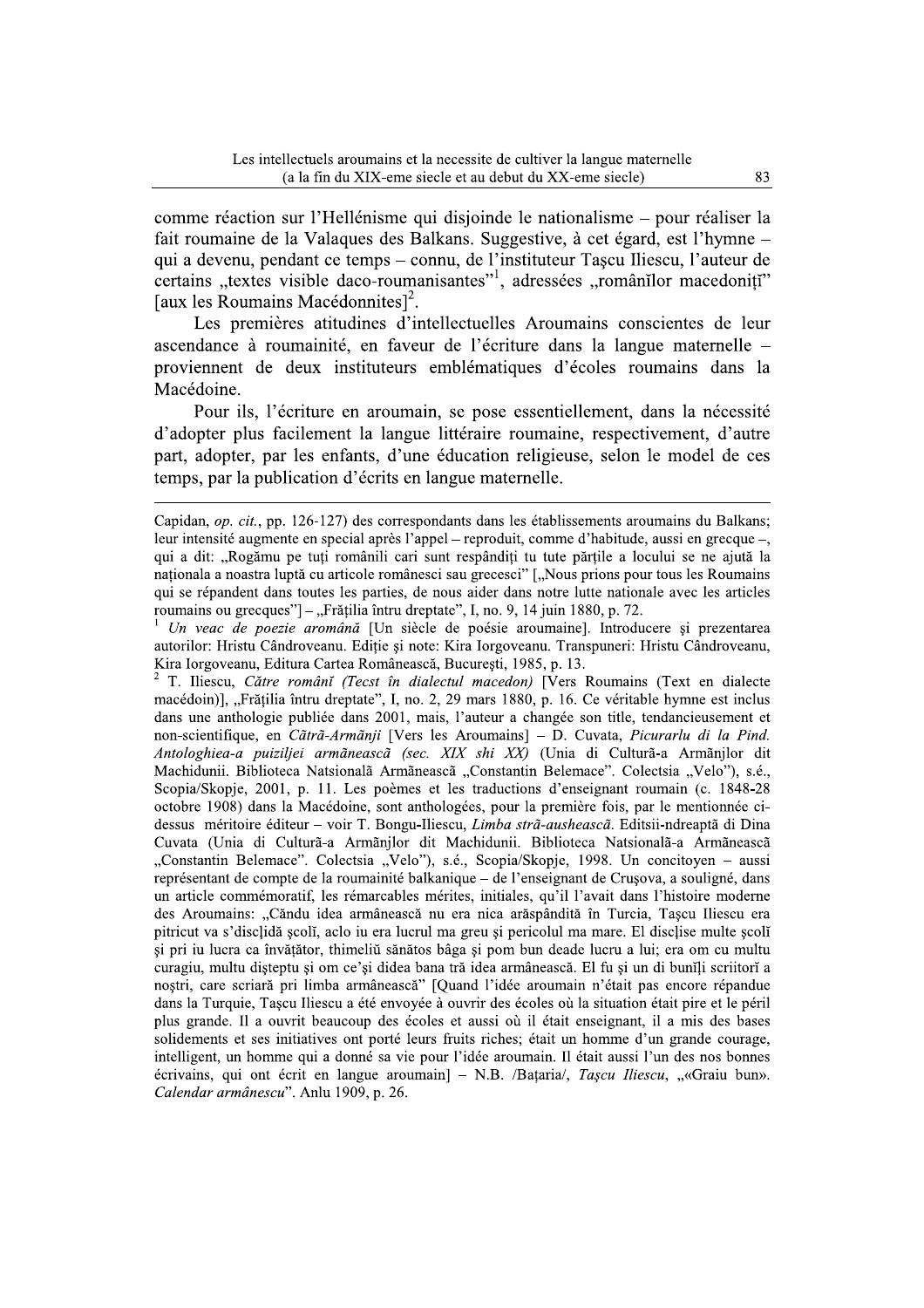La première condition est déclaré, en 1882, par Taşcu Iliescu qui est mentionné, dans Abecedaru sau Manualu de silabismu pentru dialectul macedoromănu (Sub dialectul de Crusova): "Se'ntelege că Romănii din orice regiune cată se învete a citi și a scrie limba commună tutulor Românilor, asà cum a fost cultivată de Românii de la Dunăre și din Carpați. Înse, pentru mai mare facilitate, este bine ca, la Românii din Sud, copiii sĕ încépă citi și a scrie în dialectul lor"  $(n.s.)$  [...,On compris que les Roumains dans une régione essaient *d'apprendre à* lire et à écrire la langue commune de tous les Roumains, comme il était cultivée par les Roumains de Danube et dans les Carpates. Mais, pour une plus grande facilité, est mieux comme, pour les Roumains de Sud, les enfants commencent à *écrire et à lire dans leur dialecte*"  $(n.s.)$ ]"<sup>1</sup>.

Respectivement, l'autre demande se trouve en *Prefaça* d'une livre religieuse (éditée en 1883), dans laquelle le pionnier de la roumainité du Balkans<sup>2</sup>, Dimitrie Athanasescu, avait, entre autres, d'affirmer: "Noi românli di Maçedonia pân'astădzi eramu di cu totalui niavuti di ună ahtare carte dogmatică, *scriată în* limba çi sburîmu în casele anoastre (subl.n.)" [Nous, les Roumains de la Macédoine, jusqu'à aujourd'hui, nous avons été sans une livre dogmatique, écrite dans la langue parlée à nos maisons  $(n.s.)^3$ .

 $1$  T. Iliescu, Abecedaru sau Manualu de silabismu pentru dialectul macedo-romănu (Sub dialectul de Crusova.) de ... (Crusovénu), Tipografia Thiel & Weiss), Bucurescĭ, 1882 /48 pp./, p. 3. Suite, dans les mots dans l'affirmation Către Domnii Institutori [Vers les Monsieurs Instituteurs], l'auteur révéle: "L'Abc et la première Livre de lecture soit dans le dialecte méridional. La deuxième livre de lecture soit dans les deux dialectes dites tête à tête, c'est-à-dire le dialecte méridional et quel danubien. À se joindre aussi un petite vocabulaire, des mots plus utilisées et qui different dans un dialecte en autre. D'ailleurs, l'élève, comme il a appris à lire, commence à apprendre le dialecte danubien ou la langue commune. Par conséquent, la grammaire, l'arithmétique, la géographie, l'histoire etc. tout qui n'est pas en dialecte, mais dans une langue commune".

<sup>&</sup>quot;La anlu 1864, eu, aprimtu di *dorlu a limbăției a noastre* (subl.n.) și agiutat di D-ză și de buñili aromâñi, disclisu prima sculie aromânească la Tărnova. Cu fapta aistă se disclise calea românismului (subl.n.) și se lărgi nihiamă câte niheamă di la marginea Dunăreliei până la Pind, până la buza di amarea Adriatică" [En 1864, moi, sur le manque pour notre langue (n.s.) et aidé par Dieu et par les braves Aroumains, j'ai inauguré la première école Aroumaine en Târnova. Avec cet fait on ouvrir la voie de la roumanité (n.s.) et on élargi peu à peu, de la pointe du Danube jusqu'à Pind, jusqu'à côte de la Mer Adriatique].

D. Athanasescu, Catihise ori Scurtă scire di religia crestinească cu aceale cama însemnate dreptăți a fedeliei tră învetătoriile romănesci di Macedoniă lucrată di... Profesoru și locuitoru românu în comuna Terr'nova, di ningă Bitolia, ori Monastir, Stămbătoria Cârtilor Băsericesci, Bucuresci, 1883 /78 pp./, p. 3. Dans les êcrits et les compilations didactiques (notamment consacrée à l'alphabétisation des aroumains adultes) de cet "premier apôtre" – non se trouvent pas, explicite, des raisons de leur écriture; ça signifie, mais, qu'elles devaient servir pour l'acquisition plus facile par aroumains de langue littéraire roumain, comme suit, explicite, des mots dites, en dialecte, de lui-même, lors de l'anniversaire, en 1905, de 25 ans de la fondation de l'Lycée Roumain de Garçons de Monastir/Bitolia ("umplerea di 40 di añi a primeliei sculii aromănești di aoațe și 25 di añi ți se umplu estan a liceului romănesc, disclis ația Bitule, liceu care lucrâ ghine și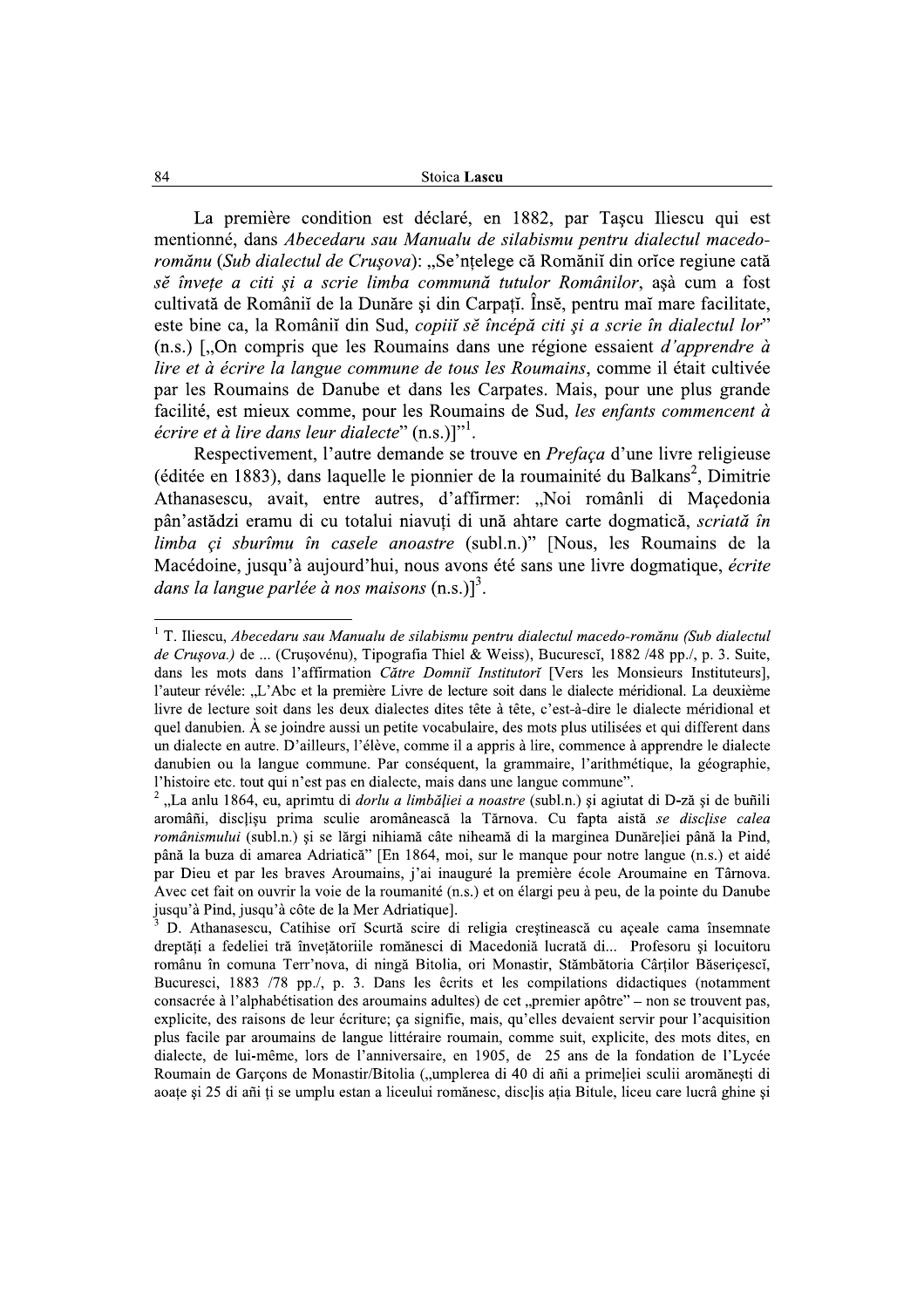En 1887 apparaît à Bucarest Carte de alégere, un très précieux livre de lecteur, édité en *dialect*, document historique fondamental - bien qu'il est ..une oeuvre pleine de mots dacoroumains"<sup>1</sup> – dans le début de la formation de la physionomie nationale et culturelle d'Aroumains, de quelle raison, on trouve, ample, dans l'introduction. Signée par l'antologatoeur Andreilu a-lu Bagavu, "le Messianic"<sup>2</sup> pionnier de la Roumains des Balkans, et libérateur digne de la culture aroumaine moderne, elle est intitulé Către arumântili din Macedonia [Vers Aroumains du Macédoine]<sup>3</sup>. Ce véritable programme culturel national de la conscience de soi d'Aroumains, fondée sur le péril d'hellénisme, avait comme centre de réaction de relance national, la nécessité de promouvoir la langue maternelle<sup>4</sup>.

L'année suivante, le même Andrei Bagav est aussi "le père" de la première revue aroumaine, avec spécifique littéraire (la paternité incombe entièrement à Bagav<sup>"6</sup>; deux autres rédacteurs en chef ont été Stefan Mihăileanu et Constantin T. Belimace) – "Macedonia" (janvier-mars 1888, avril-octobre 1889). Le programme de revue est résumé en *Precuvêntare*, "masculin et de la bonne réflexion", attribué à A. Bagav, mais qui as la signature: *Comitetul* [Le Comité]. Ca n'est pas une simple déclaration d'un programme de revue littéraire ou avec un caractère général, mais une explicite d'une attitude entière, à l'égard des questions des Aroumains – appelées partout avec un terme sans ambiguïté: *roumains* – la façon

scoase mulți tineri învețați, cari fac onoare românismului" – Cum s'a deschis prima școală română. Conferință de Dimitrie Atanasescu, primul apostol [Comme était inaugurée la première école roumaine. Conférence par Dimitrie Atanasescu, le premier apôtre], "Lumina", III, no. 10, octobre 1905, pp. 319, 321, 330. La Conférence est publiée, en langue littéraire, aussi dans "Ecoul Macedoniei" (en plusieurs numéros en avril 1906), intitulé Cum s'a deschis prima scoală românească în Turcia [Comme était inaugurée la première école roumaine dans la Turquie] – mais avec certains passages manques; sont significatives celles équivalentes: "neamul aromânesc"/"neamul românesc" [la nation aroumaine/la nation roumain], "flambura nationalismului"/"flamura aromânismului" [le drapeau du nationalisme/le drapeau d'aroumanisme], "întreg corpul învețător romănescu"/"întregul corp didactic" [l'entier corps didactique roumain/l'entier corps didactique], "aromân din Magarova"/ "român din Magarova" [Aroumain de Magarova/Roumain de Magarova] etc.

<sup>&</sup>lt;sup>1</sup> Th. Capidan, *op. cit.*, p. 110.

<sup>&</sup>lt;sup>2</sup> Comment a expliqué sa personnalité H. Cândroveanu, Un veac de poezie aromână..., p. 20.

<sup>&</sup>lt;sup>3</sup> A. Bagav, Carte de alégere. Scrisa in dialectulŭ macedo-românŭ de Andreĭulu alŭ Bagavŭ. Premiată și tipărită de Societatea Macedo-Română "Lumina" [Livre de lecture. Écrite en dialecte macédo-roumain par Andrei Bagav. Premiée et édité par la Société Macédo-Roumain "La Lumière"], Tipo-litografia Dor.P. Cucu, Bucuresci, MDCCCLXXXVII, pp. 1-2.

<sup>&</sup>lt;sup>4</sup> Ibidem, p. 3. L'œuvre (234 pp.) a des textes littéraires, des conseils des ménages et d'hygiène, littérature historique, des proverbes et des énigmes écrites par Bagav, parmi lesquels ne sont plus présents Constantin T. Belimace, Tascu Iliescu, George I. Georgiade (Murnu), mais aussi le "regretté" *[liertatŭlu]* Mihail Niculescu, comme sont insérées deux paraboles de "le regretté" Mihail Boiagi.

Coretti /C. Cairetti/, Andrei C. Bagavu 1857-1888, "Macedonia", II, no. 5, mai 1889, p. 98.

<sup>&</sup>lt;sup>6</sup> /N. Bațaria/, *Din literatura aromânească. Andrei C. Bagav. Schiță*, "Lumina", II, no. 6, juin 1904, p. 178.

 $^7$  Ibidem.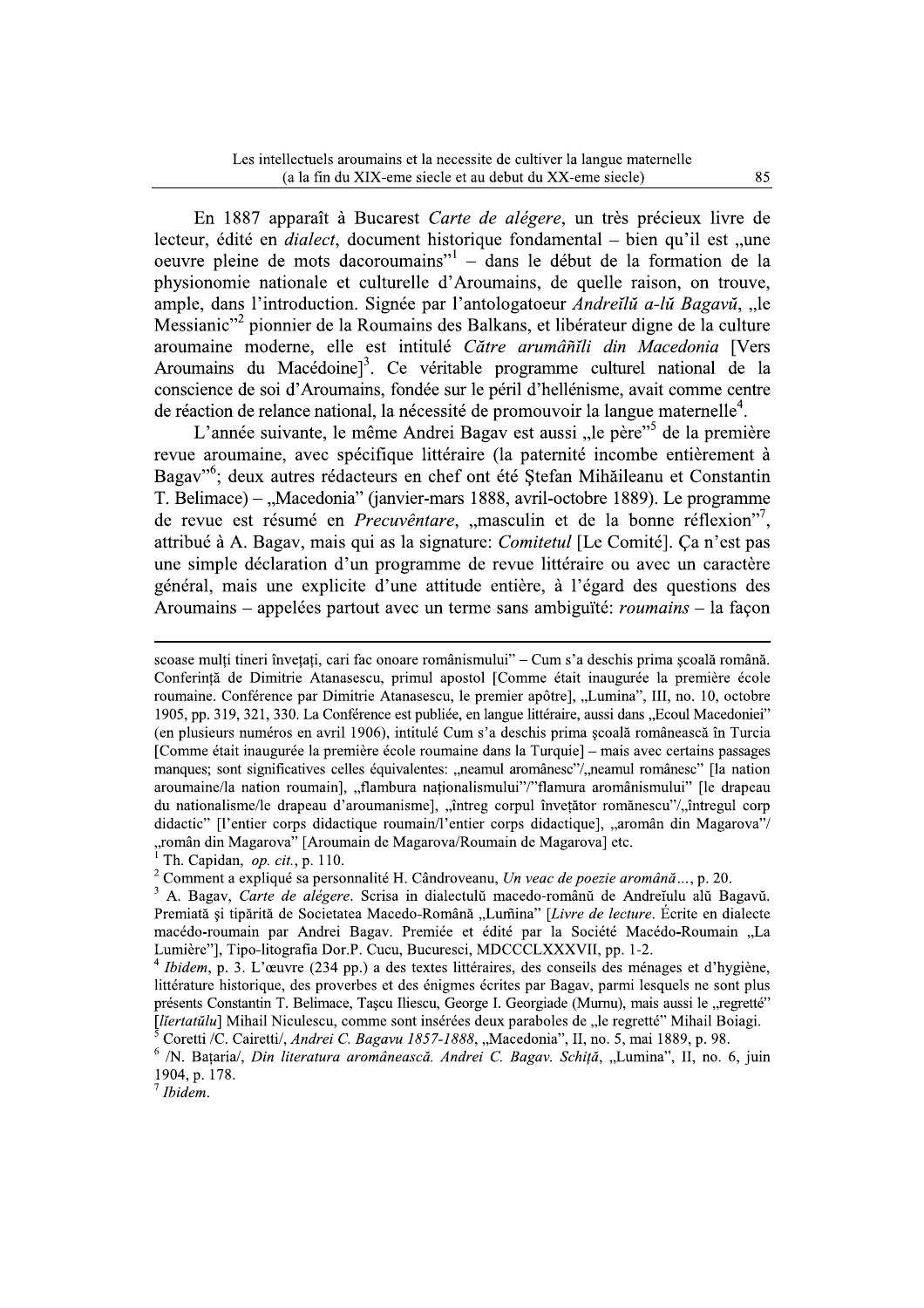dont elle a été percue depuis le sommet d'intellectuels, mises en place dans le Pays. Dans son mémoire, entre autres, se plaide, aussi pour l'étude et la culture du dialecte de Aroumains. "Notre langue, d'une structure pure roman, est resté presque étranger, d'études consacrées pour la structure néo-latine, parce que personne ne la savait pas. Nous croyons que nous apportons une véritable aide pour la science, si nous essayons d'études sur le dialecte macédo-roumain (n.s.); ainsi, nous allons essayer d'éclairer les espèces, dans notre littérature populaire, et aussi dans celle d'une structure nouvelle, fournir pour les homme compétent, d'ailleurs, un matériel riche et intéressant, que des formulaires et des mots, pour l'étude de dialecte. (...) Dans un mot, travaillant pour l'affirmation de la nationalité roumaine dans la Péninsule Balkanique et pour le respect de droits ancestral, d'une part, et d'autre part, fouiller l'histoire littéraire de cette nationalité, aussi bien que, *cultiver avec persévérance le dialecte parlé* (n.s.), voici, en bref, le double objectif que nous suivions".

La motivation d'écrit est atteinte tangentiel aussi dans les pages de première journaux aroumaine, publié à Bucarest (avec des interruptions pour la période du 1er mars 1897-29 février 1898) – "Gazeta Macedoniei", respectivement, son directeur, le professeur Ion D. Arginteanu<sup>2</sup> précises dans le premier numéro: "Notre journal, étant la seul gazette de Roumains macédoniennes, et le rendre à pénétrer dans tous les angles de Macédoine, nous faisons de rédacter, un part de dialect daco-roumaine, et le reste *dans le dialecte macédonienne* (n.s.) (recte: macédo-roumain ou aroumain – n.s.), que permettra d'être lit avec utilité et pour le faire devenir un instrument d'éducation morale et nationale pour les lecteurs aromaines<sup>3</sup> – en d'autres termes, le courage de nécessité pour l'écriture dans le dialect "macédonienne"<sup>4</sup> est d'ordre pratique, de réaliser des objectifs nationaux d'enseignement.

<sup>&</sup>lt;sup>1</sup> Le Comité, *Precuvêntare*, "Macedonia", I, no. 1, janvier 1888, p. 4. Est publié, avec quelques omissions, dans St. Brezeanu, Gh. Zbuchea (éds.), op. cit., pp. 168-169 (doc. 61).

<sup>&</sup>lt;sup>2</sup> Sa fiche bibliographique dans D. Cuvata, *op. cit.*, p. 8 – la date de décès est estimé à "cca 1940"; en fait, il est mort en 1947. Des commentaires récents à propos de lui – fondateur ou directeur, en plus, des magazines "Peninsula Balcanică" (1900-1901), "Soarele" (no. unique, 19 octobre 1900), "Orientul european" (7 janvier-24 mai 1907), respectif la revue "Lumina" (1903-1908; il était directeur en 1905) et son ouvrage *Istoria românilor macedoneni*, apparue en 1904 – voir I. Moiceanu, Pilde, profesionalism et onestitate în aromânistica de astăzi. Interviu cu conf. univ. dr. Stoica Lascu [Des paraboles, professionnalisme et onestité dans l'aroumainistique d'aujourd'hui. Interview avec...], "Agora" /Constantza/, VII, no. 25. Édition du Printemps, 2007, p. 5.

<sup>&</sup>lt;sup>3</sup> Direcțiunea, *Programul nostru*, "Gazeta Macedoniei", I, no. 1, 1 février 1897, p. 1.

<sup>&</sup>lt;sup>4</sup> Dans chaque numéro sont des articles écrits en aroumain; respectivement, des apparences aux rubriques Din toată lumea, Nale, Trâ arădiri, quelques créations de Nuși Tulliu, Pericle Papahagi et N.I. Mocu, quelques poèmes et prose courte de C.I. Cosmu /Cosmescu/, plusieurs poèmes, anecdotes macédo-roumains et Tipuri din Macedonia signées par le prolifique Petru Vulcan, "la nouvelle macédo-roumain" Pirușeana, par Marioara Murnu etc.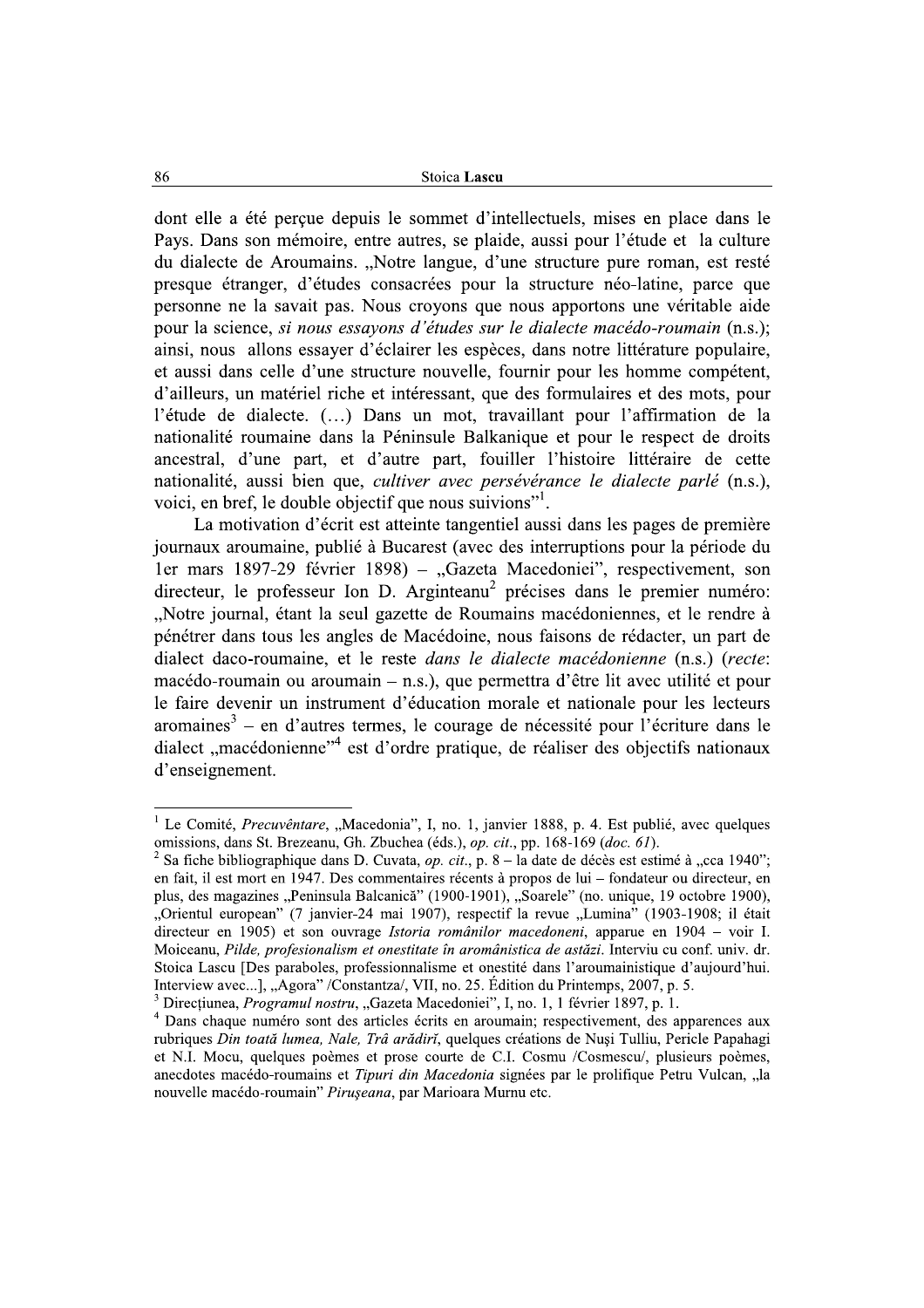Au cours des dernières années du dix-neuvième siècle, la nécessité de cultiver et de pratiquer la langue maternelle ont été largement illustrés dans la "Revista Pindul"/, aussi édité en Bucarest (pendant 15 septembre 1898-30 novembre 1899). Est édité en dialecte (seulement deux documents sont rédigés dans la langue littéraire roumaine), chaque numéro de revue mentionnes le sous-titre Tu limbă aromânească [En langue aroumain].

Le programme de nouveau revue du Bucarest est largement présenté dans le premier éditorial, qui est intitulé Cătrě armâni, signé Revista "Pindul" – mais il appartient, en fait, nous croyons, à son chef et éditeur, le professeur et écrivain Nuși Tulliu, "le plus lyriques de Aroumains"<sup>1</sup>. L'attention de cet remarquable créateur dialectal – ce qui "avait la génie de sa langue maternelle" – respectivement. de group des intellectuels aroumains<sup>3</sup>, vivent en Macédoine, était, par le biais de la revue, comme le montre l'éditorial, maintenir le culte pour la préservation et la promouvoir de langue ancestral, "la plus précieuse richesse de notre"; le revue a été concu, donc, principalement pour l'aimable de la "mère-patrie", respectivement de la native lieux de la Péninsule Balkanique<sup>4</sup>. Pratique, la demi-pleinement de matériel inséré à l'intérieur du revue<sup>5</sup> viennent à l'aide en substance de message de cet programme – à revitalisation et à la survie de bases des roumains des Balkans, au moyen de promouvoir de langue maternelle. Dans les premières années du XX-e siècle, un groupe d'intellectuels aroumains (professeurs, enseignants, médecins, fonctionnaires, des étudiants, des commerçants) vivent en Macédoine – animées par N. Bataria<sup>6</sup>, "éditeur", respectivement Per. Papahagi et N. Tulliu<sup>7</sup> – il fait apparaîtra le revue "Frățilia" [La Fraternité] (février 1901-février 1902, janvier-mars 1903, est imprimé à Bucarest). Écrite presque entièrement<sup>8</sup> en

<sup>&</sup>lt;sup>1</sup> Papahagi, Antologie aromănească. Literatură poporană.-Literatură cultă.-Musică poporană.-Vederi etnografice.-Introducere.-Glosar complet în l. francesă (Din publicațiile Casei Școalelor), Tipografia "România Nouă", Theodor I. Voinea, București, 1922, p. 284.

<sup>&</sup>lt;sup>2</sup> Voir Un veac de poezie aromână..., p. 83.

<sup>&</sup>lt;sup>3</sup> Les membres de Comité ont été: N. Tulliu, D. Dan, P. Papa-Hagi, N. Tacit, G. Sverca.

<sup>&</sup>lt;sup>4</sup> Revista "Pindul". Cătrě armânĭ, "Revista Pindul", I, no. 1, 15 novembre 1898, p. 1; est publié fragmentaire, dans St. Brezeanu, Gh. Zbuchea (éds.), op. cit., pp. 177-179 (doc. 69).

<sup>&</sup>lt;sup>5</sup> Signé, excepté N. Tulliu, de Iota Naum, C.I. Cosmescu, Tascu Iliescu, N. Mayromati, Manolache Barbaruse, C. Constante, V. Diamandi (Aminceanul), dr. T. Sunda, P. Vulcan, G. Zuca, G. Zverca, N. Papleacu.

<sup>&</sup>lt;sup>6</sup> Dans la première année de l'apparition, sur la couverture de la revue était mentioné: "Manuscriptele și tóte comunicările referitoare la redacție se vor trimite la adresa D-luĭ N. Bațaria, Profesor la «Liceul Român» din Bitolia însărcinat cu conducerea Revistei" [Les manuscrites et toutes les communications sur la rédaction seront envoyées à l'adresse de M. N. Bataria, Professeur aux «Lycée Roumain» de Bitolia chargé avec le role de diriger la Revuel.

 $\hat{A}$  une information ultérieure – S.T., *Reviste armânesti*, "«Graiu bun». *Calendar armânescu*". Anlu 1909, p. 124.

Seulement quelques articles – signées par N. Bataria, respectivement Th. Capidan, autre quatre dédiés à la présentation des certains clasiques de littérature roumaine, aussi un questionnaire – sont éditées en langue littéraire roumain.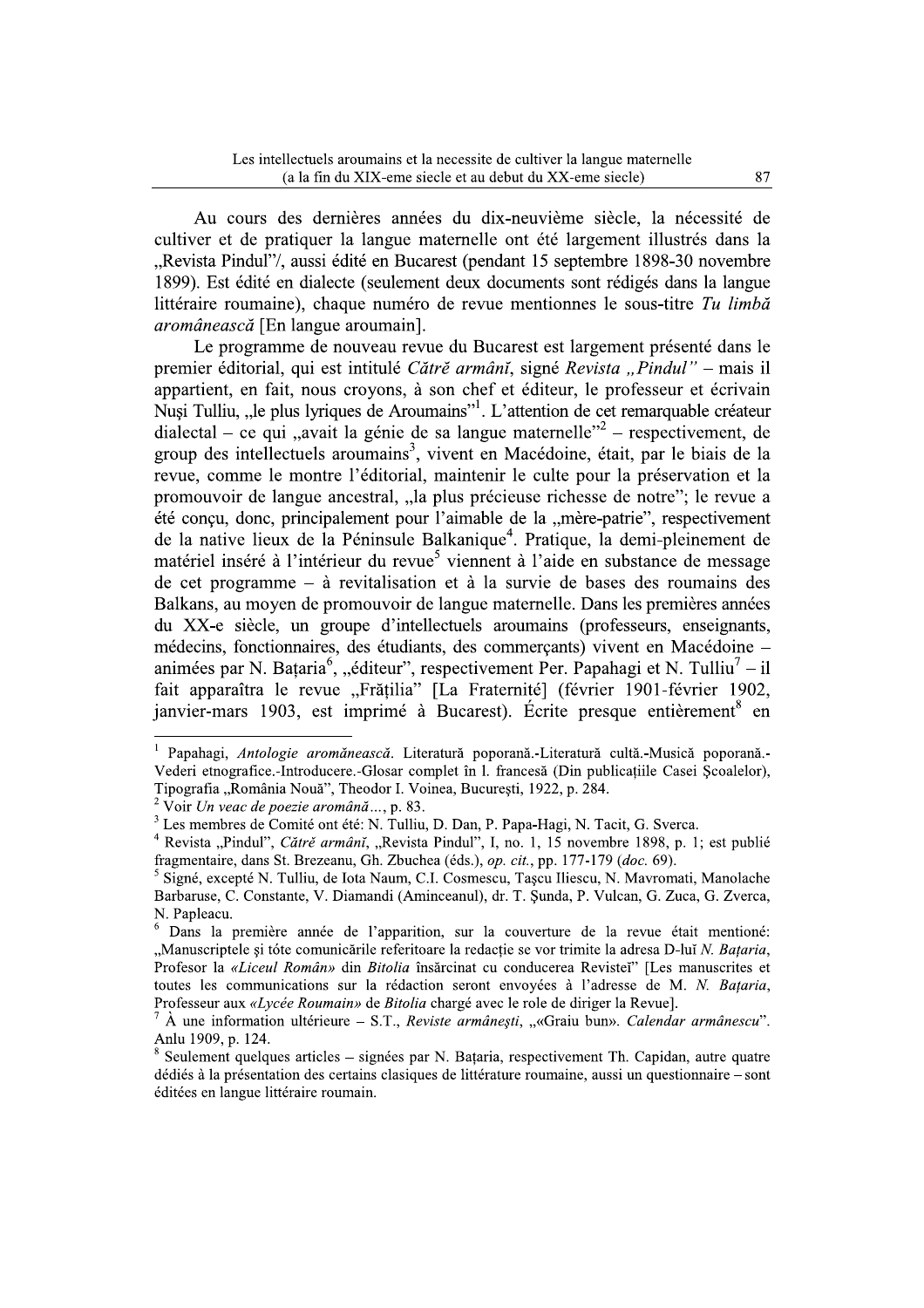dialecte, il comblera un vide qui se fait sentir dans le domaine de la culture nationale d'Aroumains de Macédoine<sup>1</sup>.

Le programme d'orientation, l'objectif de l'apparence et l'attitude de rédaction du revue (en fait, le signataire était N. Bataria) à l'égard des questions d'Aroumains et la nécessité d'écrit en langue maternelle, de sa promouvoir – apparaissent clairement dans l'article programmatique intitulé Frate aromâne [Frère Aroumaine], écrit en dialect aroumaine, dans laquelle, entre autres choses, elle indique: "Pi limba a ta, *pi dulcea si musata a ta limbă* (n.s.), tî grim /vorbim/ ază atia: disceaptă-te și luminează-te (...) S'țî vreĭ miletea /neamul/ a ta și s'ti alavdzi /lauzi/ cu nêsă /ea/, s'tî vreĭ limba a ta și s'tu lucredzi /folosesti/ (n.s.)" [A ta langue, à ta belle et suave langue, nous parlons aujourd'hui: réveille-toi et éclaire-toi. Aime ta nation, te loue avec il, aime ta langue et la utilise]<sup>2</sup>.

Intitulé Către aromâni, l'éditorial de première numéro dans la deuxième série, aussi écrit en aroumaine, plede pour l'écrit en langue maternelle, car, "De ces, quelques-uns revues roumains viennent de nous (en Macédoine – n.n.) et non pas tout le monde peut le comprendre mieux. Le but de Fraternité est d'obtenir par le biais de toutes les maisons aroumains, d'éclairez, de stimuler tous pour enseigner et connaître la langue". Ainsi on commence de la nécessité d'accepter la réalité en tant que telle – respectivement, maîtrise, tout d'abord, le dialecte parlé par les Aroumains, ensuite, l'acquisition de la langue littéraire: dans la langue maternelle, "par cette langue nous disons aroumains, car il est frère d'un sang et d'une mère avec ce dix millions des Roumains dans la Roumanie, la Transvivanie, la Bessarabie, la Bucovine, etc. et que la langue qu'il parle est la même avec celle *des frères* (n.s.)". À la fin de l'article on fait appel avec insistance pour le concours matériel d'appui le revue, mais aussi de la coopération, par les écrits des

<sup>&</sup>lt;sup>1</sup> Dans une correspondence de Monastir/Bitolia, blâmer l'esprit politique qui carctérisent plusieurs des articles des revues et des magazines (écrites par Aroumains) jusque-là, dépleurait, aussi, leur circulation restreinte en raison de l'écriture dans la langue littéraire ("l'idiome pure de Roumanie"), ainsi que "elles n'etaient pas accesible seulement pour ceux macédoines qui avaient quelques études. La majorité de peuple restait glacial des quelques ils ont dit. Nous, les Roumains de Macédoine, nous avons besoin d'une papier connue par tous, ainsi pour développer dans tous *l'amour pour notre langue propre* (n.s.)"; le correspondant respectif exprime la satisfaction pour l'initiative de groupe pour les intellectuels aroumains, dirigé par N. Bataria, "l'un des plus jeunes et les plus éminents professeurs de notre", aussi pour notre réalisation national: "Nous aimons à croire qu'elle se réveillent dans de nombreux le désir d'enseigner dans leur propre langue (n.s.), qu'elle influencera le zèle de plusieurs professeurs et instituteurs macédoniennes (sic!), avec l'objectif de faire des des recherches et des enquêtes dans le domain de leur propre histoire et a de leur littérature populaire, terrains restées maintenant totalement inexplorées; enfin, et il est essentiel, parce qu'elle contribuera à une échelle large à la propagation et développment pour les Roumains de Macédoine, l'amour pour leur dialecte" - N.A. Gripșa, Un noŭ ziar în Macedonia. Corespondență din Monastir, "Secolul XX", II, no. 573, 10 avril 1901, p. 2 (la correspondance est prise dans un autre magazine national-liberal bucarestois "L'Indépendance roumaine"). Revista "Frățilia", Frate aromâne, "Frățilia", I, no. 1, fevrier 1901, pp. 1-2.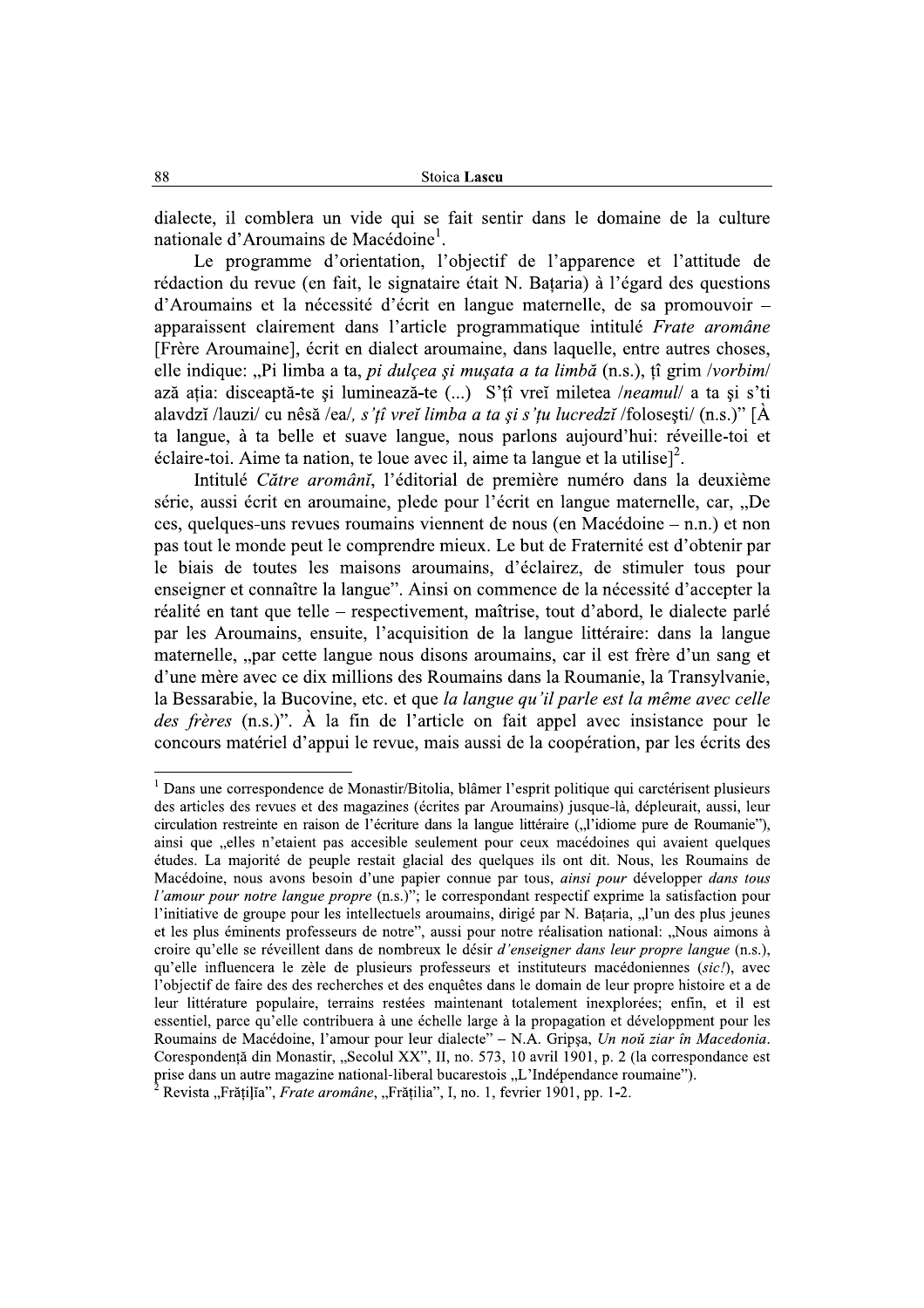jeunes et des personnes âgées, des professeurs et des instituteurs<sup>1</sup>, car un "autre objectif" de la publication est "de faire *notre dialecte très bien connu* (n.s.), comme il est à tout le monde, à les Aroumains, et à les étrangers. Ce dialecte as tant de beautés, beaucoup de la richesse est dans nos gens, qu'il ne doit pas être perdu ou oublié. Nous allons essayer d'il rassembler et d'il débarrasser de la mort"<sup>2</sup>.

Le même impératif de promouvoir la langue on trouve – mais plus nuancée – dans la première décennie du XXe siècle, et parmi les enseignants et instituteurs ce que enseignent à les écoles roumains de l'Empire Ottoman, respectivement, rendu public par la revue "Lumina" [La Lumière] (1903-1908, écrite en Macédoine, à Monastir/Bitolia, publiée à Bucarest).

Sous-titré la publication Revista populară a românilor din Imperiul Otoman [La revue populaire des Roumains des l'Empire ottoman], respectif Revistă poporană a românilor din dreapta Dunării [Le revue populaire des Roumains aux droit du Danube], l'élite d'inteligentsia des Roumains balkaniques<sup>3</sup> considérait, d'abord, la promouvoir des valeurs nationales-culturelles, de peuple romain, en particulier à partir de préoccupations "pedagogique-littéraire de la membres du corps professoral et le prêtre de Macédoine". L'article-programme explique aussi la proportion et la raison de l'écrit aroumaine: "Cette revue est le fruit du travail de tous les membres du corps professoral et du prêtre de la Macédoine et alors seulement disparaîtront, quand ses créateurs ne seront pas"; et tout ce qu'il précises que "Les trois quarts de la revue sera écrit en langue roumaine et littéraire et seulement un quart, en dialecte macédo-roumaine (n.s.).

C'est ce que nous croyons, que la langue roumaine se propagera, ce propre, et ainsi va voir la fraternité de langue du Royaume avec celle de Macédoine.

Peut-être certaines voulu, comme le revue être écrit entièrement, en dialecte, mais ils devraient aussi se rappeler que la fille est moins de la mère et que les dialectes sont préservées, mais ils non se cultivent pas.

<sup>&</sup>lt;sup>1</sup> Dans le corps de la revue ils signent: Nicolae Bataria, Nusi Tulliu, Nicolae C. Velo, Marcu Beza, Petru Vulcan, Pericle Papahagi, Constantin S. Constante (Delavardar), Vasile Diamandi, dr. Taşcu Şunda, Sava Saru, N. Hagi-Costea, Constantin Metta, Foțiu Balamace, Nicolae A. Papahagi, Nicolae Z. Papleacu, Nicolae H. Caragea, Mihail Dimonie, Petre Danisca, Manole Baliu, Demetru Papa-Sterescu et autres.

<sup>&</sup>lt;sup>2</sup> L'éditorial, Către aromâni, Ibidem, p. 210; est publié (en langue littéraire), partial, dans St. Brezeanu, Gh. Zbuchea (éds.), op. cit., p. 182 (doc. 72).

<sup>&</sup>lt;sup>3</sup> La revue avait un *Comité de rédaction*, avec une composante fluctuante; parmi les membres, les proffeseurs du Lycée Roumain de Garcons din Monastir/Bitolia, des prêtres, des médecins, autres intellectuels roumains - comme Dumitru Cosmulei (nota bene, Roumain de Transylvanie), Nicolae Bataria, Ion D. Arginteanu, Constantin I. Cosmescu (tous ont fut, directeurs), Coe N. Adam, Elie Ghicu, George Zuca, Ioan Ciulli, Steriu C. Ciumetti, Tascu Pucerea, Virgil Constantinescu, Constantin D. Metta, dr. Taşcu G. Trifon, dr. Filip Mişa, Elena Pocletaru, Elena Potamianu, Filip Apostoleanu, Ion Vuloagă, Petre Baravache et autres.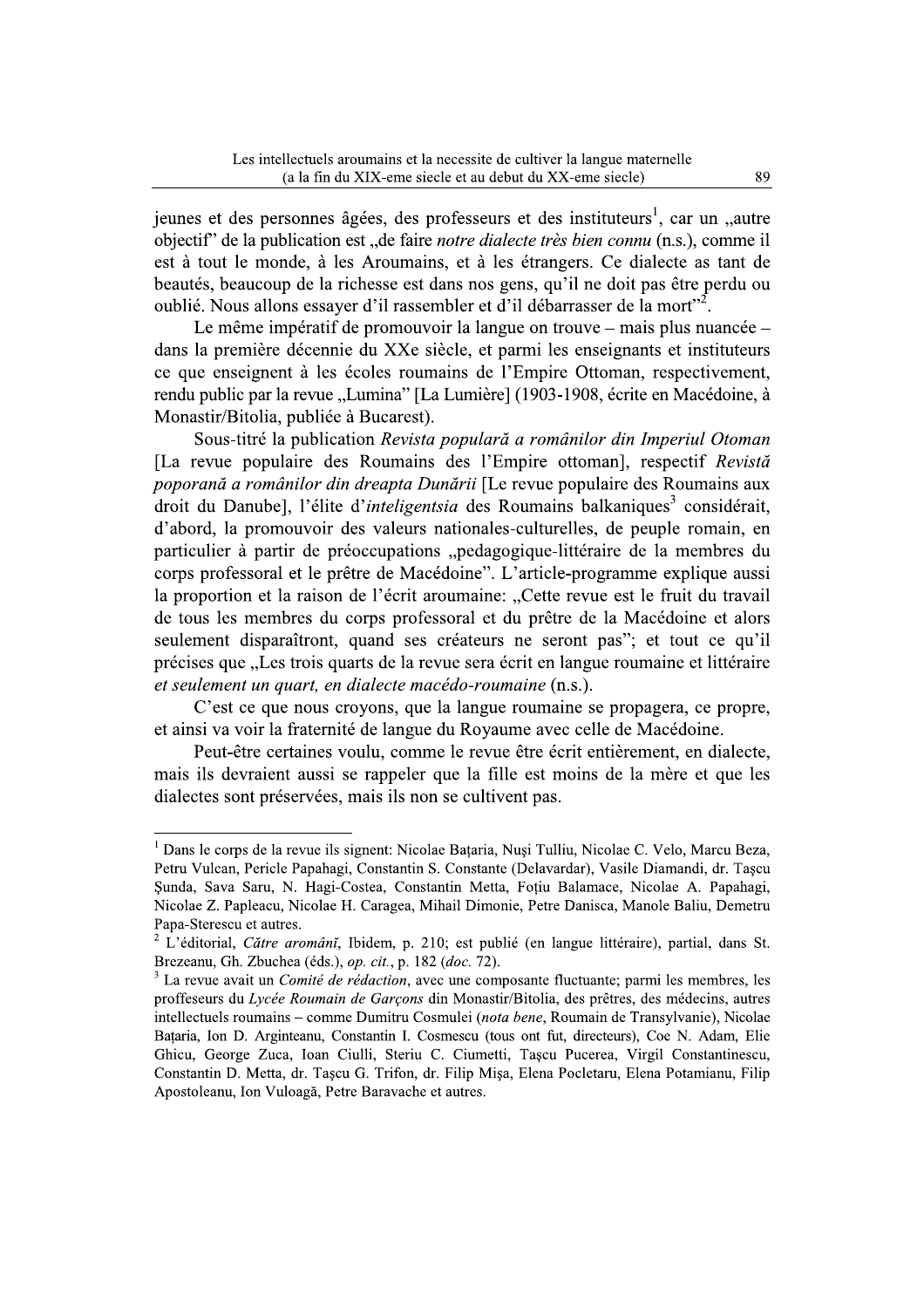Avec amour et de confiance, demandons à l'audience qui lit, de considèrer l'apparition de la revue comme une guest vieille, d'avoir dans sa maison".

Une autre occasion, en 1904, le gestion de la revue (directeur, au cours de l'année, était N. Bataria), montrant que, pour justifier "pleinement" le nom et les attentes de l'auditoire cible ("Un revue populaire du Roumains de l'Empire ottoman"), "dans le parte du dialecte nous donnerons une extension plus grande, éditons, d'une parte, des articles avec contenant divers, ou nous essayons d'allumer et de réveiller le goût de lecture roumains du masses de notre peuple (n.s.), et deuxièmement, faisant une large parte de *matériel folklorique* pour faciliter l'étude de désireux recherche plus près la langue, la nature humaine et notre littérature populaire"; dans ce contexte, l'exigence de cultiver une langue maternelle plus pure, est souligné, dans la vision du N. Bațaria: "Ici nous voulons préciser que, dans les écrits de folklorique, le dialecte utilisé par nous sera vrai (n.s.), ce parlé par nos gens<sup>2</sup>, que nous ne seront pas dirigé d'un patriotisme compris mal, de le modifier et l'ajuster avec des mots et des expressions qu'il n'appartiens pas"<sup>3</sup>.

La revue<sup>4</sup> est conçu, par conséquent, par les professeurs et les instituteurs, les médecins et l'ecclésiastiques aroumains en Macédoine – les représentant du

<sup>4</sup> Voir St. Lascu, Од историјата на ароманскиот печат во Македонија. Списанијата "Братсво" и "Светлина". The History of the Aromanian Press in Macedonia. The Brotherhood/

 $1$  xxx Către cititori, "Lumina", I, no. 1, janvier 1903, pp. 1-2; extrait de cet article programmatique dans St. Brezeanu, Gh. Zbuchea (éds.), op. cit., p. 183 (doc. 73).

Dans l'entre-deux-guerres, l'auteur de *Părăvuliilor* a été de montrer que "cette «langue dulte /suave/ et musată /belle/» est maintenent une mémoire d'un passé avalait par l'infini de temps", se demande: "quel Aroumain, mais non dans ma génération, une génération dont aujourd'hui nous avons moins survivants, mais dans les générations plus jeunes, qui sont parties du long temps de Macédoine, pourrait prétendre qu'ils ont déjà le dialecte - le vrai dialecte, mais non a langue ennuyeux influencée par la langue des pays ou la cruauté du destin prises jeté nos frères? (n.s.)"; le pessimisme du grande créateur dialectal, dans l'avenir de la perpétuation du langue maternelle originale, est propre "avoué": "J'ai parfois l'occasion d'entendre la langue aroumain, parlé par les jeunes qui sont parties bientôt «de leur maison». Chaque fois, entendons sous quelle forme défigurés et pauvre est semble notre langue, entendons comme les mots et expressions plus beau et caractéristiques sont oubliées, et remplacées par mots et expressions étrangers qu'esprit tant l'oreille, rentre en moi plus profonde la triste conviction que notre langue est voué à l'échec et que sa évolution, exactement déformation progressive qu'il souffre, hâte cet procès d'extinction (n.s.).

Qui, je sais que se parle aussi aujourd'hui dans les villes et villages du Macédoine, d'Épire, d'Albanie et Thessalie. Il est parlé aussi par notre colons de Nouvelle Dobroudja. Mais quel difference est entre le langue hybride d'aujourhui et quelle beauté du cristal de langue, ou, par exemple, ma tante Tata Nita, qui est morte, m'a dit, maintenant près d'un demi-siècle ses merveilleux contes et histoires! Qu'est ce que nous pouvons faire? Nous ne pouvons pas stopper au lieu le temps et son action, aussi comme nous ne pouvons pas être contre le procès de la fatalité historique. Mais nous pouvons et nous sommes reconnaissants de faire une autre chose: écrirons dans les publications périodiques en autre type d'écriture notre dialecte avec tout ce qu'il avait a et a plus caractéristique et plus beau (n.s). De cet désir moi-même j'ai essavé de suivre, mais, pour ma douleur et ma honte, j'ai dû de me déclarer incapable de le suivre" – N. Batzaria, O *mărturisire dureroasă* [Une confession douloureuse], "Dimândarea", I, no. 1, juin 1937, pp. 9-10. xxx Către cititori, "Lumina", II, no. 1, janvier 1904, p. 2.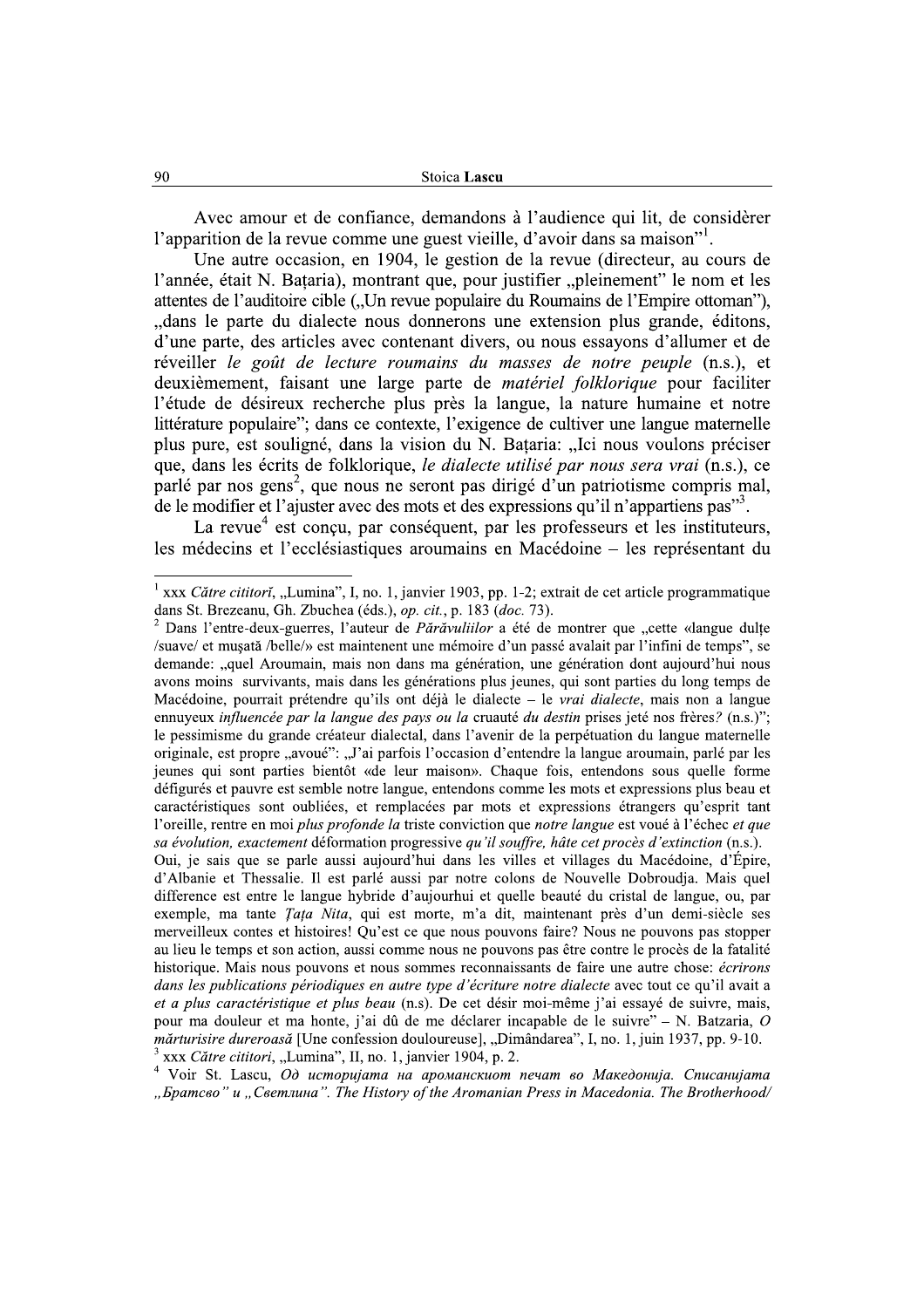demi-pleinement d'élite intellectuelle des roumains balkaniques, qui sont conscients qu'ils appartiennent d'une "nation en dehors dans le vaste royaume ottoman, aussi du rôle à laquelle nous sommes appelés, comme une sentinelle progressive du *roumainisme*  $(n,s)$ <sup>''</sup> – dans l'effort de cultiver, premièrement, la langue littéraire roumaine – qui était la langue d'enseignement dans les écoles roumains en Turquie Européen<sup>2</sup> – il étant un véhicule dans l'amélioration pédagogique des ministres de l'enseignement roumaine balkanique, et seulement en subsidiarité il avait le destin de perpétuer la langue maternelle, "la plus petite fille": le revue "n'as pas autre objectif, seulement la diffusion de connaissances utiles parmi les roumains macédoines, le réveil, l'amour pour la langue nationale (n.s.), le développement du gout pour la littérature roumaine, et révéler le matériel folklorique du dialecte macédo-roumaine (n.s.)"<sup>3</sup>.

Ainsi est rappelé – observation que s'applique à l'ensemble de l'existence de la revue – la préoccupation d'imposer *ab initio*, programmatiques et de fait, une nécessité que n'exclut pas, dans la vision d'intellectuels aroumains du "Lumina". ni l'utilisation, dans ses pages, d'idiome maternel, réalité qu'il nous retrouverons dans l'entière existence de publication, souvent ne rendre compte de préservation de la proportion énoncée dans le programme initial, mentionnée au-dessus. Déjà, depuis le deuxième numéro de la revue, à Collaborateurs se précises: "Qui veut nous soumettre des articles folkloriques, il est demandé de les écrire en dialecte (n.s.). Une ospitalité grande sera dans la revue pour les articles avec contenant pratiquement, écrites dans une langue très populaire<sup>34</sup>. Ainsi, est une invitation pour cultiver la langue maternelle, non seulement sa restriction à collections de folklore; toutes les apparences de "Lumina" sont un témoignage en ce sens<sup>5</sup>. Les

Frățilia and the Light/ Lumina Magazines. Превод: Димо Н. Димчев (Dina Cuvata) и Горан Костов (Goran Pushuticlu) (Unia di Cultura-a Armanilor dit Machidunii. Biblioteca Natsionala Armãneascã "Constantin Belemace". Editsiea Moscopoli. 18), Scopia-Ckonje, 2007 /200 pp./; Idem, Însemnătatea național-culturală a revistei aromâne ("a românilor din Imperiul Otoman") "Lumina" (1903-1908), dans R. Stănciugel, E. Târcomnicu (éds.), În căutarea adevărului pierdut. In Memoriam prof. Gh. Zbuchea, Editura Etnologică, București, 2009, pp. 50-142.

<sup>&</sup>lt;sup>1</sup> N.B. /Bațaria/, *Importanța elementului aromânesc* [L'importance d'élément aroumain], Ibidem, II, no. 2, février 1904, p. 33.

<sup>&</sup>lt;sup>2</sup> I.D. Arginteanu, *Dezvoltarea sentimentului national* [Le dévellopement du sentiment national], Ibidem, III, no. 6, juin 1905, pp. 161-163.

 $3$  Posta Redacției, Ibidem, I, no. 1, 1 janvier 1903, p. 40.

<sup>&</sup>lt;sup>4</sup> Ibidem, I, no. 2, février 1903, couv. III; ce cont des cas quand les collaborateurs sont refusées d'être éditer avec des passages littéraires, qui non sont pas écrites dans le dialecte maternelle aroumain, la facon dont il est communiqué à P. Papa Zisi: ...L'anecdote avec le moine n'est pas édité, *est écrit* dans le dialecte daco-roumain (n.s.)" (Posta Redactiei, Ibidem, V, no. 1, janvier 1907, p. 32).

Une avis critique sur sa contenu, avec l'opinion qu'elle "n'a aucune raison d'être mais avec la condition que tous ce qu'il est publié en dialecte ou en langue culte, il aurait dû *un caractère pur* aroumain (n.s.), notre couleur particulier. Bien sur, que nous faisons abstraction des articles publiés en dialecte de science popularisée, mais qui ne portent pas toute le sceau national. Ainsi,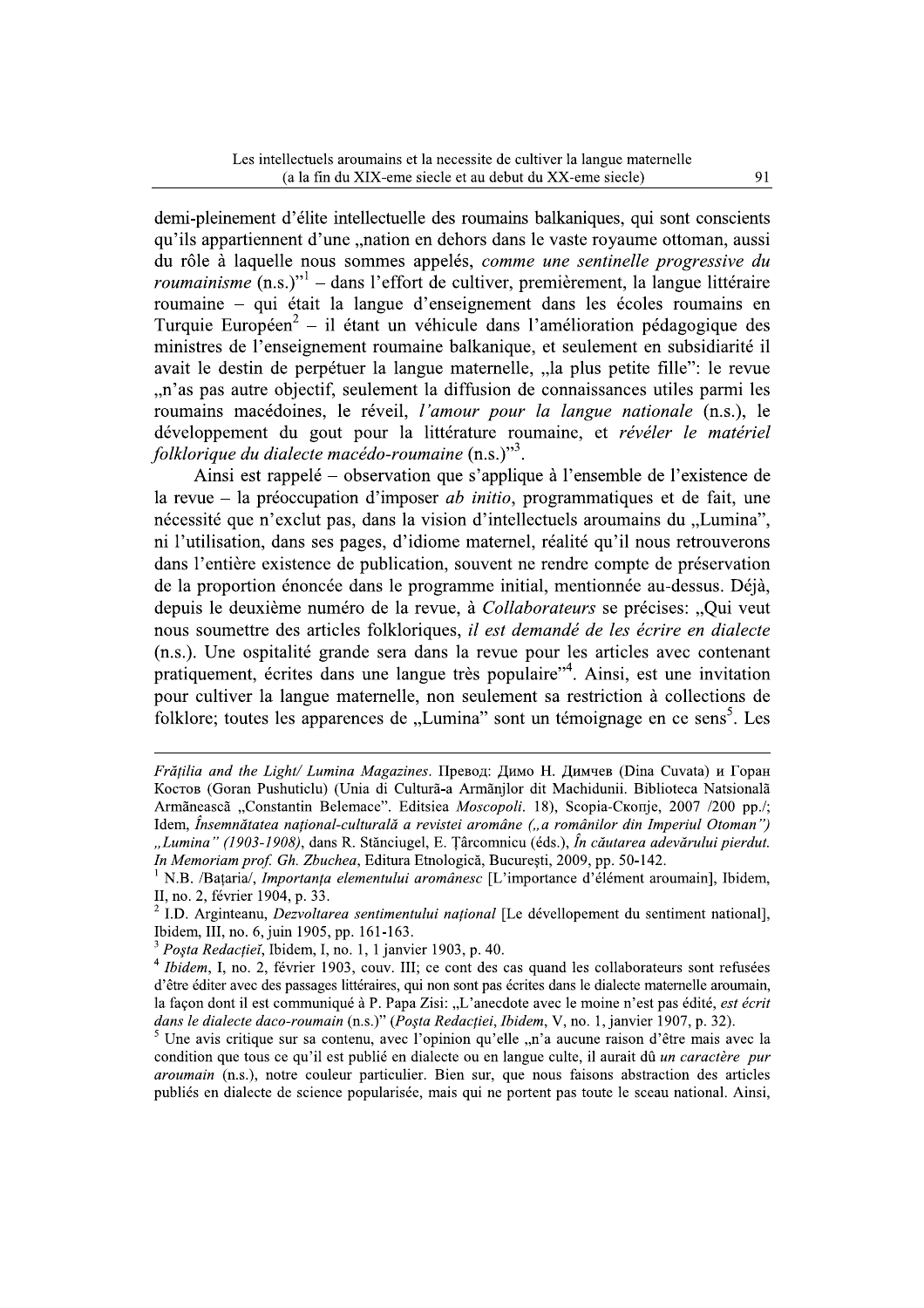lecteurs eux-mêmes – premièrement, les professeurs et les instituteurs lequel était, priorité, destiné le revue – ils exprimeront, par lettres, l'espoir de rencontrer le plus grand nombre de matériaux en dialecte, c'est vrais, la demi-totalité de lettres sont écrites en langue littéraire, aussi même ceux qui ou était exprimée la Stoica Lascu<br>
lecteurs eux-mêmes – premièrement, les professeurs et les instituteurs lequel était,<br>
priorité, destiné le revue – ils exprimeront, par lettres, l'espoir de rencontrer le<br>
plus grand nombre de matériaux en di pense qu'elles seront très content si vous aurez dans chaque numéro de Lumina un article dans les revues roumains de famille et *traduit en dialecte macédoine* (n.s.). Cet fait m'ont dit plus de femmes qu'ont appris dans l'école roumaine".

 $\hat{A}$  son tour, "L'instituteurs d'école dans Grebena: I.S. Tomescu, directeur; D. Constantinescu, prêtre; St. P. Perdichi, Steriu D. Caragiani", qui offrent leur collaboration, depuis le premier moment, ils révèlent, aussi, le rôle que la revue devrait avoir pour cultiver la langue maternelle: "L'initiative du corps enseignant et clérical de délogez dehors une publication *concu pour régénérer notre langue maternelle* (n.s.), et de propager la lumière d'enseignement parmi nous, les roumains, qui vivons sous le règne glorieux de Sa Majesté Impériale, le Sultan Abdul Hamid Han II, est digne de toute la louange"<sup>2</sup>.  $\ddot{\phantom{0}}$ 

Du contexte, ensuive que, par *langue maternelle*, signifie, plutot, la langue littéraire roumaine propre. Et pour un autre intellectuel (originaire de Gopeș), le professeur d'histoire Ion D. Arginteanu, par L'importance de la langue maternelle se compris la langue littéraire roumaine: "La plus important étude pour tous les degrés d'enseignement est sans doute l'étude de la langue maternelle.

\\\\\\\\\\\\\\\\\\\\\\\\\\\\\\\\\\\\\\\\\\\\\\\\\\\\\\\\\\\\\\\\\\\\\\\\\\\\\\\\\\\\\\\\\\\\\\\\\\\\\\\\\\\\\\\\\\\\\\\\\\\\\\\\\\\\\\\\\\\\\\\\\\\\\\\\\\\\\\\

mais, sa inspiration et sa source doivent etre cherchees seulement dans le sain de peuple aroumain? - Indrul, *Revista macedoneană* "*Lumina"*, "Romanul de la Pind", IV, no. 5 (147), 29 janvier  $1906$ , p. 2.

<sup>&</sup>lt;sup>1</sup> La courte lettre est signée: *Institutorii Șcóleĭ din com. Turia N. Nibi, D.C. Cicmă, N.C. Cicmă* et elle est datée *Turia, 22 Maie 1903* ("Lumina", I, no. 6, juin 1903, couv. III).

elle est datee Turia, 22 Maie 1903 ("Lumina", I, no. 6, juin 1903, couv. 111).<br><sup>2</sup> Scrisoare din Grebena, Ibidem, I, no. 3, mars 1903, p. 88. Aussi sur l'importance de la langue maternelle dans l'économie de procès éducatif-instructif attire l'attention aussi "le vieux instituteur" de Târnova, D. Nicolescu, son intervention a l'autorité de l'expérience: "le soussigné j'ai reconnu que nos écoles aroumains *sentent la plus grande besoin de poèmes en dialect*e (n.s.), des fables, d'autre type, des poèmes qui ont le rôle d'enseigner et d'éduquer non seulement des jeunes progénitures dans écoles, mais aussi le peuple entier" – Posta Redactiei, în "Lumina", I, no. 2, fevrier 1903, couv. III.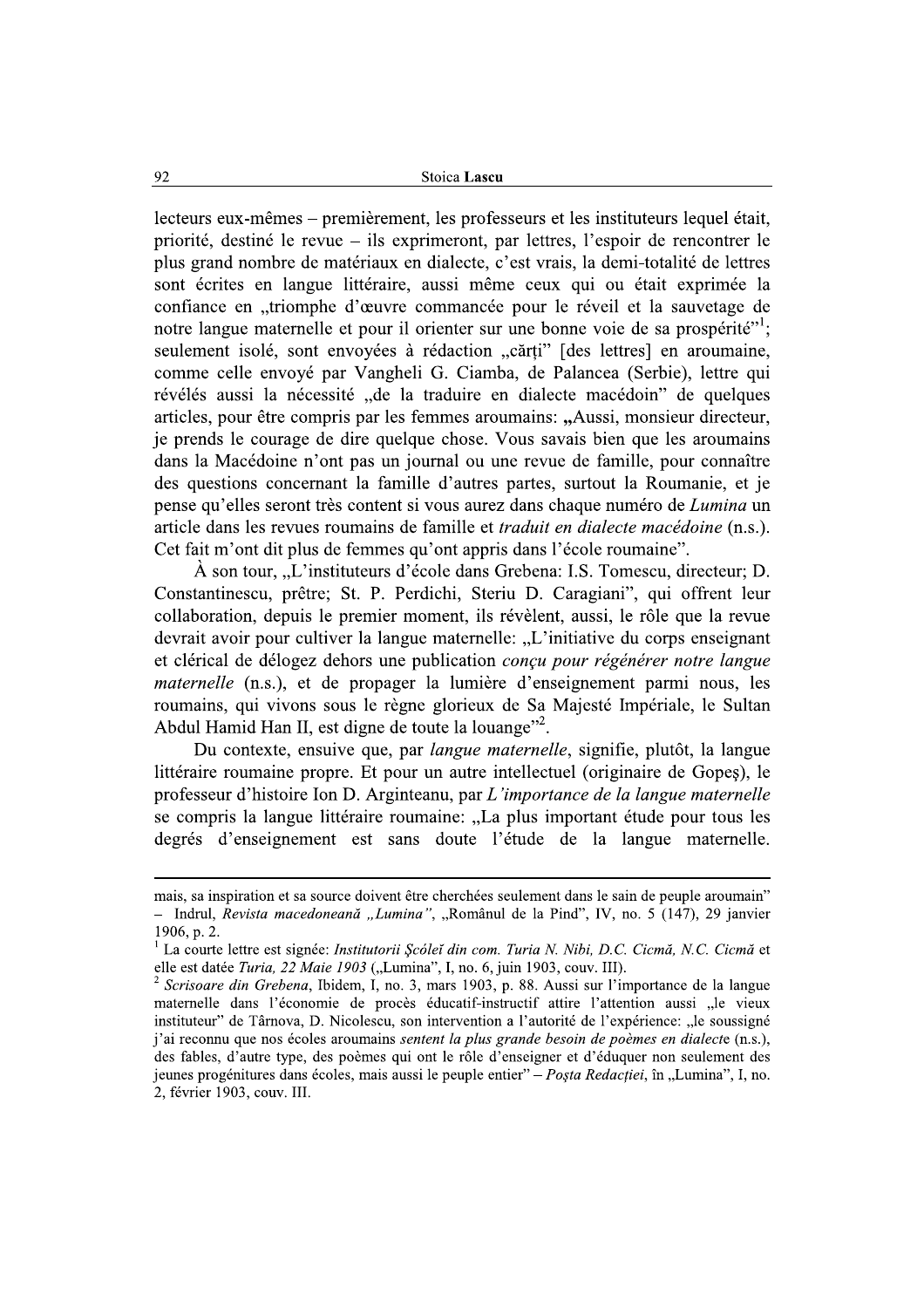Indépendamment de considérations patriotiques et nationales, connaître ce domaine a une valeur inestimable. Sans la langue maternelle ne peut pas acquérir avec succès et utilité aucune autre étude (...) La connaissance de la langue littéraire, d'une parte, ouvre les portes des idées et des sentiments des grandes penseurs et développe notre esprit des choses très précieux (...) Pour nous, les Macédoroumains, tous ce qui nous trouvons sur l'influence étranger national et religieuse et qui, en raison de cette cause nous avons perdu et nous sommes dans un danger de perdre un élément important, l'étude de langue maternelle, avec quel historique, sont les plus efficace et le plus sûr moyen de vie et de salut".

Pour les instituteurs aroumains qui enseignent dans les écoles roumains, leurs rapports sur la promouvoir de dialecte aroumaine ont été faites dans le perspective, ainsi – comme nous l'avons déjà montré, en référence à l'objectif de premières livres didactiques, du Athanasescu, Iliescu et Cionescu – d'inciter à jeunes congénères, les valeurs culturales-nationales de Roumains, respectivement, acquérir la langue littéraire par ils – realitée révélé, propre, dans l'époque, par Th. Capidan: "Nos premières enseignants (...), ont traduit des livres didactiques en dialecte, et ainsi, à partir du *dialect*e à langue culte, pourraient obtenir plus rapide et plus sûr les résultats voulu. Ainsi ont fait les vieux Atanasescu, Cionescu etc. avec leur livres didactiques, en ce moment était le défunt Bagav avec «Cartea de aleagere»"<sup>2</sup>.

Est illustratif, à cet égard, une justification avec contenant méthodologique et didactique d'instituteur-directeur *Ioan G. Peaha*<sup>3</sup>. Montrant que "La forme de langue roumaine est de deux types: premièrement le forme naturelle et noncultiver la langue, c'est-à-dire la langue populaire avec son dialecte, et le deuxième, le forme que les hommes cultivées l'utilisent dans leur discours ou leur écriture, c'est-à-dire la langue culte", le remarquable enseignant aroumaine d'Avdela poses une question et aussi il répond, par conséquent: "qu'elle est la langue qui nous devrons mettre dans nos écoles primaires? La langue roumaine culte avec les formes, la construction et son esprit, comme est dans les livres éditées pour utilisation dans les écoles primaires dans la Roumanie, ne peut pas être inséré afin de nous aider. Mais *ni notre dialecte non peut pas être utilisé*<sup>4</sup>,

<sup>&</sup>lt;sup>1</sup> I.D. Arginteanu, *Importanța limbei materne*, Ibidem, III, no. 2, février 1905, pp. 33-34; voir aussi Idem, L'éducation nationale en Macédoine. Le rôle de dialecte dans l'école [Educatiunea națională în Macedonia. Rolul dialectului în școală], "Timpul", XXI, no. 239, 1899, p. 1 – je n'ai pas vu l'article: apud xxx Bibliografie macedo-română (Institutul Român de Cercetări-Freiburg-Germania. Biblioteca Română-Freiburg i. Br. Germania), s.é., Freiburg i. Br., 1984, p. 17.

<sup>&</sup>lt;sup>2</sup> Th. Capidan, *O lămurire* [Une elucidation], "Grai bun", I, no. 2, mai 1906, pp. 37-38.

<sup>&</sup>lt;sup>3</sup> Écrit, à fin de lettre, Piaho.

 $4$  Un autre auteur (qui signie avec surnom), a parlé de la "question d'enseigner la langue roumain dans nos écoles", montre que "en outre les difficultés divers de l'etude de langue maternelle, dans nos écoles, l'enseignement de cet étude se confronte de la grand difficulté de dialecte (subl.n.)"; il estime que non doait être cherché "la cause de la maladie même dans le fond de langue, mais dans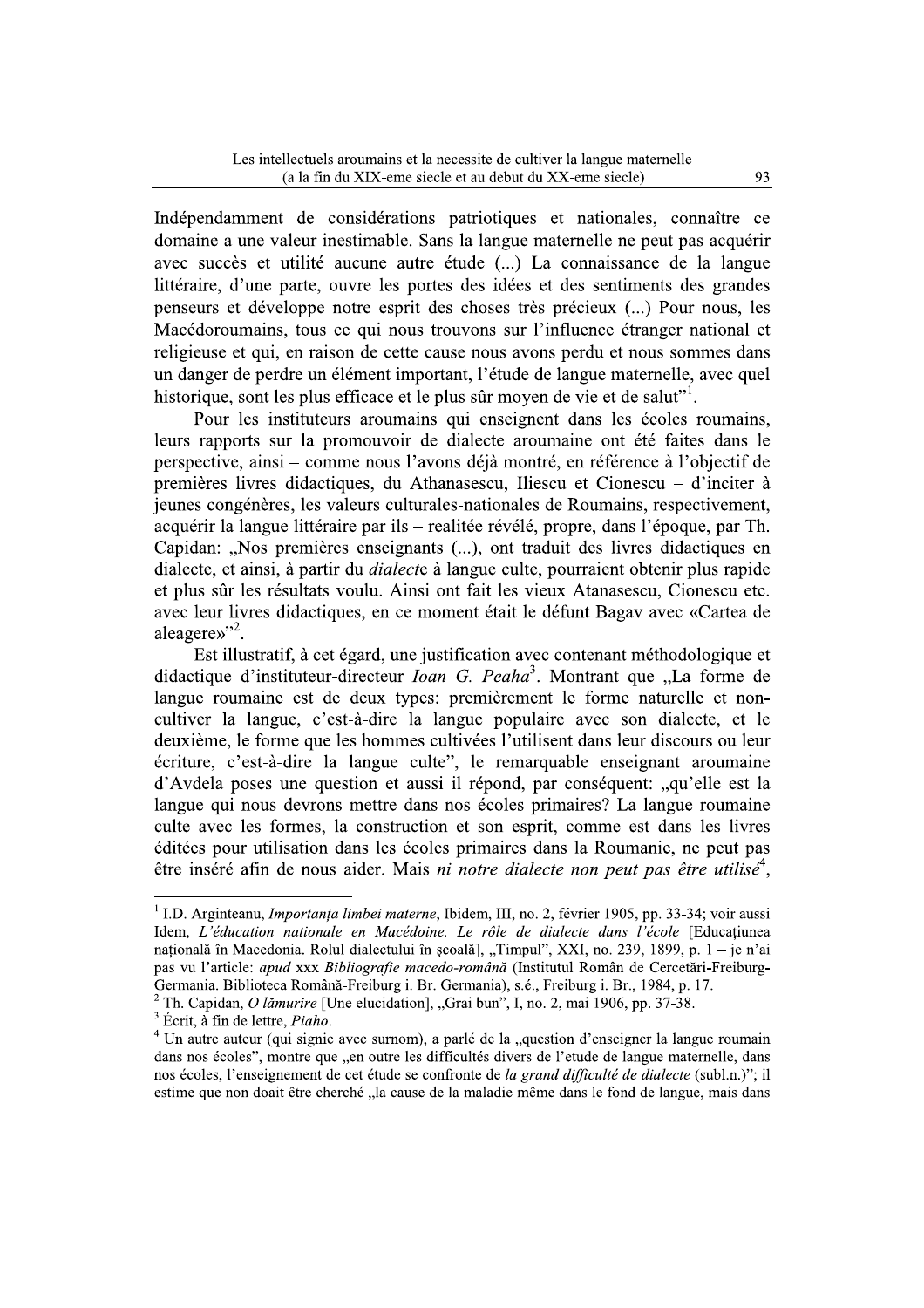| Stoica Lascu |
|--------------|
|              |

parce que nous devrons avoir comme objectif l'unité de langue roumaine, que ne peuvent être autres que la langue littéraire dans la Roumanie (n.s.).

Ainsi nous sommes débiteurs visant à introduire dans nos écoles primaires, même en première classe, des livres écrites en langue littéraire, mai les mots devraient être choisis, de façon à être compris par les enfants comme ils sont entendus dans la maison de ses parents. En d'autres termes, nous devrons chercher des mots et des idiomes communes de notre dialecte et de langue litteraire et très utilisées dans la langue parlée"<sup>1</sup>.

Après que il détail, amplement, des questions méthodiques<sup>2</sup>, il annonce, à la fin de "son avis", la nécessité d'élaboration de manuels correspondantes à la réalisation de l'objectif de l'enseignement primaire pour aroumains: cet de "présenter à jeune génération une langue qu'il convient à s'approcher et d'atteindre progressivement du langue roumaine littéraire. Dans notre jeunesse s'infiltrerait un amour profond pour la langue roumaine (n.s.). Ainsi nos enfants apprennent une langue que progressivement et vraiment la langue roumaine littéraire. Encore plus, par cette facon nous avons une tendance de transformer, peu à peu, la langue de nos peuples dans une langue roumaine culte.

Pour atteindre cet objectif, si les instituteurs laborieux s'associèrent (ils ne l'ont pas fait – n.n.) à réaliser des livres didactiques pour nos écoles primaires (n.s.), utilisant la langue que nous parlons ci-dessus, alors je suis sûr que nous auront des résultats très heureux. Il doit être seulement intérêt et ardeur au travail. et un peu de persévérance"<sup>3</sup>.

En fait, l'attitude de quelques intellectuels aroumains de la génération nouvelle, formées dans les écoles supérieures dans l'Europe de l'Ouest, vers la nécessité de cultiver la langue maternelle - est plus nuancée et il révèle la dimension de leur formation universitaire. C'est une nouvelle perception, illustrée

 $3$  Ibidem, p. 146.

la negligence ou mieux dit, dans la non connaissances de le plus pratique système d'enseignement de ceux qui ont dans leur mains l'avenir des enfants et le destin de peuple, comme a dit un grand pedagog" – I. Amure, Limba română în scoalele noastre [La langue roumaine dans nos écoles], "Lumina", III, no. 3, mars 1905, pp. 70-72.<br><sup>1</sup> I.G. Peaha, *Limba română în școalele primare* (O părere a d-lui institutor Ioan Peaha), Ibidem,

IV, no. 5, mai 1906, pp. 143-146.

<sup>&</sup>quot;Parce que le cercle de vocabulaire de l'enfant est très réduit, c'est-à-dire les enfants utilisent le même mot, ou se trouve la langue culte a plusieurs mots, nous chercherons comme la langue dans le cours primaire inferieur (classes 1 et 2), ne sera pas supprimé de la langue naturel. Ainsi nous ont utilisé le verbe *faire* et au lieu de construire, former, composer, compiler etc. Ainsi les expressions soivent roumains mais après l'esprit de notre dialecte.

Seulement à partir dans la 3ème primaire nous pouvons présenter sans inconvénient aux nos élèves la langue littéraire. Ce fait est observé aussi dans le pays roumains, ou les auteurs des livres didactiques pour la I et II primaire, entendant des principes pédagogiques sont obligés de prendre en compte aussi des nuances provinciales, arrivent aussi à niveau de la langue de l'enfant" – Ibidem, p. 143.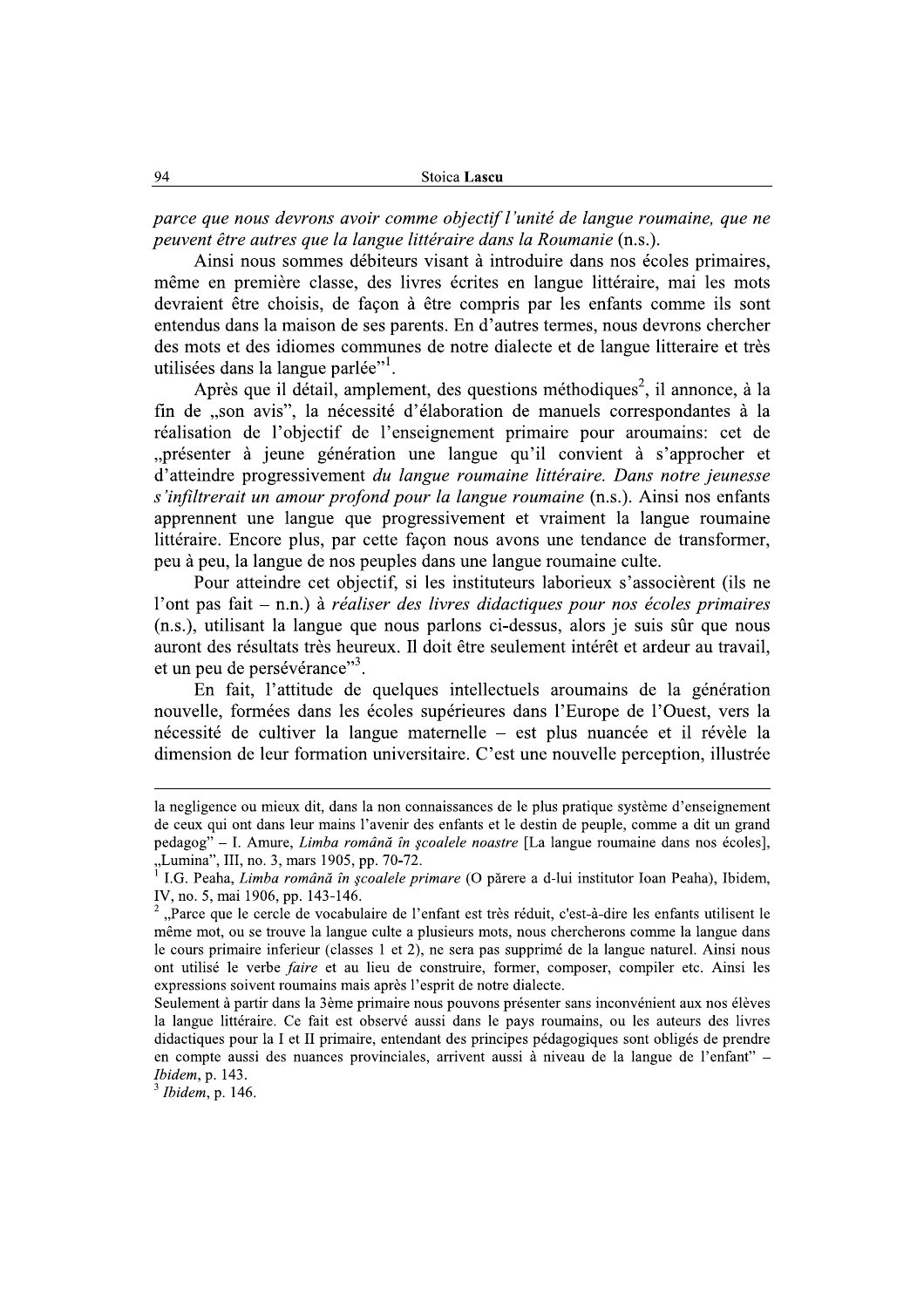par le jeune "séminariste" roumaine (né en Perlepul de Macédoine) Theodor Capidan – le prochain grande linguiste roumaine, "l'auteur de la plus complète description du dialecte aroumain", mais aussi "de la plus complète monographie consacrée à un autre dialecte roumaine sud-danubien: la meglenoroumaine" dans sa vision, s'imposait non seulement la promouvoir de l'idiome maternel, mais la recherche systématique, scientifique d'aroumaine: "le notre dialecte, pour apporter des avantages réel de la philologie roumaine, il doit être sérieusement étudié, et parce que, il est possible cette chose, pour nous, les aroumains, l'obligation incombe à nous, dans le première fois, de nous occuper de notre *langue ancêtre* (n.s.), parce que nous payons de cette façon d'une dette sacre, vers la *langue* que nous avons continué d'être, nous mettrons des services pour l'histoire de notre pays, nous aiderons dans le grand arbre de la science, à ces trois facteurs, concus pour apporter de la lumière, chaleur et d'amour, parmi les pays, et quelle constituent le fondement d'une nation à l'avenir prometteur"<sup>2</sup>.

Des points de vue similaires exprimerait Th. Capidan  $-$  , un philologue du caractère humaniste qui, par la linguistique et la dialectologie, avait des conclusion d'un maximum importance concernante à l'histoire de la langue et du people roumain" - aussi, dans le pages de la revue "Grai bun"<sup>4</sup>, dont ses dirigeants prolifiques, Nicolae Bataria (directeur: N. Macedoneanu) et Marcu Beza (rédacteur), lance un appel à, pour la réussite de l'entreprise, "tous ceux roumains, jeunes ou vieux, qui connaissent de tenir la cannette avec dignité (n.s.)" et ils plaident d'insérer du plus grand nombre de matériaux en *dialecte*, considérer le fait que "nos lecteurs, les plus indiquées, lequel nous avons besoin de porter un intérêt plus élevé, non seulement ceux qui connaissent déjà la langue littéraire, mais ils sont "ceux de nos frères, qui bien qu'ils enseignée dans les écoles grecques, mais la culture étrangère n'avait pas une influence si grande, que les rendre inaccessibles pour le mots de la vérité.

C'est assez comme ceux de connaître l'alphabet pour lire des choses en dialecte et par ils d'avoir l'amour de peuple et de langue  $(n.s.)$ ".

<sup>&</sup>lt;sup>1</sup> N. Saramandu. *Studii aromâne et meglenoromâne*. Ex Ponto. Constanta. 2003. p. 114.

<sup>&</sup>lt;sup>2</sup> Th. Capidan, *Însemnătatea dialectului nostru aromânesc* [La signification de notre dialecte aroumain], "Lumina", III, no. 2, février 1905, p.  $111 -$  sont les conclusions de grand article (pp. 106-111), envoyés à partir de Lipsca [Leipzig], dont l'étudiant de Gustav Weigand développe l'importance des recherches dialectales, montrant "par quelques exemples (inclusivement dans la latin vulgaire – n.n.) certains des processus mentaux de notre dialecte, pour montrant plus claire le fait comme elles ont continue dans les textes anciens et dans la langue littéraire d'aujourd'hui" (pp. 107-108) (voir aussi – Idem, Conservatizmul dialectului nostru față de acela al limbei grecești, Ibidem, IV, no. 4, avril 1906, pp. 97-101).

N.-S. Tanasoca, Balcanologi et bizantinisti români, Editura Fundatiei PRO, Bucuresti, 2002, p. 125.

<sup>&</sup>lt;sup>4</sup> Sous-intitulée *Revistă aromănească*; est publiée à Bucarest (avril 1906-février 1907).

N. Macedoneanu, Lipsă de cititori? [Manque de lecteurs?], "Grai bun", I, no. 6-7, octobre et novembre 1906, p. 122.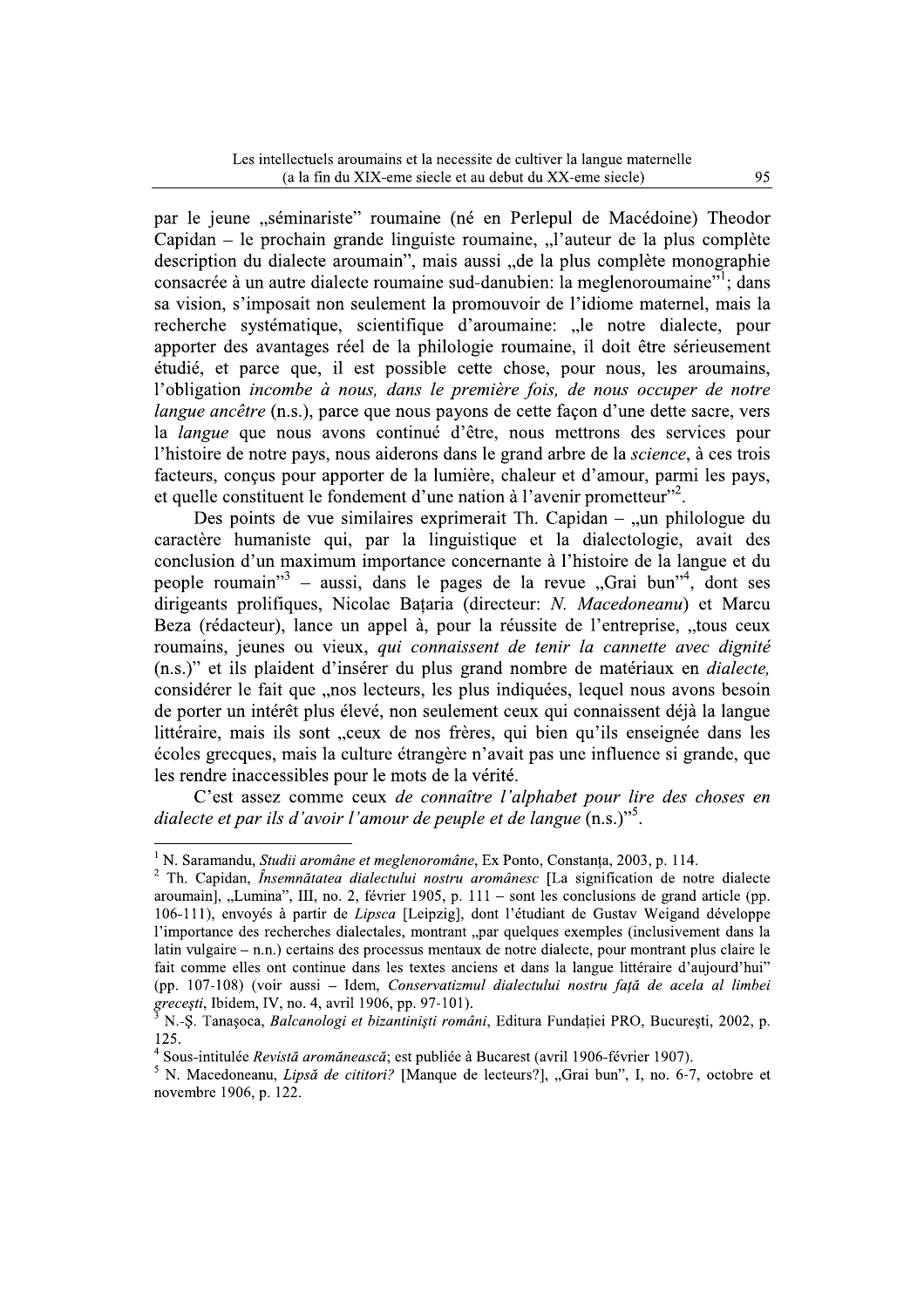Stoica Lascu

Cette préoccupation de la revue pour soutenir la nécessité de cultiver le dialecte aroumaine, est illustrée dans une production abondant de littérature dialectale<sup>1</sup>, pendant que Th. Capidan plaide avec conviction à cet égard – "Dans cet article, je montrerait la pouvoir de sa introduction dans les écoles, et sa *transformation dans une langue littéraire*  $(n.s.)^{3^2}$  – dans un matériel long et pertinente: "La nécessité d'introduire notre dialecte dans les institutions culturales, s'impose dans les circonstances actuelles plus que les armes de dénationalisation sont beaucoup améliorées, et, dans ce cas, avec le système éducatif actuel, nous serons ses premiers victimes. Nous devrons oublier la légende répandue et transformée dans une croyance miraculeuse, que la femme roumaine qui nous avait gardé la langue, elle continuera, ici avant, d'être la vestale de la langue *ancestrale* (n.s.). Aujourd'hui nous avons preuves du contraire, et est le moment quand nous ne devrons pas croire dans miracles. Oui, parce que les temps ont changées, n'est pas comme il y a dix ans, quand non seulement n'étaient pas des écoles grecques de filles, mais aussi quelles de garçons étaient rares, et la langue grecque, même si, après la forme, il consolidait la vie spirituelle de tous les peuples des Balkans, mais, pratiquement, il a joué à peu près le même rôle du langue latine, dans le temps médiévales, et le dialecte était la langue que consolidait notre peuple, et représentait l'entier vie nationale aroumaine. Mais aujourd'hui, ce n'est pas tellement. Partout des écoles grecques de filles, presque comme ils sont égales par ceux des garçons, et notre aroumaine, non seulement qu'elle parle grecque et mélange un grand nombre de nouveaux mots dans le dialecte, mais parfois elle lise en grecque. Et dans ce cas, il n'y a pas de miracle si elle, et seulement quelques dizaines d'années, nous avait perdu avec un tel trésor de la foi, depuis deux millénaires"<sup>3</sup>.

Il a l'air confiant que, l'introduction du dialecte "littéraire" – sans indiquer l'établissement des quelques règles, comme tel<sup>4</sup> – dans les écoles roumains du Balkans il est la seul moyen que peut sauvegarder la romanité, dans le contexte de l'agression des propagandes, d'autre peuples de la région, en particulier les Grecs, qui ont l'avantage de la proximité géographique, pendant que "Non seulement que

96

<sup>&</sup>lt;sup>1</sup> Les plus présentes sont N. Bataria et M. Beza, dont publient N. Tulliu, T. Ciomu, N. Caragea, N. Hagi-Costa, D. Larungu, I. Licea, C. Belimace.

 $^{2}$  Th. Capidan, *O lămurire*, "Graiu bun", I, no. 3, juin 1906, pp. 67-68.

<sup>&</sup>lt;sup>3</sup> Idem, op. cit. (III), Ibidem, I, no. 4-5, juillet et août 1906, p. 104; sur ses opinions – voir aussi A.G. Lazarou, L'aroumain et ses rapports avec le grec (Institut for Balkan Studies. Thessaloniki), s.éd., Athènes, 1986, pp. 146, 149-151.

L'écrivain Hristu Cândroveanu montre, dans Postfata au deuxième édition du Dialectul aromân, que, "À partir de le travail magistral de Th. Capidan, il pourrait fixer les normes *littéraires* de dialecte, d'un «conclave» des quelques linguistes sérieux (sic!), avec les plus importants écrivains aroumains d'aujourd'hui" - Th. Capidan, Aromânii. Dialectul aromân. Studiu lingvistic. Ediția a II-a. Cu o Postfață de Hristu Cândroveanu, Editura Fundației Culturale Aromâne «Dimândarea Părintească», București, 2005, p. 592.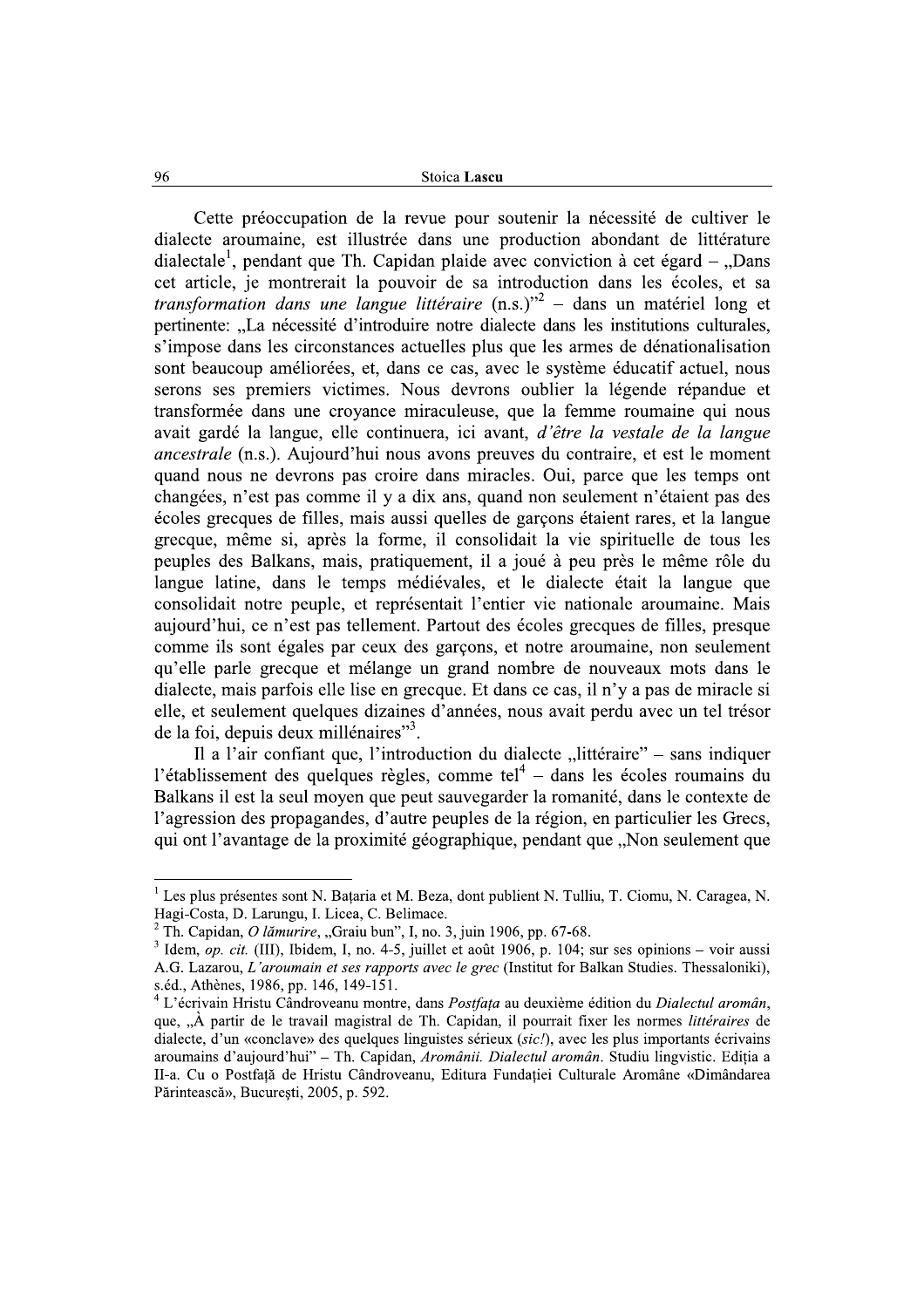nous ne sommes pas s'asseoir à côté de quelqu'un de dialectes roumains, que l'on peut absorber certaines fonctionnalités bientôt et, par conséquent, on peut unifier, mais nous avons la malchance d'être entouré par des voisins, dont la langue est similaire en termes de "l'esprit" ou "le facon de penser", tant avec notre, que vous croyez, qu'en un seul lieu, ayant le même moteur, ils forment une seule langue, que diffère seulement après couche". C'est la raison pour laquelle il conclut "en raison de la différence de notre dialecte avec ce daco-roumain, n'est pas possible l'absorption rapide de langue culte, si, par notre position géographique elle-même, nous sommes exposés pour être assimilés par les peuples voisins, le seul moyen d'échapper à ces deux alternatives, est de créer, depuis l'école, cet égide national, qui est seulement le dialecte littéraire"<sup>1</sup>. Exprimer des commentaires critiques, iustifiée, sur la finalité d'enseignement roumain, primaire et secondaire, dans les Balkans (la majorité d'étudiants n'a pas été retournés chez eux, en Macédoine, même les diplômés d'École Commerciale du Salonique), Capidan plaides pour la nécessité de réorganiser l'enseignement, l'accent se pose sur sur le renforcement de l'écoles primaires, la formation méthodologique et didactique des enseignants, dont "l'objectif principal est diffusion de la culture aroumaine, dans la mesure appropriée, de sorte que les étudiants peuvent utiliser les connaissances acquises à l'école, et sans l'aide des cours secondaire. Mais pour ce fait, tout d'abord, l'enseignement dans les écoles primaires doit être enseigné en dialecte aroumaine (n.s.), dans toutes les classes et partout".

Les problèmes de les occasions d'écrit en aroumaine, et surtout, "comme il doit être écrit dans ce dialecte", y trouverez, aussi, dans autres attitudes des représentants de l'écriture et de journalisme, originaires dans la Macédoine, ou organes de presse des aroumains/roumains balkaniques.

Ainsi, au début de l'année 1904, Marcu Beza - dont sa langue est considérée comme "le vrai dialecte littéraire aroumaine"<sup>2</sup> – il développera dans une *conférence* qui s'est tenue à Le Cercle des Étudiants Macédo-Roumains, la nécessité d'écrire dans le dialecte "macédo-roumain", ces livres ayant la qualité

<sup>&</sup>lt;sup>1</sup> Idem, op. cit. (II), "Graiu bun", I, no. 3, juin 1906, p. 71; voir aussi – Idem, *Dualismul limbei* grecești, Ibidem, I, no. 6-7, septembre et octobre 1906, pp. 144-151; sur les considérations ultérieures, avec le rôle de synthèse, de Capidan – voir infra 107.

<sup>&</sup>lt;sup>2</sup> T. Papahagi, Grai, folklor, etnografie. Ediție și prefață de Valeriu Rusu, Editura Minerva, București, 1981, p. 393 (Introducere à M. Beza, Poezii et proză. Original și transpunere literară /Biblioteca Națională a Aromânilor. Publicată de Tache Papahagi, vol. IV/); le plus important interprète d'histoire du littérature aroumain montre que Marcu Beza "reste pour la littérature aroumain un grand artiste: comme *écrivain* en prose, loin d'être en concurrence, il n'est même pas égalé par un écrivain aroumain; comme poète, sa création, presque toute ethno lyrique, el est caractérisée par une inspiration aussi profonde et stable, aussi naturel et impressionnant, qui a pas du tout quelque peux faire impression de dommages, de retouche en fond et forme". À son tour, H. Cândroveanu, montre que parmi les écrivains aroumains nés en XIX-ème siècle, Marcu Beza "est le savant plus intellectuel, un savant par excelence, avec une travail intensément développées" xxx Un veac de poezie aromână..., p. 197.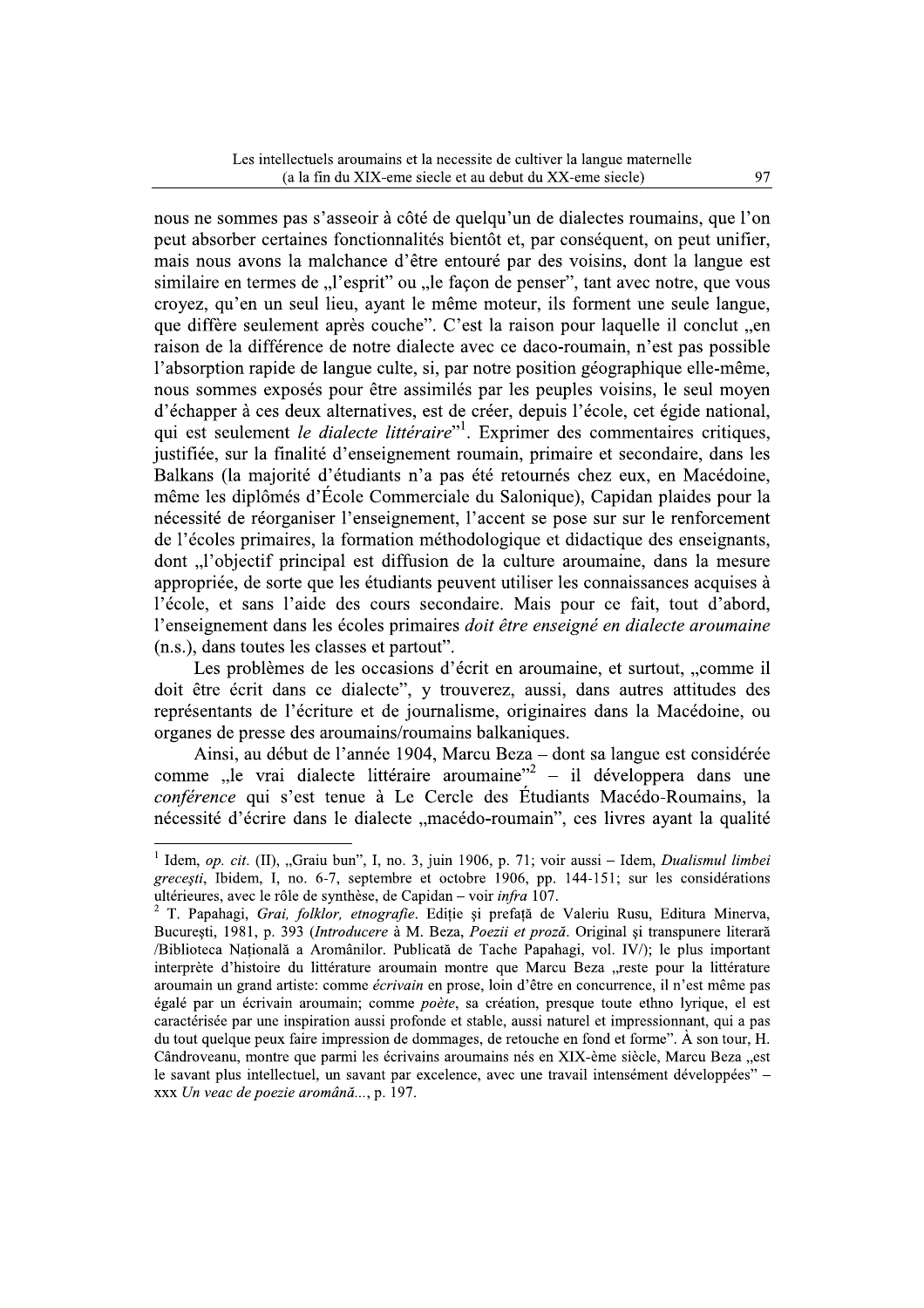"d'éveiller le goût de la lecture", de développer "l'amour de la langue dans les cœurs des aroumains", de "rechercher notre littérature populaire", "et une autre chose: ils essaient de *cultiver* notre dialecte". Dans le contenue de la présentation<sup>1</sup>, le prochain diplomate roumain, fera la synthèse de stade d'apparitions des livres écrites en langue aroumain ("environ 17-18 livres dans notre dialecte, si je ne suis pas mauvaise, la plupart des études sont des gens folkloriques"); il montre que "Notre peuple considèrent la langue roumain comme une dialecte plus distinctif que notre dialecte", bien que "Nous savons, de ne pas mentionner que la distinction entre les dialectes est petite"; il montre aussi que "est pédagogique est naturellement, comme nos enfants, ont besoin de commencer les études avec le *dialecte* (n.s.), parce que, puis, ils peuvent apprendre avec plus de succès la langue roumain", il conclut, montrant que "en plus d'autres, aussi la demande de cultiver le dialecte, en ce sens que, il peut être introduit dans l'église et dans nos groupes scolaires". Pour répondre "à un ami" Aroumain émigré vers "l'Amérique retiré", que, "nous priez d'envoyer quelques livres élémentaires", l'auteur de la bijoux dialectale *Gardani* trouve l'inexistence, pratiquement, de ces ("les quelques nous avons sont lourdes, sans système") et il demande l'élaboration des quelques livres didactiques fonctionnelles: "Dont, nous avons besoin d'une livre élémentaire, et aussi des livres d'école, écrites dans un esprit appropriée, et dans un dialecte pur, écoulement (n.s.), qui collent les cœurs avec l'amour de ceux qui devraient le lire"; le plus talentueux écrivain en prose conclut, par lancer un appel (que n'était pas reçue): "Nos savants ont à réfléchir sur ce fait – leur travail ne sera pas en  $\frac{1}{\mathrm{vain}}$ <sup>2</sup>.

Au cours de l'année 1904, dans les pages de journal de Bucarest, "Ecoul Macedoniei" [L'Echo du Macédoine], dirigé par le militant national-culturel Nusi Tulliu, se déroule un débat public, sur l'opportunité de cultiver le dialecte aroumain. Comme une réaction à l'avis de jeune intellectuel aroumain Christian Otto, qui "est en faveur de la renonciation littéraire de dialecte macédo-roumain", le chef de combative hebdomadaire<sup>3</sup> – après qu'il il a été le rédacteur, quelques années avant, comme nous l'avons vu, la publication dialectal, "Revista Pindul" – il a beaucoup des argumentations en faveur de , cultiver, autant, par écrites originaux, de dialecte, pour animer les peuples, de connaitre notre passé, donner exemple que nous vivons" et conclut: "Le dialecte, dont, le dialecte parce qu'il est le nôtre!  $(n.s.)$ <sup>34</sup>.

<sup>&</sup>lt;sup>1</sup> Voir M. Beza, *Importanța scrierei în dialectul macedo-român* [L'importance d'écrit en dialecte macédo-roumain], "Românul de la Pind", II, no. 47, 2 février 1904, pp. 2-3.

 $2$  M.B. /Beza/, Cronica, "Graiu bun", I, no. 1, avril 1906, p. 16.

<sup>&</sup>lt;sup>3</sup> Il a apparu en 17 août 1903-1 octobre 1906; en mai 1906, Marcu Beza constate, caustique: "Je ne sais pas pourquois ce magazine apparait, «Ecoul Macedoniei». Depuis qu'il a quitté d. Nusi Tulliu il a déchoi (sic!) entièrement" – Ibidem, Ibidem, I, no. 2, mai 1906, p. 47.

<sup>&</sup>lt;sup>4</sup> N. Tulliu, *Cultivarea dialectului macedo-român* [La promouvoir de dialecte macédo-roumain] /à la rubrique Discuții contradictorii [Débats contradictoires]/, "Ecoul Macedoniei", II, no. 13, 28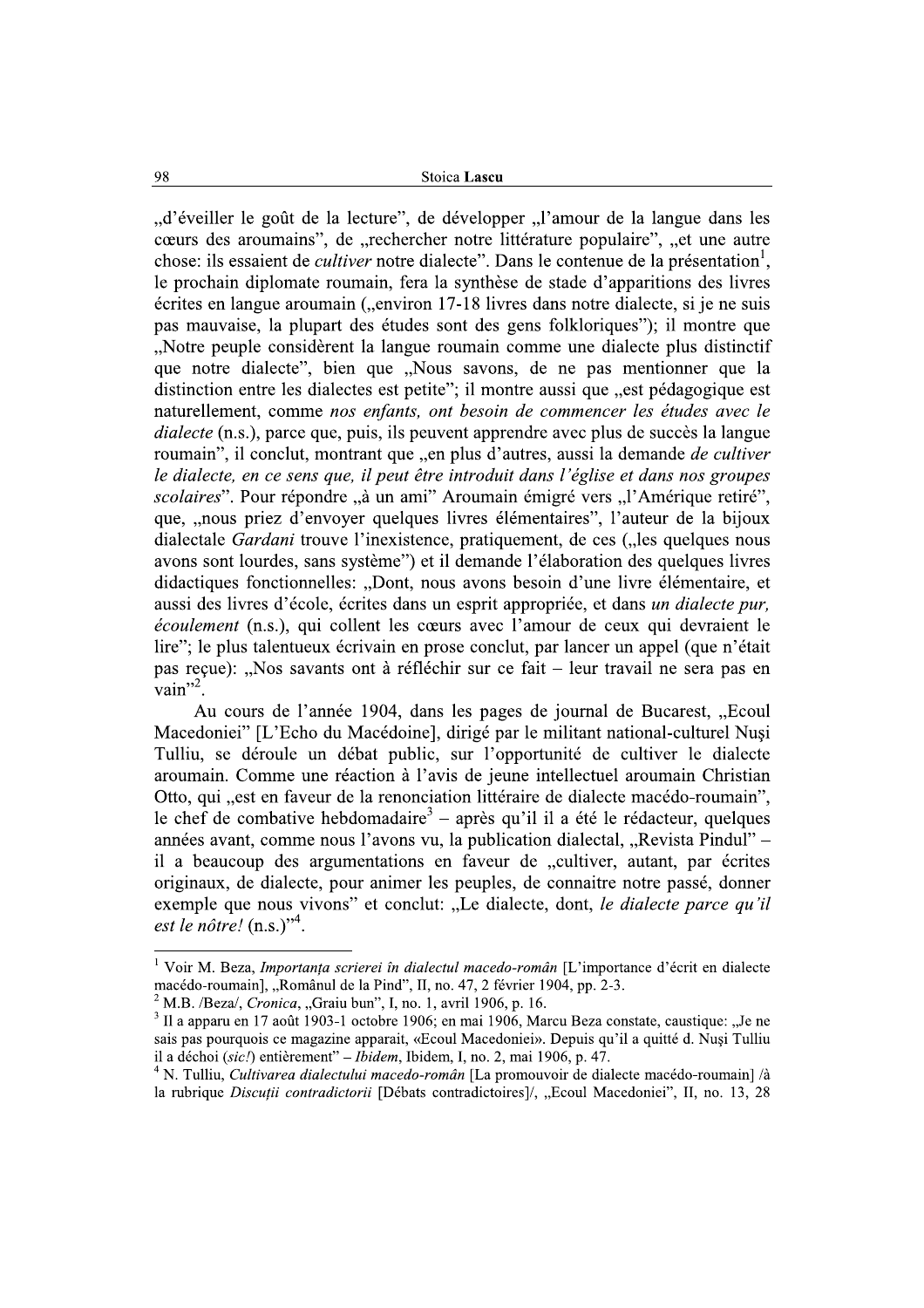Ses réponses aux quatre considérations de préopinant révèlent une conception claire sur la nécessité de cultiver la langue maternelle: à ..a) la nécessité d'unifier les dialectes, plus claire, la prédominance du dialecte dacoroumain (la langue littéraire roumain – n.n.) aussi en Macédoine" – il répond: "généraliser la langue daco-roumain, en Macédoine, il semble plus difficile pour nous, que changer le basin de la Mer Méditerranée. Il est connu: tout homme mâche, sent, pleure ou rire, dans la langue suce avec le lait, dans le berceau"; à "b) l'impossibilité de traduire en dialecte les œuvres littéraires et scientifiques des etrangers" – le répond est: " $\hat{A}$  propos des œuvres des étrangers, ils ne devraient pas être traduits en dialecte, parce que nous ne pensons pas à faire de dialecte une langue littéraire universel aroumain (n.s.). Notre objectif doit être ce qui est le nôtre, nous devons rester comme un héritage et le transmettre à nos survivants. Une petite perle, te plait parce qu'il est ta perle. Abandonner notre dialecte, tout à fait, signifie renonçons à notre individualité propre et était en marche après une étrangère"; à "c) l'insuffisance des lecteurs qui peuvent lire en dialecte, nombre est faible, fait nuisible pour le développement d'une littérature" – Nusi Tulliu, montre que, "nous ne comprenons pas de n'étudier pas le dialecte daco-roumain, mais nous ne comprenons pas d'oublier notre. Et qui va avoir talent et une culture vrai, il écrira dans un dialecte et aussi d'une autre. Ainsi s'est passé jusqu'à présent, ainsi restera à l'avenir"; à "d) La considération que c'est pour l'intérêt du roumain comme une pièce littéraire ou scientifique doit être lu ou entendu par toute la nation roumaine, de la Transylvanie à la Mer Adriatique", l'auteur ("le plus éminent chanteur du Pinde"<sup>1</sup>) de deux romans publiés en série dans les premières années du XX-ème siècle - Murmințî fără cruçe. Din bana sărcăcianilor [Des tombes sans croix. De la vie des saracatsans], "le seul roman jamais écrit en dialecte"<sup>2</sup>, respectivement, *În Munții Pindului* [Dans les Montagnes du Pinde] (écrit en dialecte daco-roumain) $3^3$  –, reconnaît sa justesse, mais il exprime son doute, à regard son efficacité parmi "les Roumains" du Pinde.

mars 1904, p. 2. Le talentueux hanteur du Pinde est un prolifique journaliste, en dialecte et en langue littéraire roumain, les nombreux et instructif (dans le point de vue historique, des documents vrais du mouvement national-culturel des Roumains balkaniques) ses articles méritent de former l'objet d'un volume propre.

<sup>&</sup>lt;sup>1</sup> Th. Capidan, *op. cit.*, p. 128.

<sup>&</sup>lt;sup>2</sup> Comme "il attire l'attention de nos lecteurs", au debut de l'apparition, en feuilleton, du roman xxx Informațiuni, "Ecoul Macedoniei", I, no. 5, 14 septembre 1903, p. 3. Apres neuf siècles, le roman est publié – par l'écrivain et le journaliste aroumain de la République de Macédoine, Dina Cuvata - conforme les "normes", "avec des petites ajouts" proposées "tu 1984 di rivista Zborlu a Nostru" – Zbor di la Editor /T. Cunia/, dans Nusi Tulliu, Murmintsã fărã Crutsi. Editsii ãndreaptã cu agiutor di la Eva Catrinescu shi Dina Cuvata, Edition Cartea aromãnã, Syracuse, NY, 1993, p. 8 (le volum a 184 pp.; le roman en cause: pp. 50-106; certaines mots ne respect pas les formes originaux).

Publié, en feuilleton, dans "Ecoul Macedoniei", en 1906 (ensuite est publié aussi dans le volume).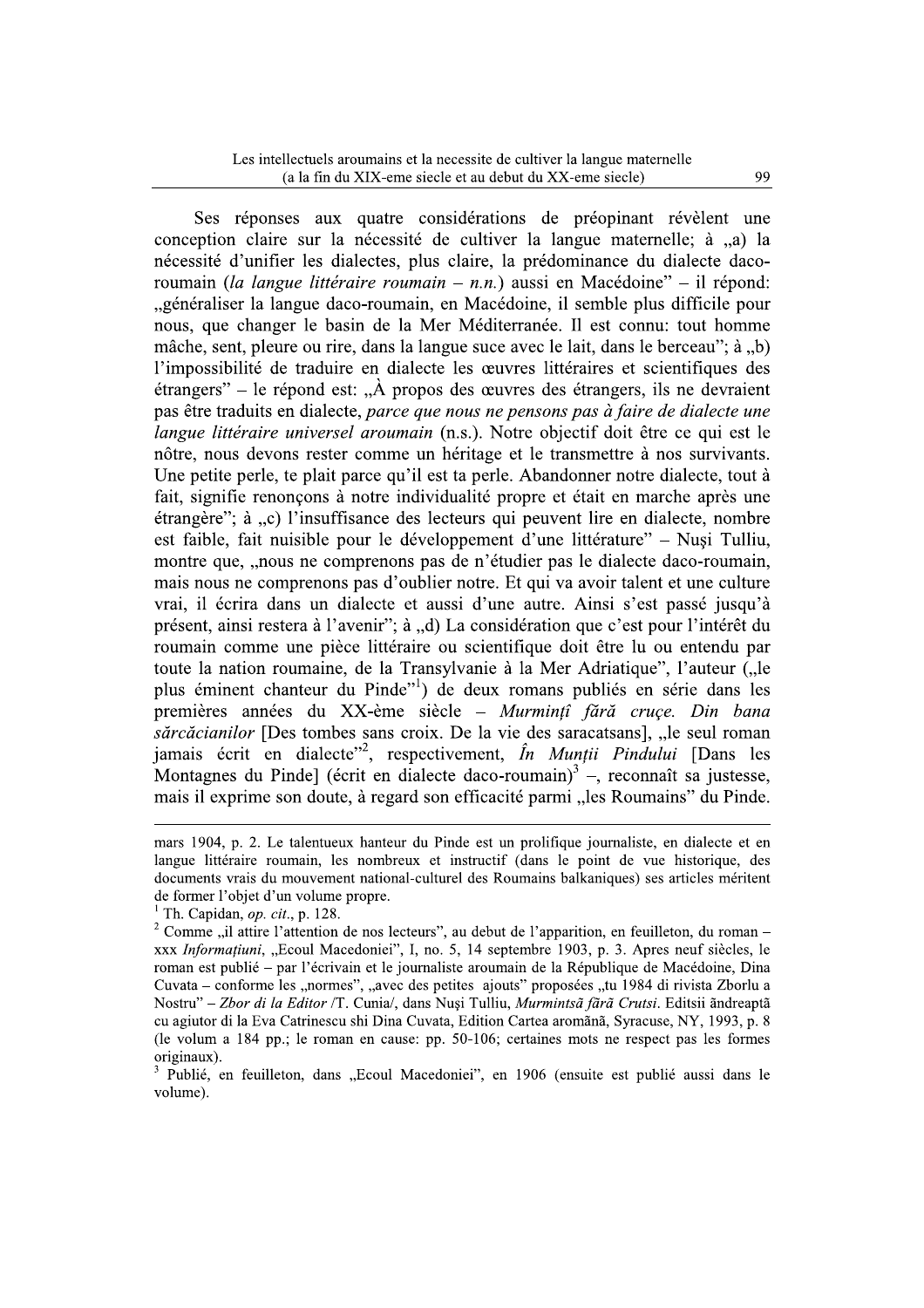"Mais est-il possible en Macédoine? Il est possible comme le peuple entier peut sentir la beauté d'une poésie populaire du Roumanie, la génération développait dans l'école roumaine, oui, il va comprendre, mais le peuple? En conclusion, nous sommes en faveur de cultiver le dialecte, dans le point de vue national, éducatif, linguistique  $(n.s.)$ <sup>''</sup>.

Autres intellectuels roumains préfèrent, dans le journalisme, l'anonymat; c'est le cas d'un auteur fréquemment présent dans les pages de la gazette du Bucarest "Românul de la Pind" [Le Roumain de Pinde], qui fait des méandres longues et vis-à-vis de la question d'écrire dans la langue maternelle, ses considérations peuvent être ainsi résumées: "Notre réponse se trouve dans les lignes suivantes: dans le dialecte macédonienne (sic!), ne seront pas des choses d'érudition, ne sera pas écrite ni philosophie, ni science haute, ainsi sera besoin d'utiliser du matériel lexical, ou des formes et structures plus ou moins classiques. Dans un dialecte riche *toujours et sans exception nous nous adressons à langue de* culture (n.s.). Comme sujet nous écrivons *des contes* et en général nous choisissons des sujets qui causent, de ressentir une certaine forme de sentiment et pour exprimer des termes et des idées comme eux, le dialecte est assez riche en mots et en formes et dans tout le cas est assez"<sup>2</sup>.

Un auteur moins connu – mais présent dans les revues de temps avec des ouvrages en aroumain – glose, aussi, critique, sur la qualité d'écriture dialectal; il montre qu'ils sont des matériaux écrites en dialecte, "dont tu ne peux pas lire une ligne sans rencontrer un ou plusieurs mots daco-roumains.

Ca ne signifie pas qu'ils se trouvent dans la capacité in exprable d'utiliser des mots roumains, mais il est une preuve qu'ils ne connaissent pas le dialecte, qu'ils n'ont pas donné la difficulté de l'étudier et ils montrent beaucoup de négligence, quand ils ont écrit"; puis – révéle D. Larunga, soulignant le faible préoccupation

<sup>&</sup>lt;sup>1</sup> N. Tulliu, op. cit. Dans l'entre-deux-guerres, il sera conséquent à préconiser pour l'écrit en dialecte; réitérer les affirmation plus ancienne ("Abandonner le dialecte signifie renoncer à notre même existence comme ascendance": "le premier parce que nous nourrissons spirituel nos frères; nous éveillons leur conscience national et nous éclairons leur esprit; éduquons et cultivons nos peuple chantant les douleurs et les joie dans sa langue propre, qu'il comprend et il aime") – N. Tulliu montre aux générations plus jeunes aussi l'importance de cultiver la langue maternelle du point de vue scientifique et philologique, dont "notre dialecte est la cellule centrale de plusieurs problèmes linguistiques – aussi historique. Gardant tout l'archaïsme et les formes grammaticales prototypiques, les philologues trouvent le substrat de la formation de langue roumain, en dialecte macédoine (sic!)" – N. Tulliu, Să scriem în dialect! [Écrivons-nous en dialecte!], "Tribuna românilor de peste hotare", I, no. 12, 1924, pp. 15-16.

<sup>&</sup>lt;sup>2</sup> Indrul, *Cum să se scrie în dialect* [Comment écrire en dialecte], "Românul de la Pind", IV, no. 4 (146), 22 janvier 1906, p. 1 (est possible comme l'auteur soit N. Bataria; la question des quelques surnoms utilisées par les intellectuels roumains dans les publications de la debut de siècle passé – ont une recherche et des discutions propres); voir aussi - xxx Dialectul în școlile românești din Turcia [Le dialecte dans les écoles roumaines de Turquie], Ibidem, VIII, no. 8 (341), 20 février 1910, p. 1.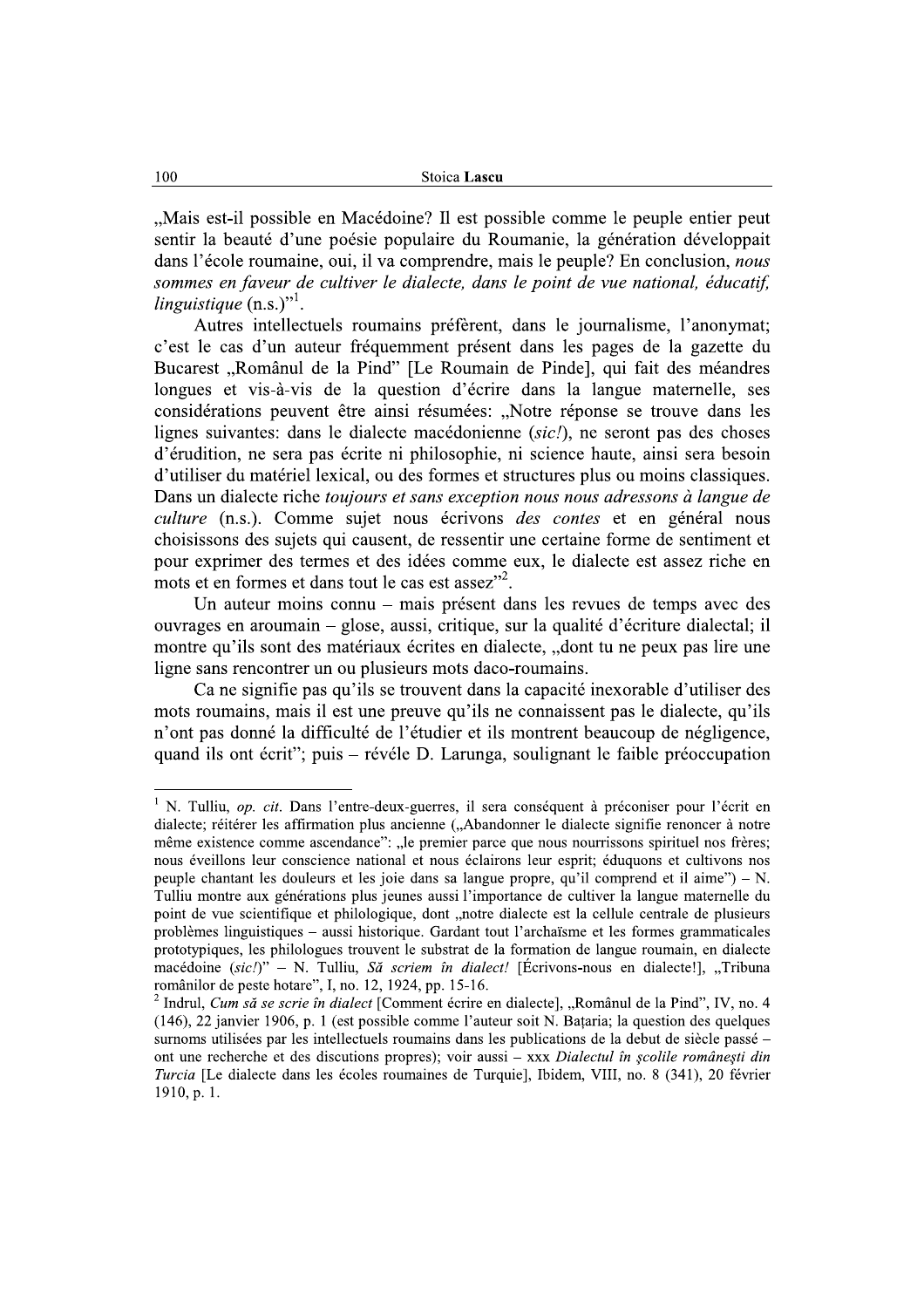des personnes concernées, dans la connaissance de vrai langue aroumain, inchangé par des mots daco-roumains et néologismes –, "est aussi une autre question: beaucoup de gens qui écrivent en dialecte, ils péchés juste parce qu'il ne veux pas – quoi qu'il s'agisse de l'obscurité ou négligence – la propre syntaxe du dialecte aroumain, du manière particulier d'établir des mots et par ce de se rassembler des phrases.

Ces écrivains, nous parlons des, qui n'ont pas étudié les beaucoup-moins documents qui nous avons en dialecte, qui n'ont pas lu les collections des chansons populaires, des contes, histoires, légendes etc. – comme est, par exemple, l'ouvrage monumentale de monsieur P. Papahagi – qui n'a pas observé avec tout l'attention nécessaire comment s'expriment les personnes âgées, qu'ils n'ont pas été à l'école et ils ne ils ne connaissent pas une langue étrangère, et surtout, et faisant les études en langue roumain cultivées et sur l'influence de cette langue, quand ils écrivent en dialecte, ils ne font autre chose, qu'ils remplacent par des mots aroumains, plus ou moins de succès, les mots et les expressions d'une phrase réussi, selon toutes les règles de la syntaxe roumaine.

C'est une traduction false, mauvaise, sans valeur. C'est la même chose comme traduire *ad-litteram* en roumain les proverbes et les idiomes français, traduisant, ainsi, le proverbe à bon entendeur, salut, par bunul auzitor, salutare.

Nous admettons, qu'il est difficile, quand tu écrives en dialecte, tu, homme qui avait fait tes études dans la langue culte, qui tu as utilisé pour écrire dans cette langue, de te soustraire entièrement d'influence de cette langue et sa grammaire (n.s.).

Mais c'est précisément le mérite, qui ne se trouve pas si facilement comme certains vont imaginer.

Et ceux qui ne se sentent pas assez fort, de se conformer aux conditions cidessus, non devraient pas écrire en dialecte, parce que personne ne l'oblige à quelque chose".

Dans la vision de cet auteur, l'écrit dialectal, a l'objectif de fortifier le mouvement national-culturel, du Roumains balkaniques confrontés à des dangers de dénationaliser "aujourd'hui sont les douleurs, nous avons réduit au cœur,

<sup>&</sup>lt;sup>1</sup> Il s'agit, dans le contexte, à tom massive, publié dans l'année précédent – Basme aromâne si Glosar de Per. Paphagi. Profesor secundar (Editiunea Academiei Române), Inst. de Arte Grafice "Carol Göbl" S-sor I.St. Rasidescu, București, 1905 /XXVII + 748 pp./; voir aussi – Din literatura poporană a Aromânilor [De la littérature nationale d'Aroumains]. Colectiune formată și rânduită de Pericle Papahagi, Profesor la Școala Comercială Română din Salonic, vol. I. Partea I-II. Literatura copilărească. Medicina populară. Ghicitorĭ. Proverbe și idiotisme. Colinde. Paparudele. Lăzărelul. Sărbătoarea Sânzienilor saŭ Tavianĭ. Luna nouă. Deceurĭ. Poesia populară (Materialuri folkoristice. Culese și publicate sub auspiciile Ministerului Cultelor și Învěțământuluĭ Public prin îngrijirea luĭ Gr.C. Tocilescu membru al Academieĭ Române, profesor la Universitate, director al Museuluĭ Național de Antichități, vol. II), Tipografia "Corpuluĭ Didactic" C. Ispasescu & G. Bratanescu, Bucuresci, 1900 /XXVIII + 1.072 pp./.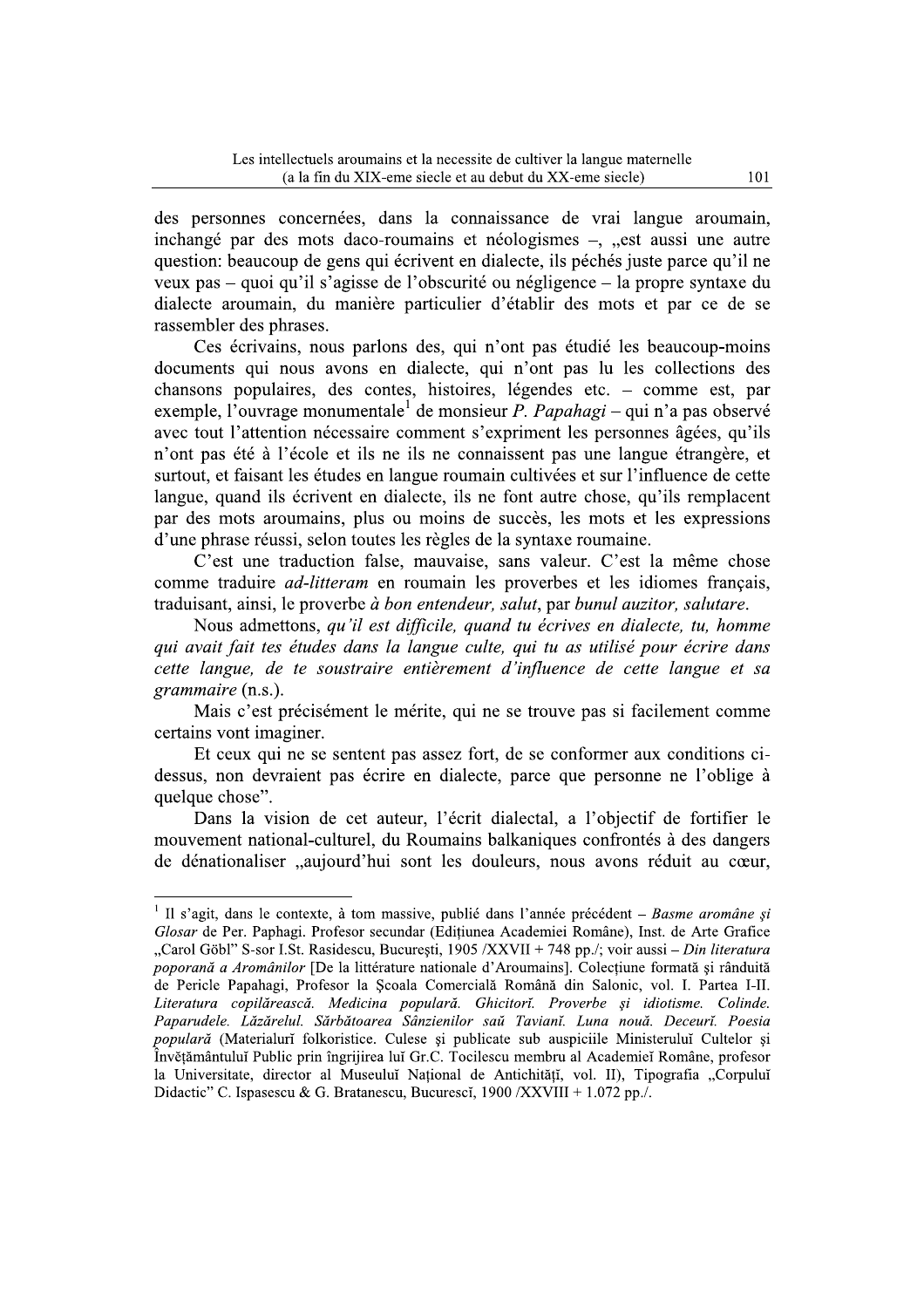quand nous entendons cette pleur étouffante qui monte dans la Macédoine, dans notre mal population roumain si pauvre, inquiété et opprimé: mais ici est la force de notre caractère de ne pas perdrons le contrôle, de persévérer et de n'abandonner pas à cette *littérature dialectal* encore aujourd'hui, quand se sent une plus grande nécessité d'il"; parce qu'il "la littérature dialectale va s'acquitter de sa mission de lier tous unis dans une connexion d'esprit donnant à nous les mêmes aspirations et le même idéal"<sup>1</sup>.

La promouvoir par le journalisme du dialecte aroumain était enregisté dans le déclaration programmatique de la revue "Viața albano-română" [La vie albanoroumaine], et quand le Congrès de Professeurs de Bitolia prendre une décision à cet égard, dans les pages de la publication intéressant<sup>2</sup> écrit par dr. Tascu Sunda est discutait avec satisfaction que "La Proclamation de dialecte aroumain comme une langue d'enseignement dans les classes primaires (n.s.), a consacré la solidité de persévérance soumis dans une vie d'homme, du maître vénérable monsieur S. Cionescu<sup>3</sup>, qui l'avait expérimenté avec une grande succès en Crusova<sup>1</sup>.

Cet digne instituteur aroumain était l'auteur des plusieurs ouvrages écrites en dialecte, les contemporains lui apprécier - voir St.N. Cionescu, Domnule redactor al gazetei armânești "Desteptarea" [Monsieur éditeur de la gazette aroumaine "L'Éveil"], "Desteptarea" /Salonique/, II, no. 31, 30 juin 1909, p. 3. "D. Steriu N. Cionescu, prea avzâtlu și alâvdatlu director al școalelor românești di Crușova neci tru înaintata lui vârstă – de cara feace preste 35 añi ca luminător – nu poate să sta fără s'lucrează tri buneața și ghineața a plasâlei și a lumilei. Lucrulu tri el easte ca pănea di toate zâlele. Anlu trecut stâmpăsi 5 cărțî [très bien connu et loue directeur d'écoles roumains de Crusova, ni dans son age vieux – ou 35 ans comme érudit – ne peut pas rester sans travail pour le bien des hommes et de la societé. L'anné passé a édité 5 livres]: 1. Bana sămtilor amirazi Constantin și Elena; 2. Bana sămtului Anastasiu Persul; 3. Bana sămtului Alexe; 4. Bana al Onufriu Eghipteanlu; 5. Bana sămtâlei Matrona. Cărțile aiste suntu scoase pre limba noastră aromânească și pre acea românească. Tri creștini citirea lor easte amintătoare de musate înveturi" [Cettes livres sont dans notre langue aroumaine et roumaine. Pour les chrétiens, leur lecture est pleine des bons conseils] – voir xxx *Bibliografie*, "Lumina", VI, no. 6, 7, 8, juin, juillet, août 1908, p. 64; voir aussi – Ecaterina Dimonie (Salonic), Din viata unui bătrân. Omagiu celor d'întâi fondatori ai scoalelor românesci din Macedonia, Ibidem, II, no. 6, juin 1904, pp. 166-170.

Pour plus d'information sur ces livres: Vieața și mărturisirea sfântului cuvios martir Anastasiu Persul. Tradusă în dialectul aromânesc de Steriu N. Cionescu din Crusova, și tipărită cu cheltuiala Onor. Minister al Cultelor și Instrucțiunei spre a se distribui gratuit, Tipografia Cărților Bisericesti, Bucuresti, 1907 /26 pp./; Vieata sfintilor împărati Constantin și Elena, Tradusă în dialectul aromânesc de Steriu N. Cionescu din Crusova. Și tipărită cu cheltuiala Onor. Minister al Cultelor și Instrucțiunei spre a se distribuì gratuit, Tipografia Cărților Bisericești, București, 1907 /24 pp./; Vieața și mărturisirea sfintei Fotina și a celor care erau cu dânsa. Tradusă în dialectul aromânesc de Steriu N. Cionescu din Crușova. Și tipărită cu cheltueala Onor. Minister al Cultelor și Instrucțiunei spre a se distribui gratuit, Tipografia Cărților Bisericești, București, 1907/20 pp./;

 $\,1\,$ D. Larunga, Rostul de astăzi al literaturii dialectale [L'objectif d'aujourd'hui de la littérature dialectale], "Românul de la Pind", IV, nr. 34 (176), 28 août 1906, pp. 1-2.

Une partie importante des ouvrages scientifiques sera publiée en langue français, pour étre connues par le monde culte; et les autres, en langue albanais, en langue littéraire roumain ou en dialecte aroumain" - xxx Cuvânt înainte [Préface], "Viața albano-română", I, no. 1 /avril/ 1909, p. 1. La revue a apparu à Bucarest (15 avril 1909-juin/juillet 1910).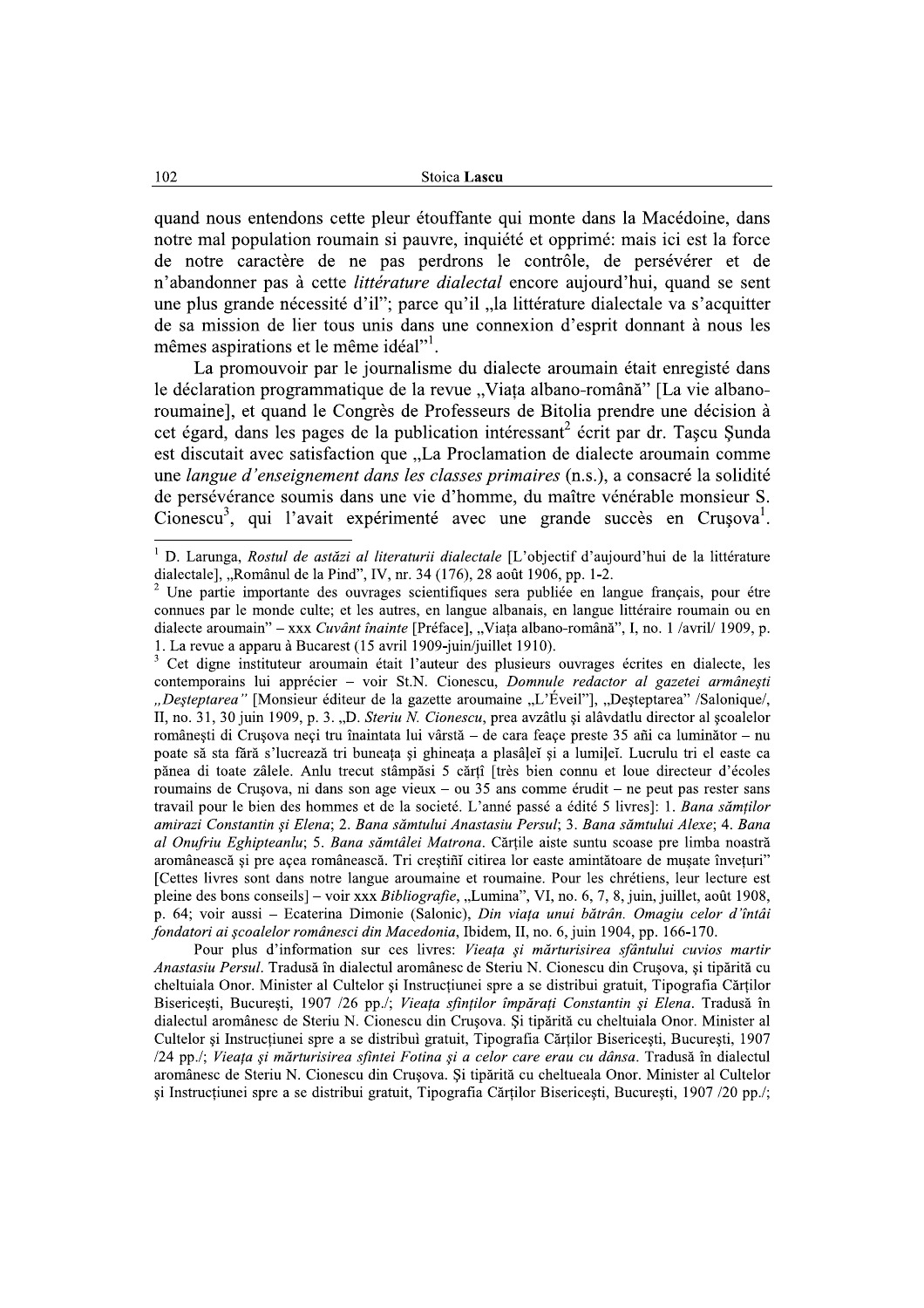Viata și faptele Sfântului Sfintit Martir Haralambie. Făcătorul de minuni. Tradusă în dialectul aromânesc de Steriu N. Cionescu din Crușova. Și tipărit cu cheltueala Onor. Minister al Cultelor și Instructiunei spre a se distribui gratuit, Tipografia Cărtilor Bisericesti, Bucuresti, 1907/20 pp./; Vieața și faptele sfintei marei martire Irina. Tradusă în dialectul aromânesc de Steriu N. Cionescu din Crușova. Și tipărită cu cheltueala Onor Minister al Cultelor și Instrucțiunei spre a se distribui gratuit, Tipografia Cărților Bisericești, București, 1907 /22 pp./; Viața și mărturisirea sfintei mare martire Marina. Tradusă în dialectul aromânesc de Steriu N. Cionescu din Crușova. Și tipărită cu cheltuiala Onor. Minister al Cultelor și Instrucțiunei spre a se distribui gratuit, Tipografia Cărților Bisericești, București, 1907 /20 pp./; Viața sfintei cuvioase Matrona, făcătoarea de minuni. Tradusă în dialectul aromânesc de Steriu N. Cionescu din Crușova. Și tipărită cu cheltuiala Onor. Minister al Cultelor și Instructiunei spre a se distribui gratuit, Tipografia Cărților Bisericești, Bucuresti, 1907/16 pp./; Viata și faptele cuviosului părintelui nostru Onufriu Egipteanul. Tradusă în dialectul aromânesc de Steriu N. Cionescu din Crușova. Și tipărită cu cheltuiala Onor. Minister al Cultelor și Instrucțiunei spre a se distribui gratuit, Tipografia Cărților Bisericești, București, 1907/24 pp./; Viața și mărturisirea sfintei fecioarei martire Varvara. Tradusă în dialectul aromânesc de Steriu N. Cionescu din Crușova. Și tipărită cu cheltuiala Onor. Minister al Cultelor si Instructiunei spre a se distribui gratuit, Tipografia Cărtilor Bisericești, București, 1907/20 pp./.

Le venerable instituteur dans l'École Primaire des Garcons du Crusova est souvent présente dans la presse aroumaine avec des materiaux écrits en dialecte – par exemple, une lettre pour N. Bataria, dans laquel il plaide, dans une belle langue maternelle, pour l'affirmation des aroumains crusoveni, sur le bas des réformes démocratiques de Jeunes Turcs: "Noi di parte-ne, ca armâni si ca hili a Patriei Otomane, cu lăcrimile tru ocli si cu inima de adevărati ottomani, urăm si pălăcărsim di tu ahundusimea sufletulelor noastre, s'da Dză, ca aistă îmbunare și vreare și di tru toată inima ca s'tână niîmputinată si nimutată până cându va s'aibă soare si steale în ter, câmpuri, munți, văliuri și oamini vii pisti loc. Aistă easte singura și calda urare ți fațim astăzi di tu inimile a noastre. S'băneadză unirea și vrearea curată di anamisa di crușoveni și vârnă oară s'nu s'aspargă! S'bănează Majestatea Sa Marele, Bunlu, Imirlu și Primul Sultan Constituțional Mahomed V-lea, cu toți meimuranili și cu toți care u vor, u agiută și u țân Constituția!" [Dans notre part, comme Aroumains et fils de la Patrie Ottomane, avec des larmes dans les yeux et avec la coeur de vrais ottomans, nous voulons et prions dans la profondeur de nos âmes, comme Dieu la maintenir dans sa lintégrité jusqu'à seront soleil et des étoiles dans le ciel, des champs, des montagnes, des vallées et des hommes dans le monde. Cette c'est la seul et l'accueil chaleureux que nous faisons aujourd'hui dans nos coeurs. Vive l'union et l'amour pure pour crusovens et jamais ces vont le mauvais! Vive sa Majesté, le Grand, Bon, Doux et le Première Sultan Constitutionnel Mohammed le Ve, avec tous les fonctionnaires et avec tout ceux qui souhaitent, aident et soutient la Constitution!] - St. N. Cionescu, Domnule redactor al gazetei armânești "Deșteptarea", "Deșteptarea", II, no. 31, 30 iunie 1909, p. 3.<br><sup>1</sup> Toutefois, quand à Steriu N. Cionescu a été donné, en 1903, par le Ministère des Cultes et

d'Instruction, la décoration "Răsplata muncei" ["Récompence de travail"], une gazette aroumain dans la Capitale, voule délimiter – après la glossaire élogieux par la rigueur – avec une vague de reproches, de "le précieux diregeant de l'école primaire des garcons de Crusova", sur les considerations explicites: "nous recommandons aux ses collegues de ne l'imiter pas:

1. Dans la direction littéraire, d. Cionescu, influencée par les circonstances dans laquelles il a vécu, est un puriste comme je ne crois pas qu'existe un autre dans la vie (n.s.), parmi les érudits roumains;

2. Comme instituteur, dans le désir de partager plusieurs connaisances aux ses étudiants et de leur connaisse superieurs de ceux dans l'école grecque, il néglige trop un facteur intéressant dans l'éducation intellectue des enfants: l'age. Les instituteurs roumains prendrent après monsieur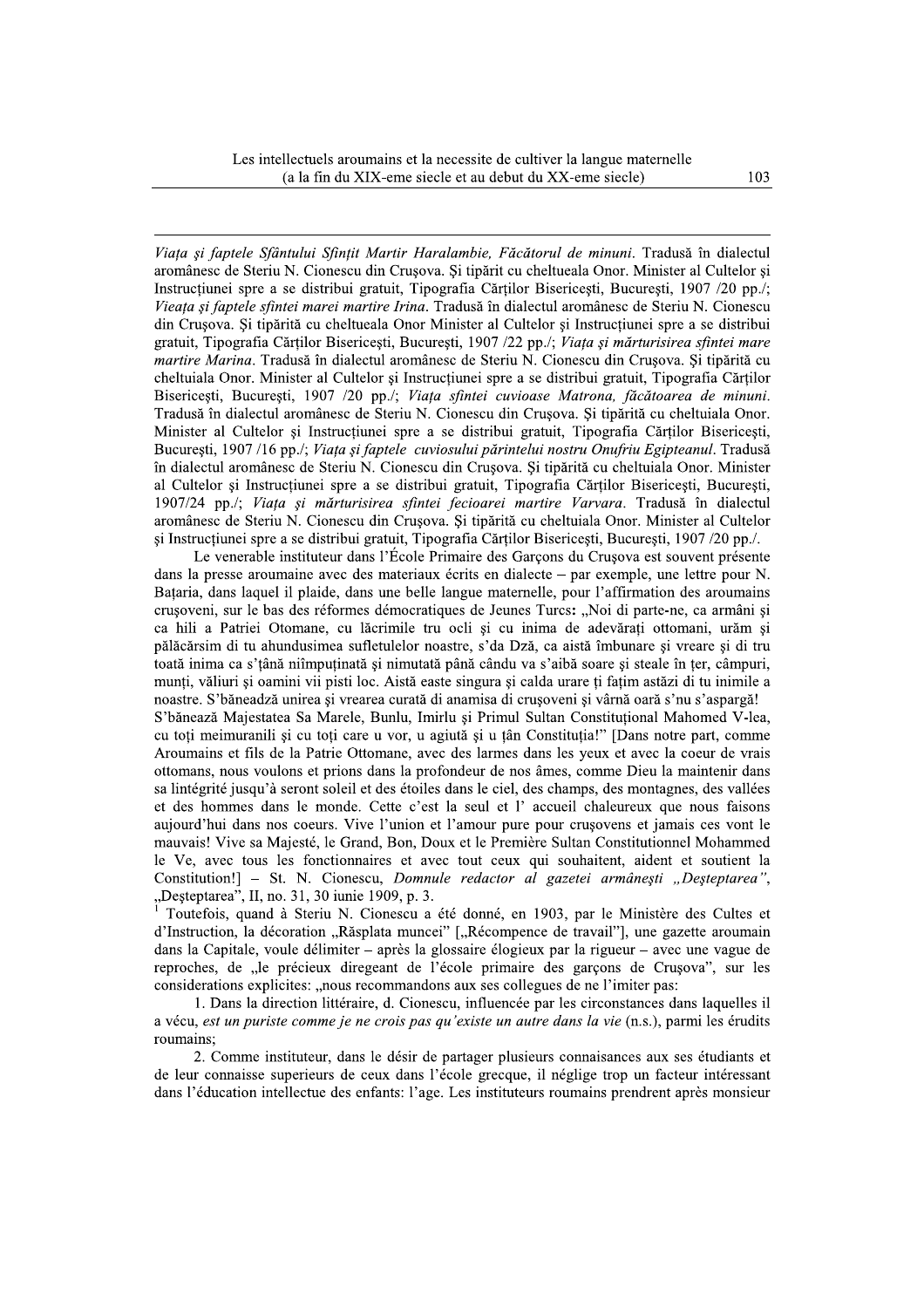Aujourd'hui devant nous pouvons nous attendre à ce que les gens à adopter avec<br>toute la chaleur ses écoles nationales. Dans cette direction saine, a commencé Stoica **Lascu**<br>
Aujourd'hui devant nous pouvons nous attendre à ce que les gens à adopter avec<br>
toute la chaleur ses écoles nationales. Dans cette direction saine, a commencé<br>
depuis le XVIII-e siècle le mouvement culturel comme filibridge se manifestait par un *Mistral*, aux côtés du français qui a atteint un niveau si élevé de finesse et de perfection. Progressivement avec la première concession donné à bon sens, pratiquement aroumain, suivi le début de ses  $\acute{a}$  etablissements nationaux. L'École et L'Église, sur les mains de peuple aroumain, laborieux et très versés, qui a l'objectif comme tout les écoles d'être bon, pratiques de commerce. C'est la coup de grace pour les écoles grecques. Et sera pour le bien de l'unité de toute la nation!".

Dans le même temps, fertile pour l'affirmation de la nationalité – dans le contexte au début de la démocratisation dans l'Empire Ottoman, après la Révolution des "Jeunes-Turcs", en juillet  $1908^2$  –, "un groupe des étudiants a cru qu'il est bien d'écrire une revue, pour éclairer le peuple roumain, par une culture  $\overline{d}$ ialectale (n.s.)"<sup>3</sup>, respectivement "Lilicea Pindului" [La Fleur du Pinde].<br>La nouvelle publication des jeunes intellectuels Roumains balkaniques (C. pratiques de commerce. C'est la coup de grace pour les écoles grecques. Et sera<br>pour le bien de l'unité de toute la nation!".<br>Dans le même temps, fertile pour l'affirmation de la nationalité – dans le<br>contexte au début de

Cionescu dans autres directions de sa activité – ont beaucoup – mais dans l'école, à la tête du nouveau cours pedagogique, dont l'éducation phisique a dans l'école primaire – surtout – un place

*dialectial* (II.S.) , respectivement , Enticea Pindular [La Frieur du Pinde].<br>
La nouvelle publication des jeunes intellectiuels Roumains balkaniques (C.<br>
Sufferi, T. Ceapara, D. Caciona, M. Iancu, I. Foti, N. Badralexi, Babus, N. Caragea, A. Culina, C. Ioțu, N. Papuli<sup>4</sup>), elle était crée dans sa courte –<br>
Cionescu dans autres directions de sa activité – ont beaucoup – mais dans l'école, à la tête du<br>
nouveau cours pedagogique, dont l'édu Cionescu dans autres directions de sa activité – ont beaucoup – mais dans l'école, à la tête du<br>nouveau cours pedagogique, dont l'éducation phisique a dans l'école primaire – surtout – un place<br>aussi bien signifiant comme Voir les considerations, certaines – le rôle d'Éphories, l'importance d'Iradéle du 9/22 mai 1905 (la reconnaissance, par Sultan, des ses sujets valaques comme population distincte, *millet ulah*; mais, nota bene: comme nationalité roumaine) et ses consequences, les raports entre les inspecteurs scolaires et les diplomats roumains, le rôle du Lycée Roumain des Garçons du Bitolia,  $\frac{1}{1}$  des écoles comerciaux, des commentaires sur la résolution de la question religieuse – presque iconoclastes, de T. Capidan, *Chestiunea aromânească după Constituție* [La question aroumain après la Constitution], "Convorbiri literare, XLV, no. 8, août 1911, pp. 841-856. premier Congrès Didactique Roumain], "Viața albano-română", I, no. 7, octobre 1909, p. 113.<br>
<sup>2</sup> Voir les considerations, certaines – le rôle d'Éphories, l'importance d'Iradéle du 9/22 mai 1905<br>
(la reconnaissance, par Su (la reconnaissance, par Sultan, des ses sujets valaques comme population distimais, *nota bene:* comme nationalité *roumain* e) et ses consequences, les r<br>inspecteurs scolaires et les diplomats roumains, le rôle du Lycée

D. Babus, *Câteva lămuriri* [Quelques explications], "Lilicea Pindului", I, no. 10, septembre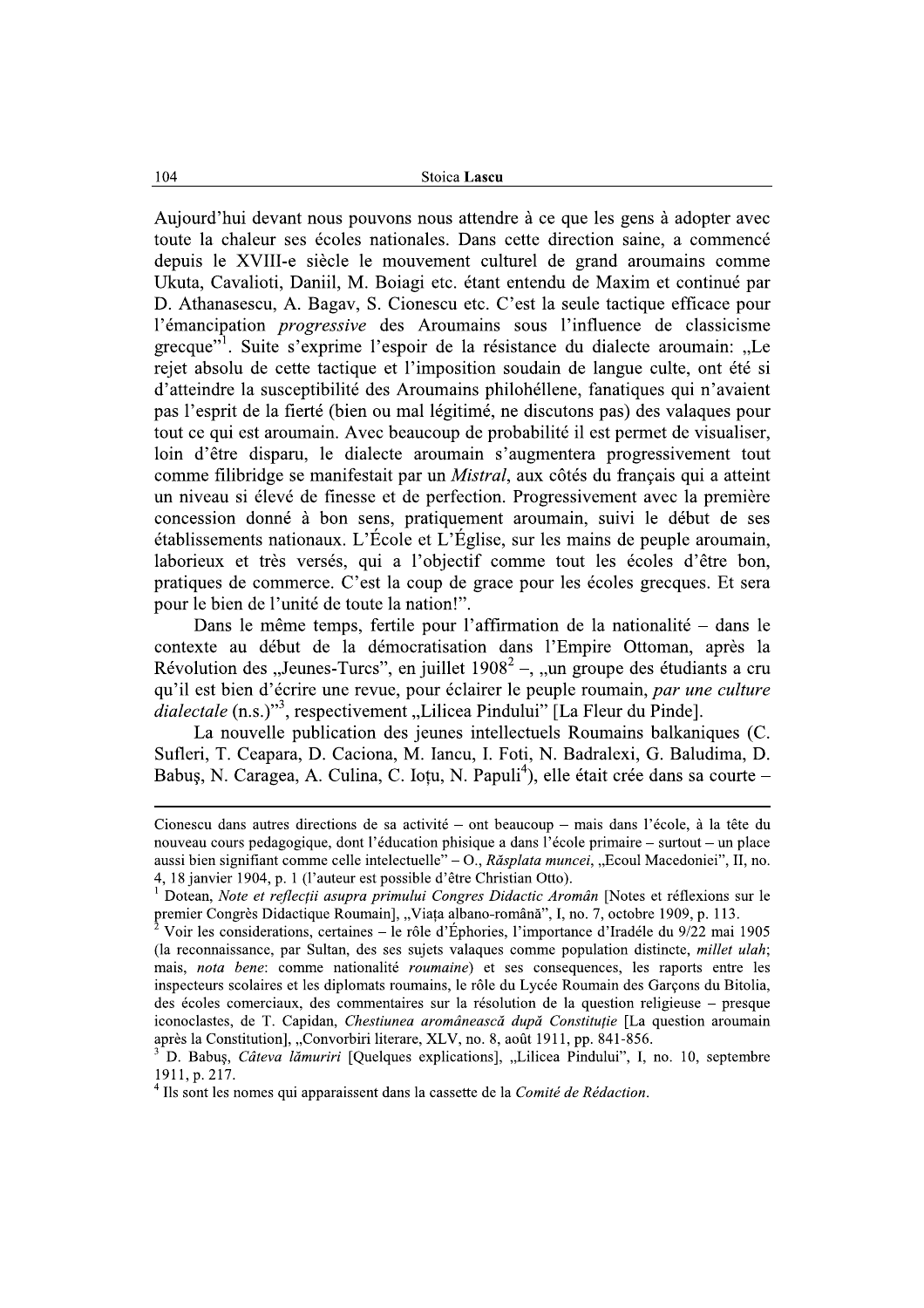comme ses sœurs précédentes, comme on l'a vu – période d'apparition<sup>1</sup>, dans une précieuse archive de dialecte aroumain, des nombreuses créations littéraires dialectales<sup>2</sup>, en la donnant un statut spécial parmi les autres publications aroumains.

Le programme de la revue, intitulé Către armâni!, est écrit en dialecte, le final synthétisand les intentions de la Comité: "Vislu a nostru iasti ca suflitlu armânescu, luminat di idei mușati s'arăsară ca nâ lilici, s'creascâ mari și-s'țână sum aumbrata a lei tut se-avem noi cama aleptu, cama musat s'cama scumpu'' [Notre rêve est comme l'esprit aroumain, éclairé par des idées belles, s'épanouir comme une fleur, une grande croissance, protége tout ce que nous avons plus choisi, plus beau et plus riche<sup>13</sup>.

Le premier numéro a été accueillie avec espoir parmi les Aroumains; le professeur George Murnu, qui a envoi une lettre courte, en dialecte, a félicité l'initiateurs et il a leur remercié pour la demande de collaborer pour "éditer la publication dans la belle et précieuse langue aroumain"<sup>4</sup>.

Il était répondu, ainsi, aux intentions programmatiques de la revue, qui lance aussi, dans ce contexte, une "défi" pour la Société de Culture Macédo-Roumaine:

"1) Est-ce que la «Société de Culture Macédo-Roumain» chargera une Commission qui peut créé une histoire des Aroumains en dialecte (n.s.), dont il n'existe pas aujourd'hui?

2) Est-ce que sera meilleur de publier parfois des brochures qui doivent élucider le public dans la Pays, sur le bon ou mal fonctionnement de notre propagande dans la Turquie, et est-ce que ne serait pas meilleur dans cette moments la constitution d'une bibliothèque périodique populaire, qui répande parmi les Aroumains le goût de la lecture?

Nous croyons que c'est l'objectif de la «Société de Culture» et ce n'est pas un autre"<sup>5</sup>.

Très suggestive et instructive, notamment dans une perspective historique, sont, aussi, des énoncés de l'enseignant et leader des Roumains des Balkans, le professeur et homme politique Nicolae Bataria (dans son journal – publié à Thessalonique en dialecte – à l'occasion d'un congrès des enseignants des écoles roumaines dans l'Empire ottoman): "Cât și până la ce clasă si s'înveață limba aromânească în școalele a noastre?

 $^{1}$  A apparu dans la période décembre 1910-janvier 1912 (224 pp.).

<sup>&</sup>lt;sup>2</sup> Ils (des poémes, des rencontres, traductions, folklor etc.) appartiennent du Z. Araia, G. Batalia, M. Beza, D. Caciona, T. Carafoli, N. Caragea, G. Culeu, I. Foti, I.N. Iotta, I. Licea, G. Murnu, N. Tulliu, V. Papaianusi, V. Diamandi, N. Nibi, D. Babus, T. Ceapera, N. Badralexi, St.Gh. Teju, D. Pastramă.

<sup>&</sup>lt;sup>3</sup> Comitetlu, *Către armâni!*, Ibidem, I, no. 1, décembre 1910, p. 2.

<sup>&</sup>lt;sup>4</sup> Dans une lettre écrite en dialecte, publiée, le futur traducteur d'Homère, exprime sa joie pour l'apparition de la nouvelle revue écrite en langue maternelle: "Je me sens honoré que me faitez l'honnêteté d'appeler à moi, comme une aide pour publiér la revue dans la belle et précieuse langue aroumain (je pense qu'il est l'aroumain et non dans le roumain)" – Ună carti a D-lui G. Murnu. [Une lettre de monsieur...], Ibidem, p. 20.

 $5$  xxx Cronica, Ibidem, no. 3, février 1911, p. 70.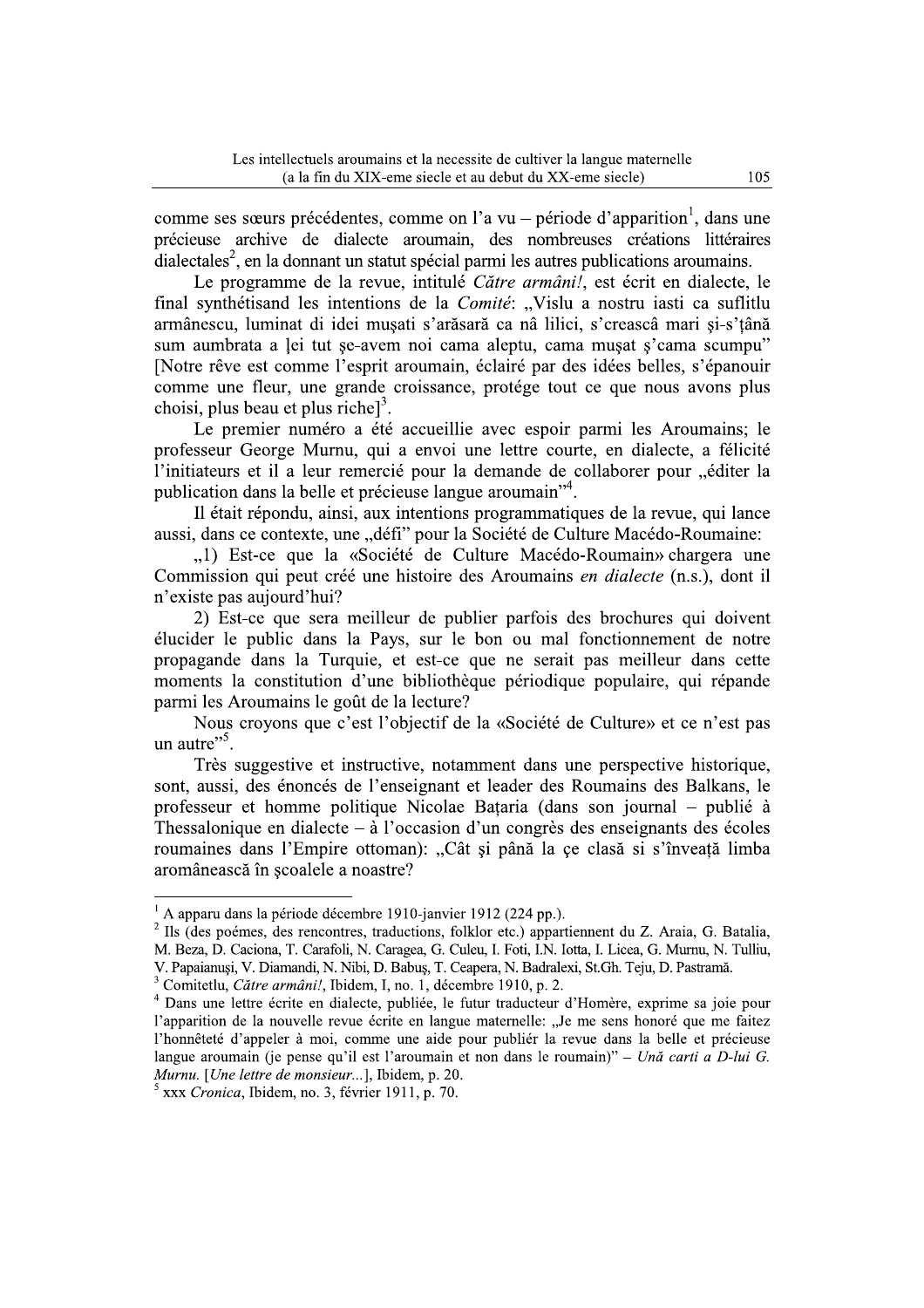Năinte ca si ni dzîc minduirea prinde să spun și aeste: nu s'poate ca toată învitătura din toate scoalele a noastre (primare, liceu și alante) și s'facă mași pri limba aromânească (subl.n.).

Ahtare lucru nu poate si s'facă tră trei cauze.

Una easte că ficiorili care vor s'lia învițătură cama analtă și cama multă prinde fără de altă s'înveată și să scibă ghine limba din România.

A dauă cauză easte, că în limba din România, care fu lucrată di ahâte sute de ani și care easte multu ma avută di cât açea çe sburăm noi, afli cărți tră toate stiințele și tră içi soie di învițătură. România care înăintă ahât multu are astăză ahtări oameni învițați ce au scriată cărți, ce suntu cunuscute și avdzîte în toată Europa. Noi nu putem s'le alâsăm și s'le agârșim aeste și în loclu a lor s'facem alte diznou. Tr'aestu lucru nu avem niçi puteare, niçi oameni și niçi nu lipseaște s'adârăm ahtare lucru.

Iar a treia cauză tră care noi prinde să scim ghine și să învițăm în școalele a noastre limba din România easte aestă: noi aromânili him otomani, patria a noastră easte Turcia și noi mași tră nâsa va s'lucrăm, va s'bânăm și va s'murim.

Dicât noi, după limba, după nume și după soia a noastră him frată di un sândze, di ună mamă și di un tată cu românĭli din România, Învitătura a lor easte și a noastră (subl. n.).

Învițătura românească, că ease ea din România, din Transilvania, din Basarabia ică din Turcia, easte a tutulor românilor, easte ca ună casă la care toți au parte și tră care toți prinde s'lucreadză, ca s'o mușuțască și s'o învărtoșeadză.

Ași că noi aromânili nu putem s'nă dispărțîm de-açea învițătură, noi nu putem s'alâsăm casa açea mare, mușată și avută și s'adărăm ahorghia ună călivă.

S'lucrăm tră limba aromânească ași cum o sburăm noi, s'învițăm și să scriem pri nâsă, ma de altă parte s'nu agârșim, că noi fără învițătură românească a tutulor românĭlor nu putem s'năintăm (subl.n.).

Tr'açea limba din România, nu mași că nu poate s'hibă scoasă din școalele a noastre, ma prinde si s'înveață cu thimeliu și cu toată căștiga. Și tr'aestă îmi pare, că him achicăsită totă câți, ma multu oră ma puțin cunoaștem lucrele ce lipsescu la noi.

Minduirea a noastră easte aestă: limba aromânească prinde s'hibă mași în scoalele primare, iar la liceu și la alante școale cama mărĭ învițătura nu poate si s'facă dicât mași pri limba din România (subl.n.).

Iar în școalele primare si s'facă ași: până la clasa a doua si s'înveață mași aromâneaste. În clasa a doua putînă Geografie și Aritmetică ce s'înveată și s'facă pri limba din România; alante lecțiuni si s'da iara pri limba aromânească. Mași la Geografie va s'nveață nescânte sboară ce nu le știe pănă atumçea; cât tră Aritmetică, numerile și alante sboară ce lipsescu suntu aproapea tot aceale și aromâneaste și ca din România, asi că ficiorili nu va s'duchească vârnă greată mare.

În clasele a treia, a patra și a cincea tot pri aromâneaste și s'nveată Religia, Istoria, bucăți de Citire, poezii. Alante științe ca Geografia, Aritmetica, Geometria si s'facă pri limba din România.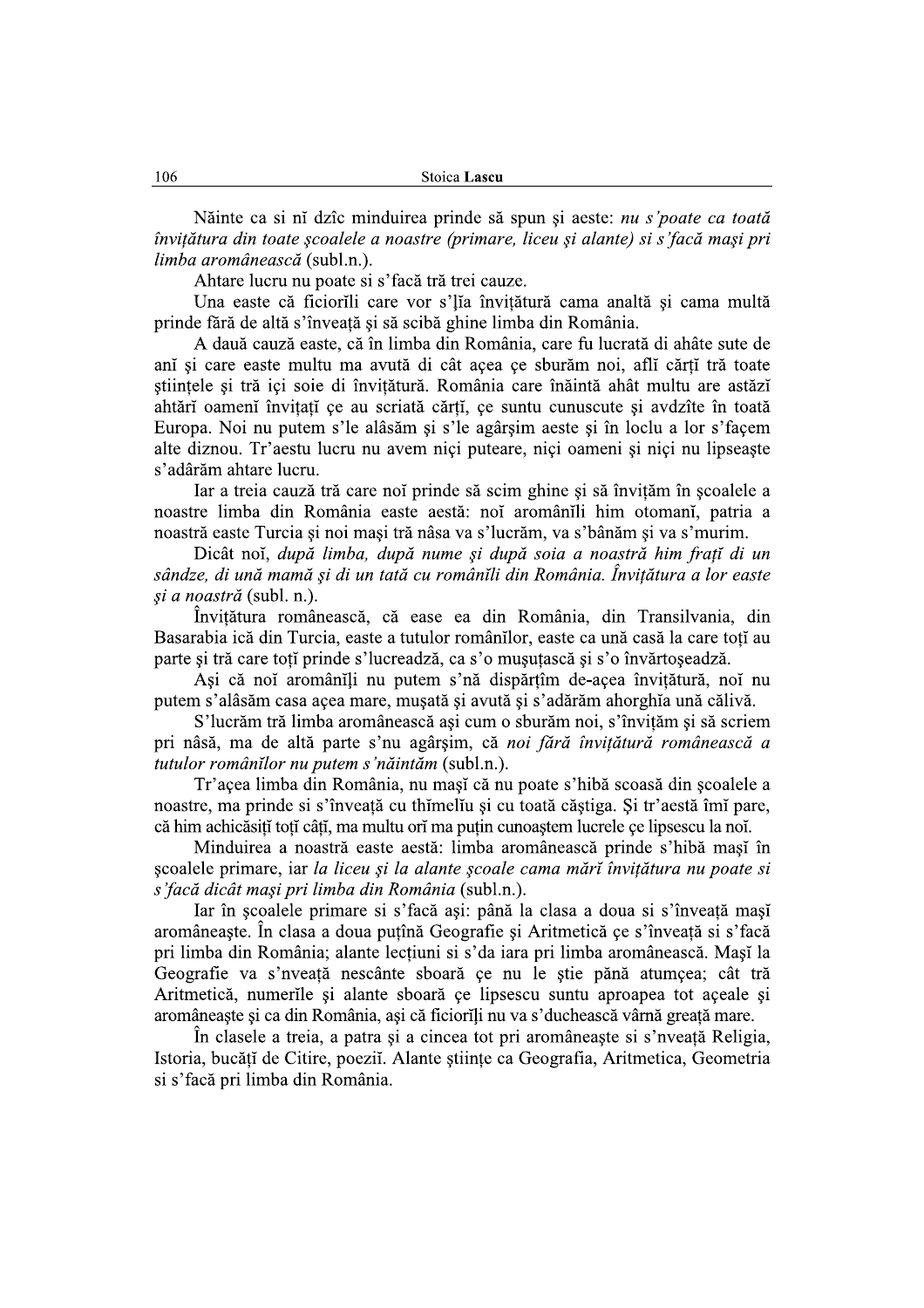Ahât nă și pare că agiundze ca un ficior, care ease din clasele primare s'o facă învitătura cu lisureată și să scibă ahâte căte îli linsescu tru bană. ma-că și nu troumains et la necessite de cultiver la langue maternelle<br>
u XIX-eme siecle et au debut du XX-eme siecle)<br>
agiundze ca un ficĭor, care ease din clasele prim<br>
ță și să scibă ahâte căte îļI lipsescu tru bană, ma-<br>
na mare" s'ducă la ună scoală cama mare" [Combien et iusqu'à quelles classes doit être appris la langue aroumaine dans nos écoles?

Avant de vous dire mon opinion, ie doit dire ces: il *n'est pas possible comme* l'enseignement entiere dans tous nos écoles (primaires, lycée et d'autres) peut  $\hat{e}$ tre faire seulement en langue aroumaine (n.s.).

Une telle chose ne peut se produire dans les trois causes.

Une est que les enfants qu'auront une plus superieure et un plus d'apprentissage devrait sans doute qu'ils doivent apprendre et connaître bien la langue dans la Roumanie.

La seconde cause est que la langue dans la Roumanie, qui était développé plusieurs centaines d'années et qui est plus riche que la langue que nous parlons. ntrouve des livres pour tous les sciences et pour tout l'enseignement. La Roumanie. qui a tellement développé, a aujourd'hui des érudits qui ont écrits des livres connus et lous dans l'Europe entière. Nous ne pouvons pas les laisser et de les oublier et en leur place faire d'autres, encore. Pour ce nous n'avons pas ni puissance, ni hommes et nous ne devons pas faire quelque chose.

Et la troisième cause pour qui, nous le savons et apprendre bien dans nos écoles la langue de la Roumanie est cette: nous les aroumains nous sommes ottomans. notre patrie est Turquie et pour elle nous travaillons, nous vivons et nous mourons.

<u>Mais nous, après langue</u>, après nom et après notre nation, *nous sommes* frères de la même sangue, mère et père avec les Roumains de la Roumanie. Leur enseignement et aussi le notre (n.s.).

 $\tilde{L}$ 'enseignement roumain – qu'elle appartient de la Roumanie, la Transvlvanie.  $\overline{B}$ essarabie ou Turquie, est de tous les Roumains, est comme une maison de tous et pour laquel tous doivent travaillé pour sa embellissement et la renforcer.

Ainsi que, les Aroumains, nous ne pouvons pas séparer de cet enseignement. nous ne pouvons pas laisser cette grande, belle, et riche maison et faire séparément une baraque.

Travaillons-nous pour la langue aroumaine commee nous la parlons. apprendrons et écrirons dans elle, mais dans une autre parte *n'oublions pas que sans* enseignement roumain de tous les Roumains nous ne pouvons pas développé (n.s.).

<u>E</u>lement du la non seulement que ne peut pas être supprimé dans nos écoles, mais doit être étudiée avec raison et avec toute  $\Gamma$  is attention. Pour ce fait, ie pense que nous sommes entendu par tous ceux qui, plus ou moins, nous savons les choses que nous manques.

Nous passons maintenant à langue aroumaine et à question à ce que la classe  $\frac{1}{2}$  doit être enseigné dans nos écoles?

Notre réflexion est cet: la langue aroumaine doit être seulement dans les écoles primaires *et au lycée et autres écoles plus grandes l'enseignement doit être* faire dans la langue de la Roumanie (n.s.).